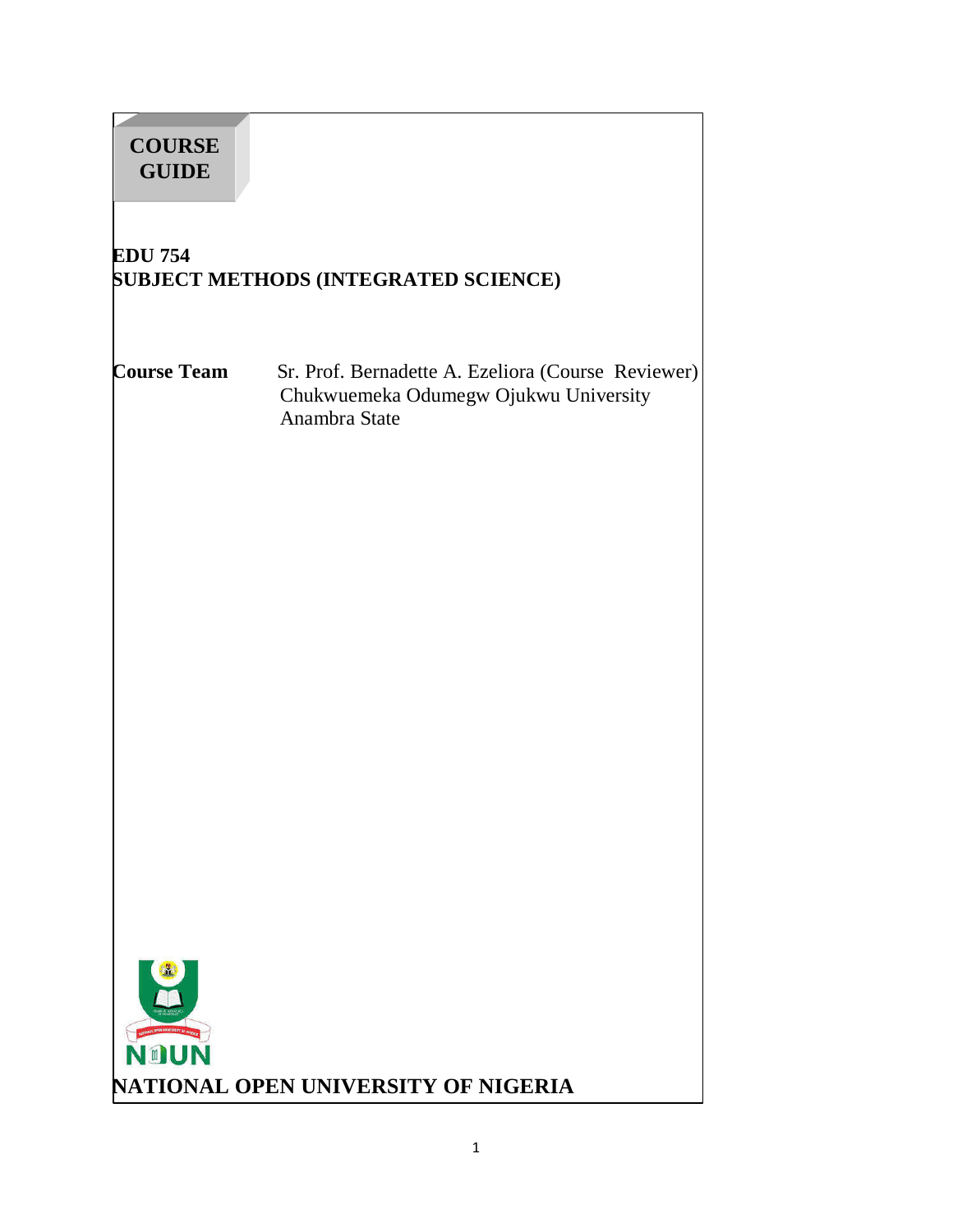© 2022 by NOUN Press National Open University of Nigeria **Headquarters** University Village Plot 91, Cadastral Zone NnamdiAzikiwe Expressway Jabi, Abuja

Lagos Office 14/16 Ahmadu Bello Way Victoria Island, Lagos

e-mail: centralinfo@nou.edu.ng URL: www.nou.edu.ng

All rights reserved. No part of this book may be reproduced, in any form or by any means, without permission in writing from the publisher.

Printed 2006, 2014, 2015

ISBN: 978-058-890-6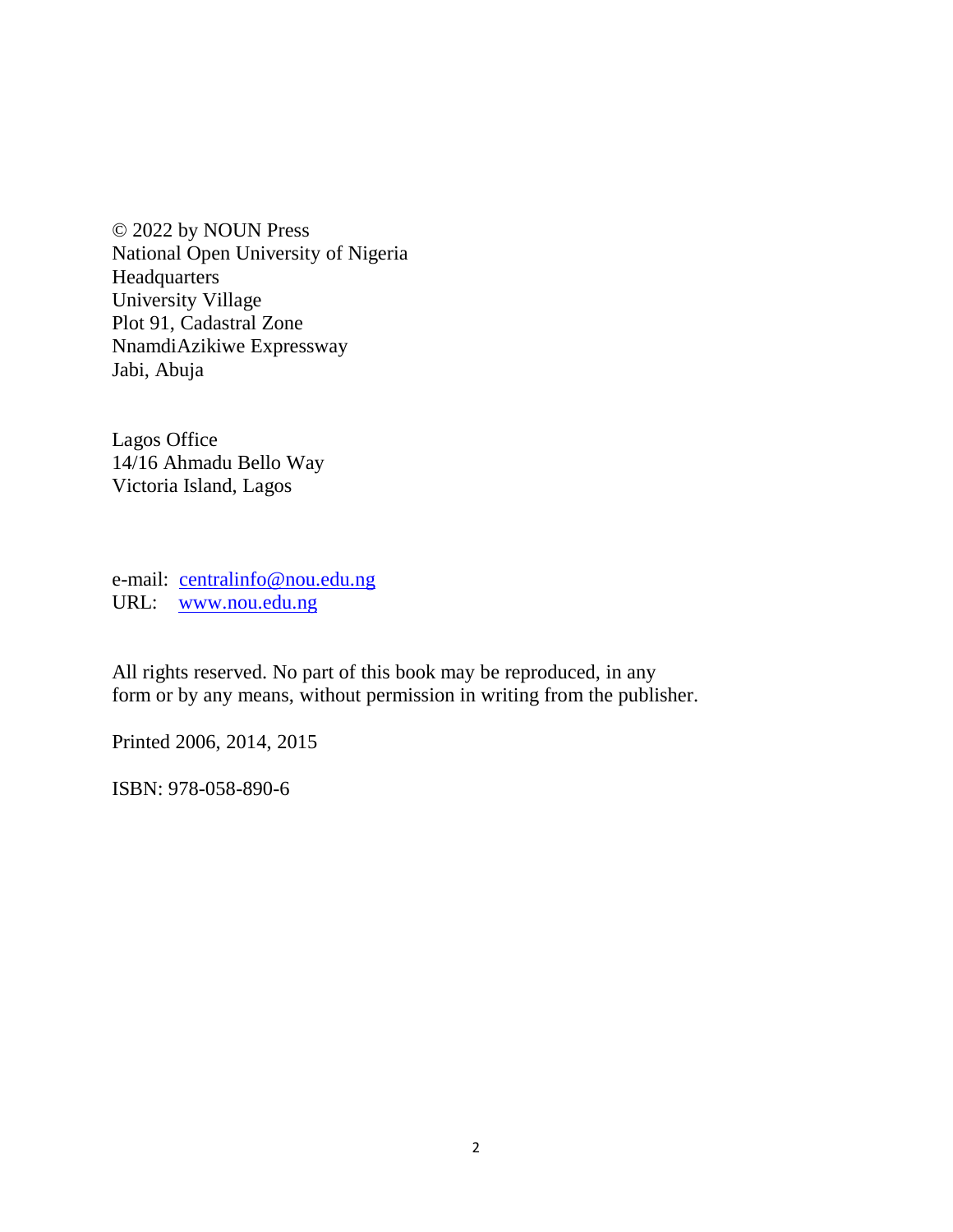| <b>CONTENT</b> | <b>PAGE</b>    |
|----------------|----------------|
| Introduction.  |                |
|                | 11             |
|                | 111            |
|                | 1V             |
|                | V              |
|                | V <sub>1</sub> |
|                | V11            |
|                | V111           |
|                | 1X             |
|                | X              |
|                | X1             |
|                | <b>X11</b>     |
|                | X111           |
|                | X1V            |
|                | <b>XV</b>      |
|                | XV1            |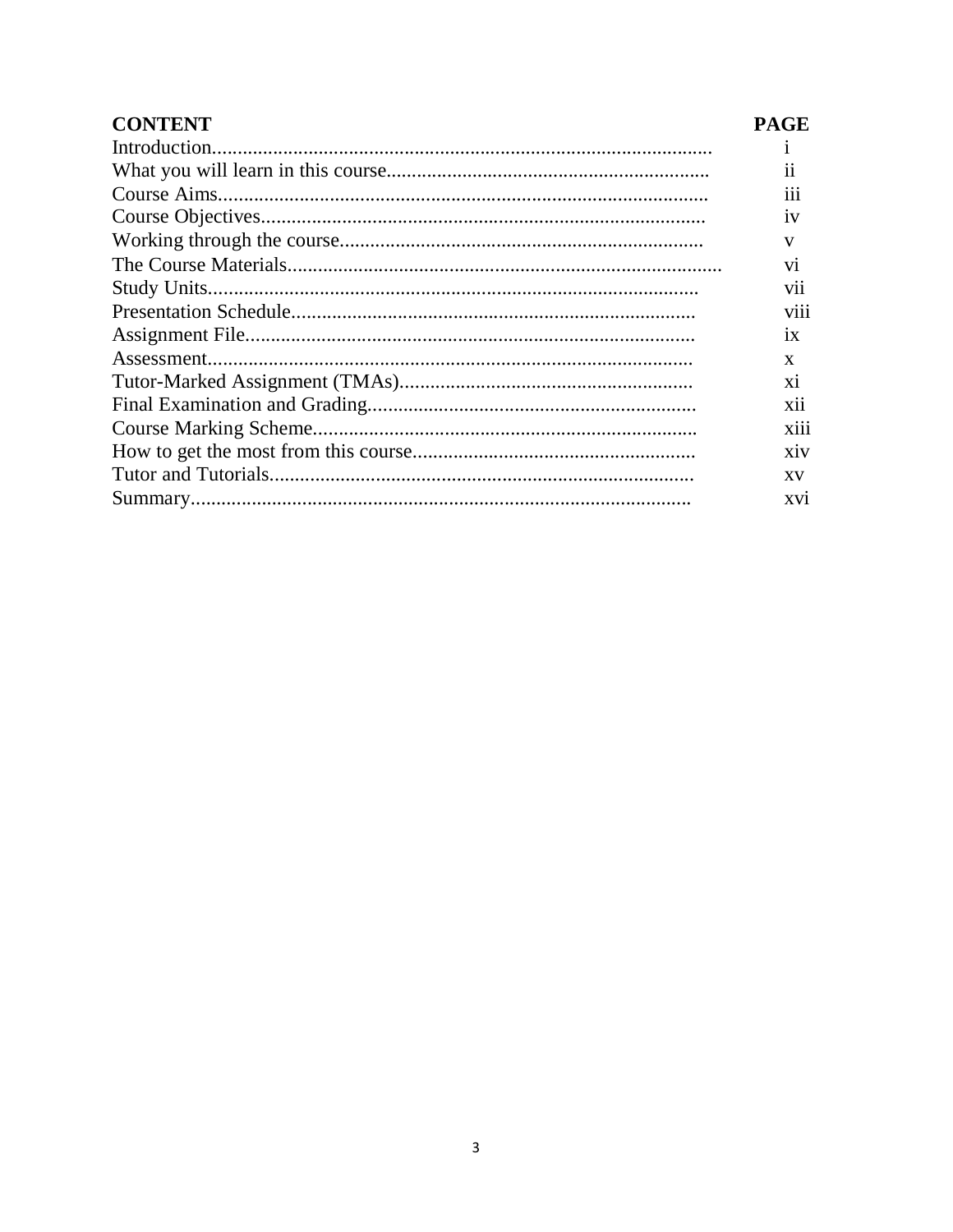#### **REVIEWED EDU 754 INTEGRATED SCIENCE FOR NOUN**

#### **INTRODUCTION**

The Course Guide tells you briefly what the course is about, what course materials you will be using and how you can work your way through these materials. It suggests some general guidelines for the amount of time you are likely to spend on each unit of the course in order to complete it successfully. It also gives you some guidance on your tutor– marked assignments. Detailed information on tutor–marked assignments is found in the separate Assignment File, which will be available to you.

#### **WHAT YOU WILL LEARN IN THIS COURSE**

This course is to bring to consciousness of those to be involved in Integrated Science teaching at junior secondary level. So the overall aim of EDU 254 (Subject Methods) Integrated Science is to introduce you to some of the rudiments of integrated science teaching. You will as well learn about the meaning of integrated science, philosophy and objectives of integrated science and the nature and spirit of science; science education curriculum reforms in both primary and secondary school levels and psychological theories of learning and their implications and applications for science teaching. You will learn also the about improvisation and the relevance of ICT in teaching and learning process as well as the importance of integrated science laboratory, its safety and management. The course will introduce you to STEM a true application of integration in sciences.

#### **COURSE AIMS**

The aim of this course is to prepare you towards teaching integrated science in the 9years basic science programme in both primary and junior secondary school levels. This will be achieved by aiming to:

\* Help you appreciate the nature of science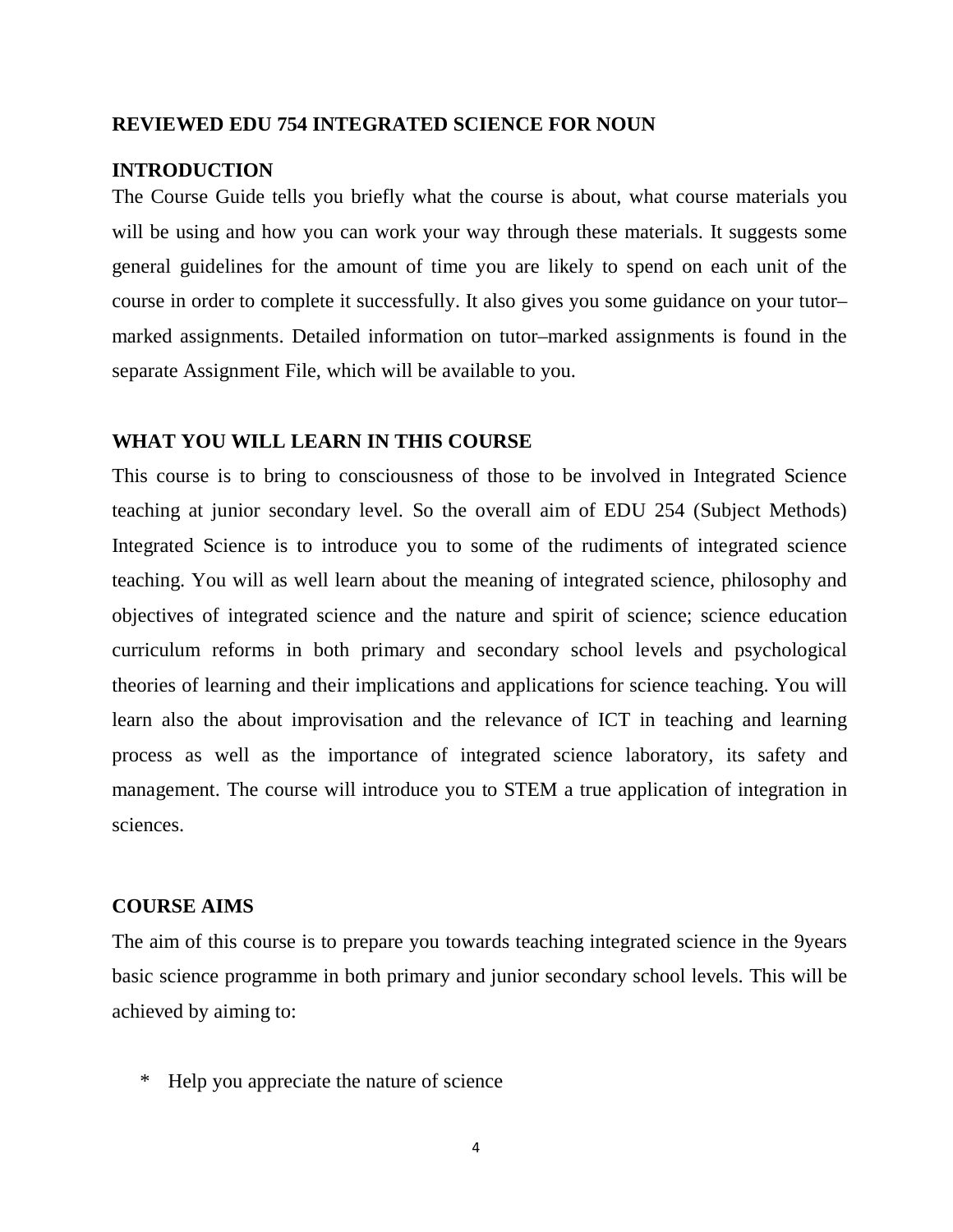- \* outline the trends in science education curriculum reforms in Nigeria
- \* historical development of integrated science, its philosophy and objectives
- \* examine the contributions and applications of some cognitive psychologists like Jerome Brunner, Robert Gagne and Jean Piaget in teaching science.
- \* Deal with the basic methods and techniques of teaching integrated science.
- \* Resources for teaching integrated science and improvisation.
- \* Understand the relevance of integrated science laboratory, safety and management in teaching science.
- \* Explore the relevance of ICT in the teaching and learning of Integrated Science
- \* Deal with different methods of evaluations of science teaching and learning in integrated science

# **COURSE OBJECTIVES**

To achieve the aims set above, the course sets overall objective. In addition, each unit has specific objectives included at the beginning of a unit. You may want to refer to them during and after you might have completed a unit to check on your progress.

Set out below is wider objectives of the course as a whole. By meeting these objectives, you should have achieved the aims of the course as a whole.

On successful completion of the course, you should be able to:

- explain the nature of science
- advance reasons for science education curriculum reforms in Nigeria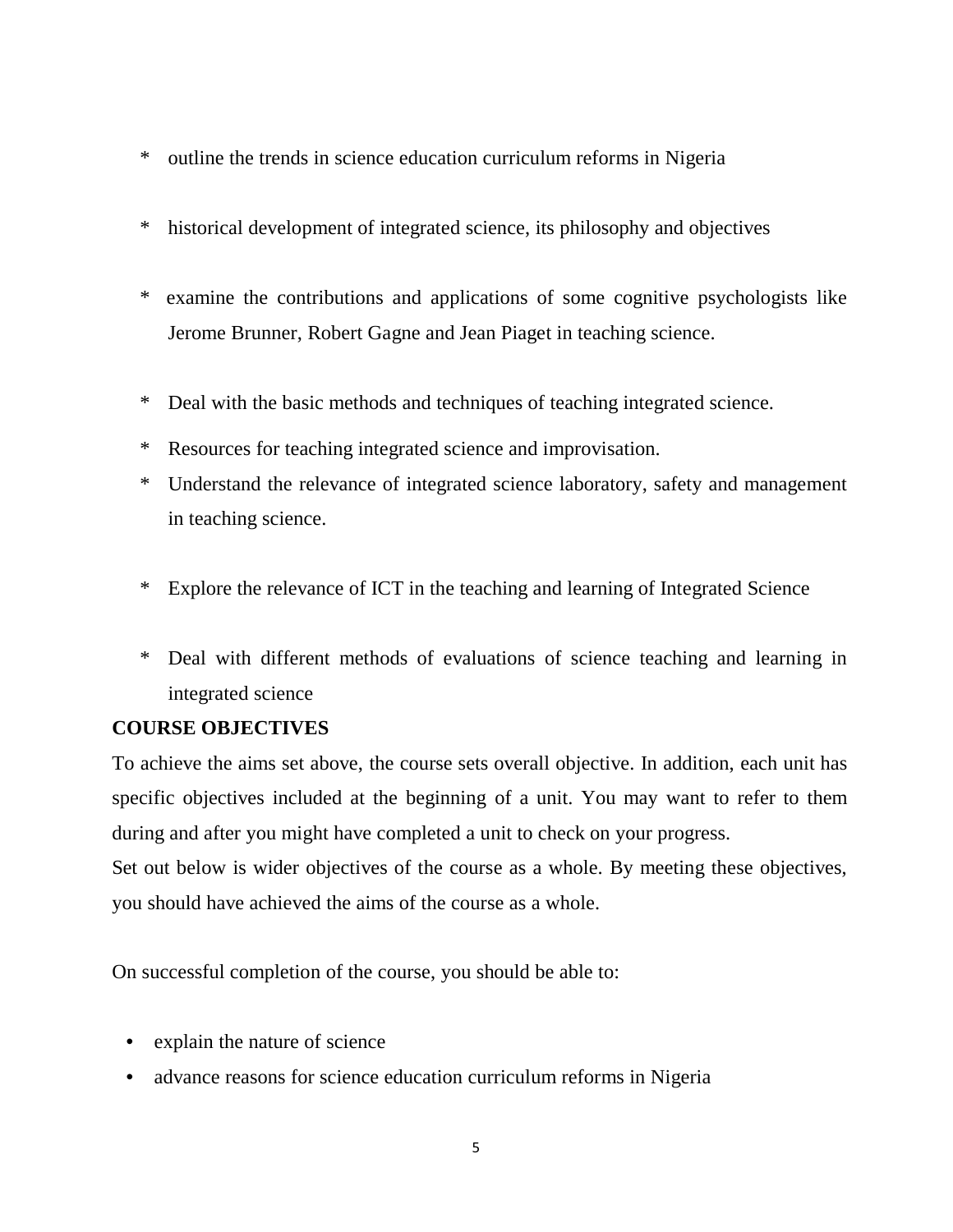- trace the historical development of integrated science in Nigeria
- discuss the concept of integration
- compare the characteristics of integrated science and non-integrated science
- understand the philosophy and objectives of integrated science
- discuss the contributions of some cognitive psychologists such as Brunner, Gagne and Piaget to science teaching and their implication and applications in teaching integrated science
- outline the methods of teaching integrated science
- describe the various resources for teaching integrated science and improvisation
- describe the usefulness of ICT in the teaching and learning of integrated science
- prepare a syllabus, scheme of work, lesson plan and lesson note for teaching integrated science in both primary and junior secondary classes
- design, organize and manage integrated science laboratory
- develop test items for multiple choice and essay in integrated science and other methods of evaluations applicable in assessing outcomes

# **WORKING THROUGH THE COURSE**

To complete this course, you are required to read each study unit of this study material and read other materials, which may be provided by the National Open University of Nigeria. Each unit contains self-assessment exercises for this course and at certain points in the course you would be required to submit tutor marked assignments for assessment purposes. At the end of the course, there is a final examination. The course should take you about a total of 17 weeks to complete. Below you will find listed of all the components of the course, what you have to do and how you should allocate your time to each unit in order to complete the course on time and successfully.

I would advice that you avail yourself the opportunity of attending the tutorial sessions where you will have the opportunity of comparing knowledge with your peers.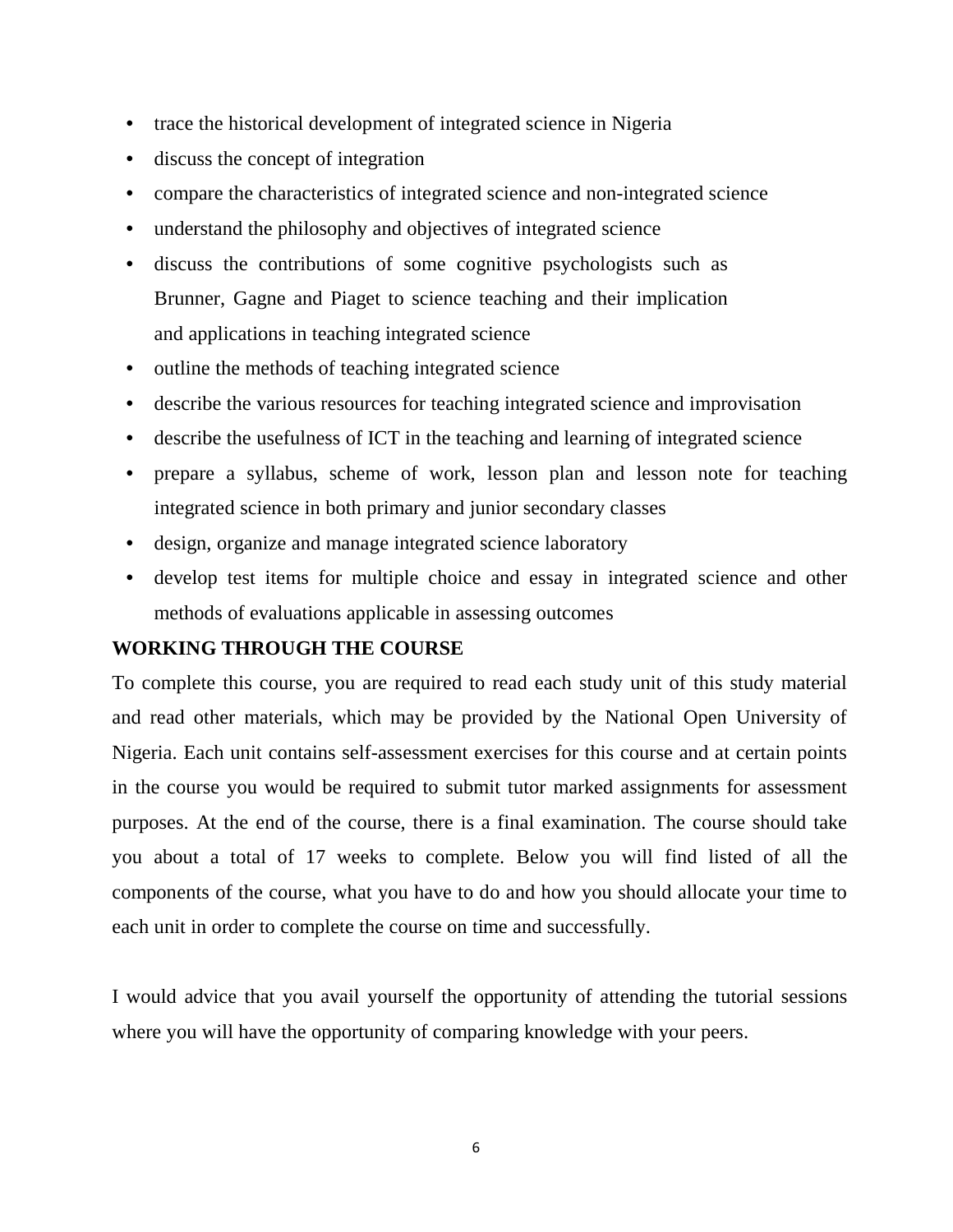# **THE COURSE MATERIALS**

Major components of the course are:

- 1. The Course Guide
- 2. Study Units
- 3. References
- 4. Assignments
- 5. Presentation Schedule.

# **STUDY UNITS**

There are eleven study units listed under three modules in this course.

They are as follows:

# **Module 1**: **Historical Development of Integrated Science**

| Unit 1:          | Nature and spirit of Science                                                                            |  |  |
|------------------|---------------------------------------------------------------------------------------------------------|--|--|
| Unit 2:          | Science Education Curriculum Reform in Nigeria                                                          |  |  |
| Unit $3$ :       | Historical Development of Integrated Science Curriculum in Nigeria                                      |  |  |
| Unit 4:          | Concept of Integrated Science                                                                           |  |  |
| <b>Module 2:</b> | <b>Philosophical and Psychological Development of Integrated Science</b>                                |  |  |
| Unit 1:          | Philosophy and Objectives of Integrated Science<br>Psychological Theories and Implications for Teaching |  |  |
| Unit 2:          | <b>Integrated Science</b>                                                                               |  |  |
| Unit 3:          | Methods of Teaching Integrated Science                                                                  |  |  |
| Unit 4:          | <b>Resources for Teaching Integrated Science</b>                                                        |  |  |
| <b>Module 3:</b> | <b>Techniques for Teaching Integrated Science</b>                                                       |  |  |

# Unit 1: Planning for Integrated Science Teaching

# Unit 2: Integrated Science Laboratory, design, safety and Management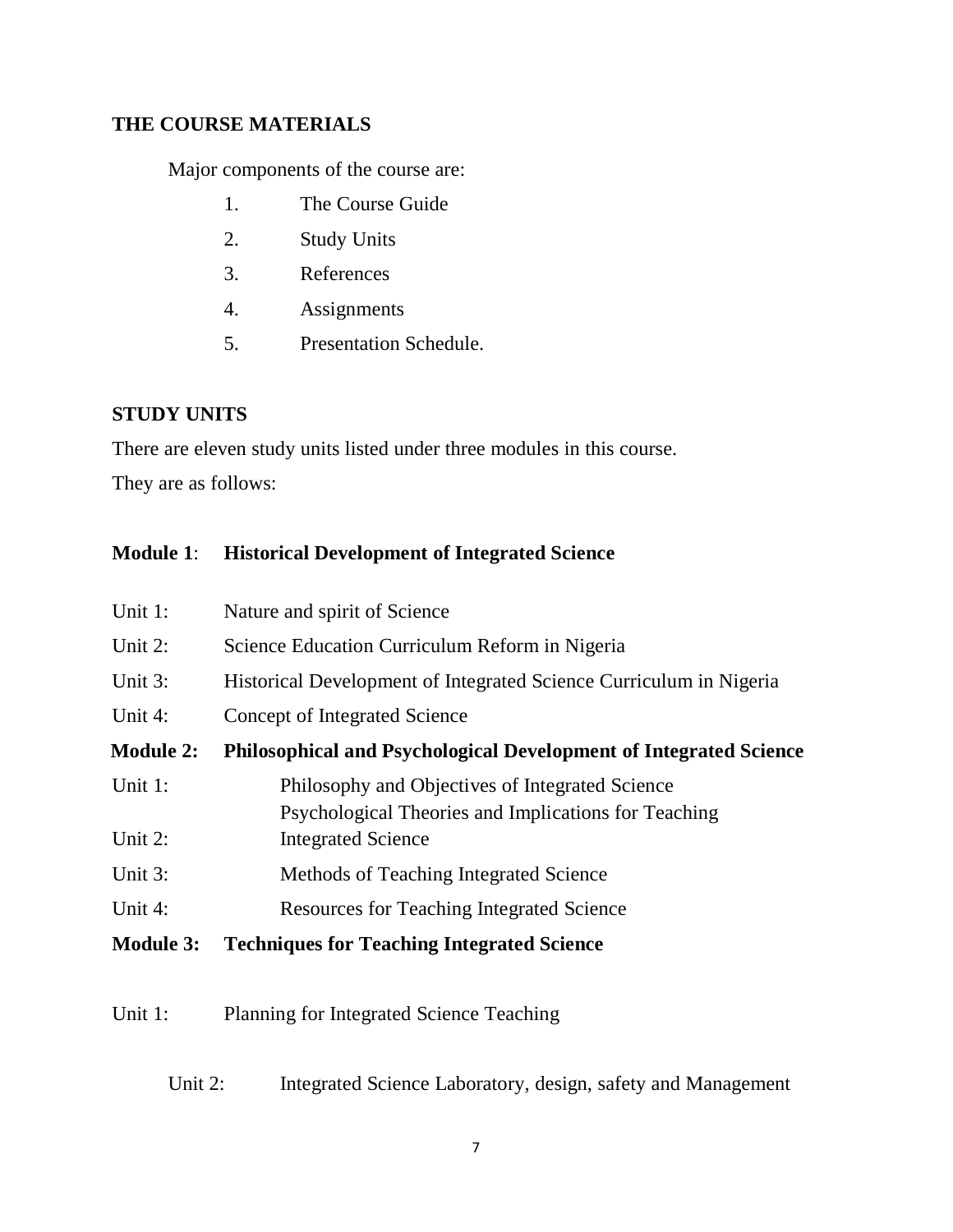Unit 3: Evaluation Procedures of the Outcomes in Integrated Science teaching

and learning process

Each unit consists of table of content, introduction, statement of objectives, contents, conclusion, summary, tutor marked assignment and references. There are activities written at every point. These activities will assist you in achieving the stated objectives of the individual units and of the course.

#### **PRESENTATION SCHEDULE**

Your course materials will give you important dates for the early and timely completion and submission of your TMAs and for attending tutorials. You should remember that you are required to submit all your assignments by the stipulated time and date. You should guard against lagging behind in your work.

#### **ASSIGNMENT FILE**

There are twelve assignments in this course. That is one assignment per unit. These are designed to ensure that you really understood each of the units. In this file, you will find all the details of the works you must submit to your tutor, for marking. Remember your assignments are as important as the examinations as they carry weightings of 30% for undergraduate.

#### **ASSESSMENT**

Two major methods will be used to assess the course. The first major method is through assignments while written examination will be the second one. The course material had been prepared to assist you to do these assignments. You are also expected to use information and knowledge from the recommended text at the end of each unit. The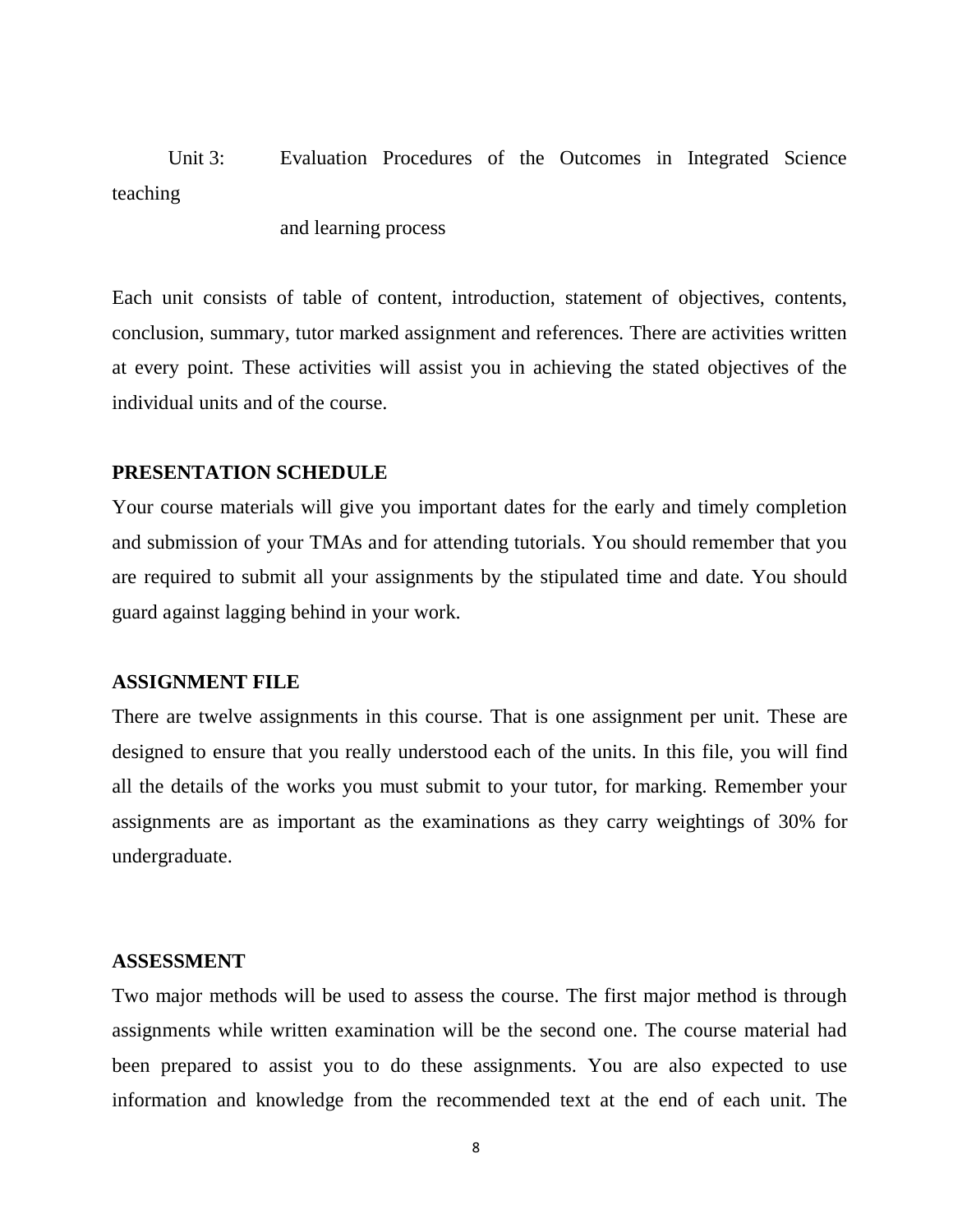assignment will carry 30% of the total marks for the undergraduate students. Final examinations of about two hours duration will be written at the end of the course and this will also carry 70% of the total marks for the undergraduate students.

#### **TUTOR-MARKED ASSIGNMENT (TMAS)**

The TMA is a continuous assessment component of your course. It accounts for 30% of the total score. You are required to submit at least four (4) TMAs before you are allowed to sit for the end of course examination. The TMAs would be given to you by your facilitator and you are to return them to same and as when due.

Assignment questions for the units in this course are contained in the assignment file. You will be able to complete your assignment from the information and materials contained in your study units and references.

However, it is desirable to demonstrate that you have read and researched more into other references, which will give you a wider view point and may provide a deeper understanding of the subject.

Make sure that each tutor-marked assignment reaches your facilitator on or before the deadline given in the presentation schedule and assignment file. If for any reason you cannot complete your work on time, contact your facilitator before the assignment is due to discuss the possibility of an extension. Extension will not be granted after the due date.

### **FINAL EXAMINATION AND GRADING**

The final examination for EDU 254 will be for two hours duration and will carry 70% of the total marks for undergraduate students. The examination will consist of questions, which reflect the type of self testing, practice activities and tutor-marked assignments/problems you have encountered previously. All areas of the course will be assessed.

9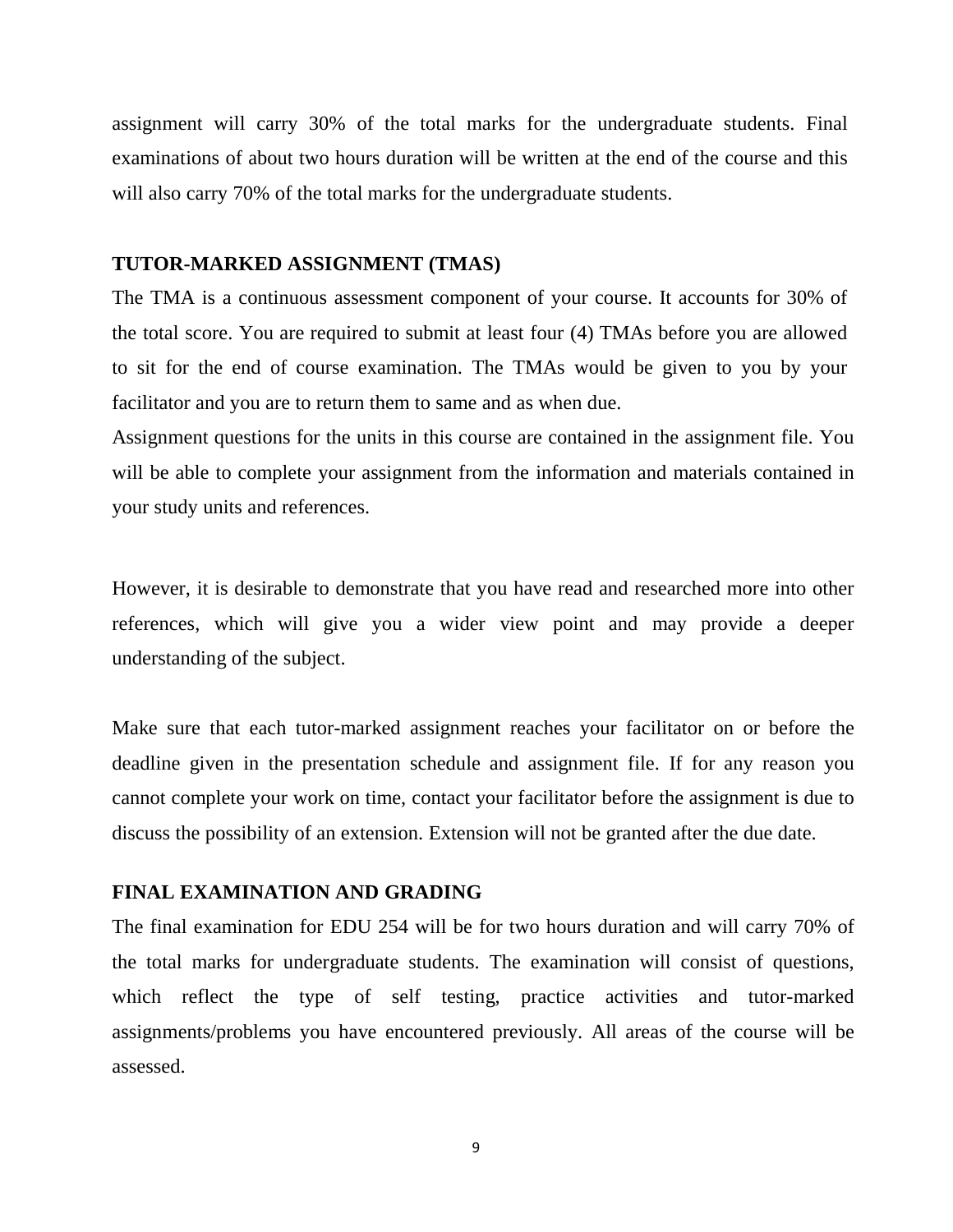You may wish to form a discussion group of considerable numbers of your colleagues and practice or discuss the activities and assignments written in each unit before the examination period.

# **COURSE MARKING SCHEME**

| <b>Assessment</b>        | Category of<br><b>Student</b> | <b>Scoring</b>                         | <b>Mark</b>                   |
|--------------------------|-------------------------------|----------------------------------------|-------------------------------|
| Assignment $1 - 33$      | 3 undergraduate               | for<br>- 10<br>Each<br>counts<br>marks | 30 marks                      |
| <b>Final Examination</b> | Undergraduate                 |                                        | 70 marks                      |
| <b>TOTAL</b>             |                               |                                        | 100%<br>of<br>course<br>marks |

# **HOW TO GET THE MOST FROM THIS COURSE**

- 1) In distance learning, the study units replace the university lecture. This is one of the advantages of distance learning. You can read and work through specially designed study materials at your own pace, and at a time and place that suits you best. Think of it as if you are reading the lecture instead of listening to the lecturer. In the same way a lecturer might give you some reading to do, the study units tell you when and what to read. You are provided with exercises, to do at appropriate points, just as a lecturer might give his/her student an in-class activity.
- 2) Each of the study units follows a common format. The first item is an introduction to the subject matter of the unit, and how a particular unit is integrated with the other units and the course as a whole. Next to this is a set of learning objectives. These objectives allow you to know what you should be able to do, by the time you have completed the unit. These learning objectives are meant to guide your study. The moment a unit is finished, you must go back and check whether you have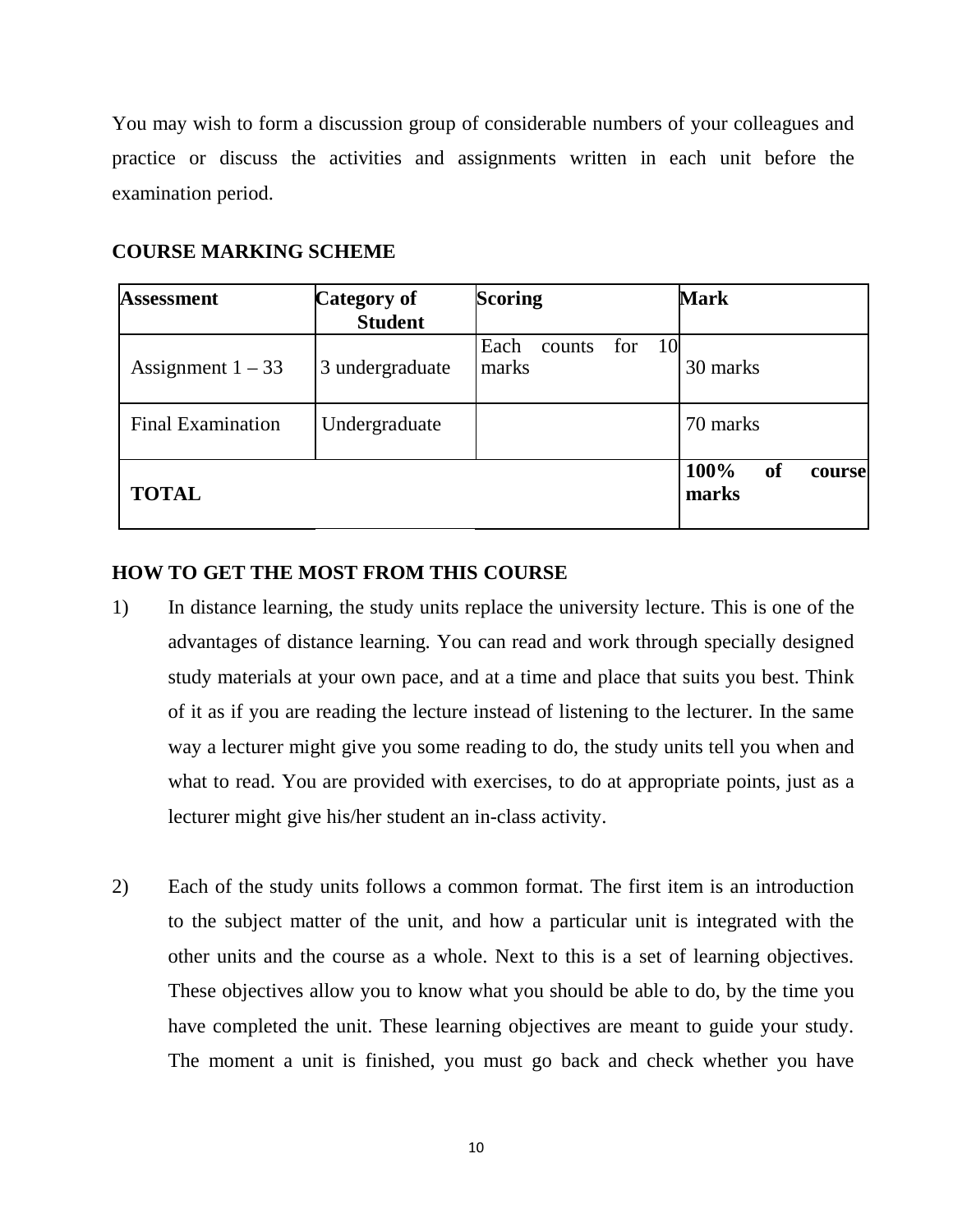achieved the objectives. If this is made a habit, then you will significantly improve your chances of passing the course.

- 3) The main body of the unit guides you through the required reading from other sources. This will usually be either from your references or from a reading section.
- 4) Self activities are interspersed throughout the units, working through these activities will help you to achieve the objectives of the unit and prepare you for the assignments and the examination. You should do each self activity as you come to it in the study unit.
- 5) The following is a practical strategy for working through the course. If you run into any trouble, telephone your tutor or visit the study centre nearest to you. Remember that your tutor's job is to help you. When you need assistance, do not hesitate to call and ask your tutor to provide it.

# **Read this Course Guide thoroughly, it is your first assignment.**

- 1) Organize a Study Schedule- Design a 'Course Overview' to guide you through the Course. Note the time you are expected to spend on each unit and how the assignments relate to the units. Important information, e.g. details of your tutorials, and the date of the first day of the Semester is available at the study centre. You need to gather all the information into one place, such as your diary or a wall calendar. Whatever method you choose to use, you should decide on and write in your own dates and schedule of work for each unit.
- 2) Once you have created your own study schedule, do everything to stay faithful to it. The major reason that students fail is that they get behind with their course work. If you get into difficulties with your schedule, please, let your tutor know before it is too late for help.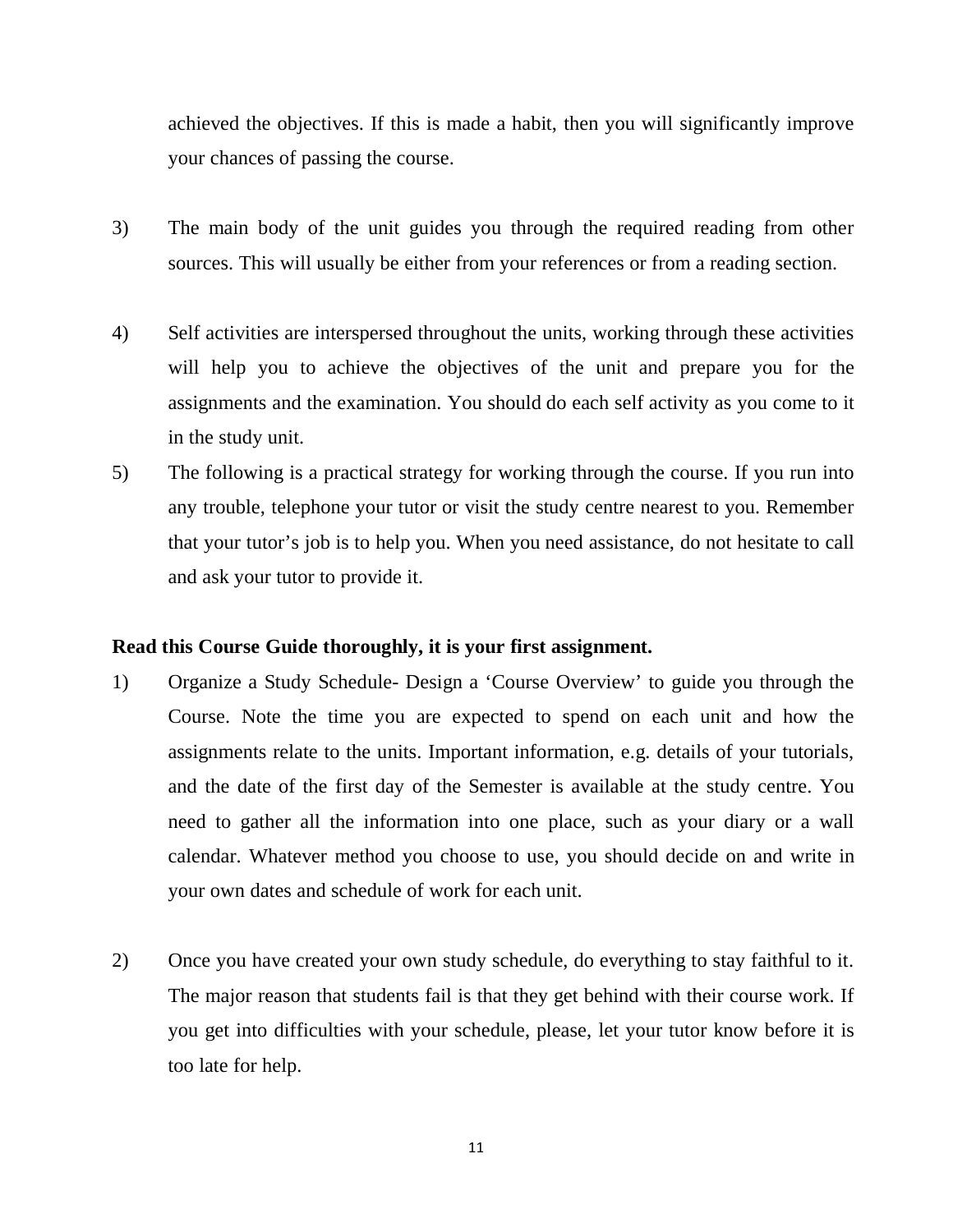- 3) Turn to Unit 1, and read the introduction and the objectives for the unit.
- 4) Assemble the study materials. Information about what you need for a unit is given in the 'Overview' at the beginning of each unit. You will always need both the study unit you are working on and one of your text books on your desk at the same time.

5) Keep an eye on the course information that will be continuously posted to you. Visit your

study centre whenever you need up to date information.

- 6) Well before the relevant due dates (about 4 weeks before due dates), visit your study centre for your next required assignment. Keep in mind that you will learn a lot by doing the assignment carefully. They have been designed to help you meet the objectives of the course and, therefore, will help you pass the examination. Submit all assignments not later than the due date.
- 7) Review the objectives for each study unit to confirm that you have achieved them. If you feel unsure about any of the objectives, review the study materials or consult your tutor. When you are confident that you have achieved a unit's objectives, you can start on the next unit. Proceed unit by unit through the course and try to space your study so that you can keep yourself on schedule.
- 8) When you have submitted an assignment to your tutor for marking, do not wait for its return before starting on the next unit. Keep to your schedule. When the Assignment is returned, pay particular attention to your tutor's comments, both on the tutor-marked assignment form and also the written comments on the assignments, consult your tutor as soon as possible if you have any questions or problems.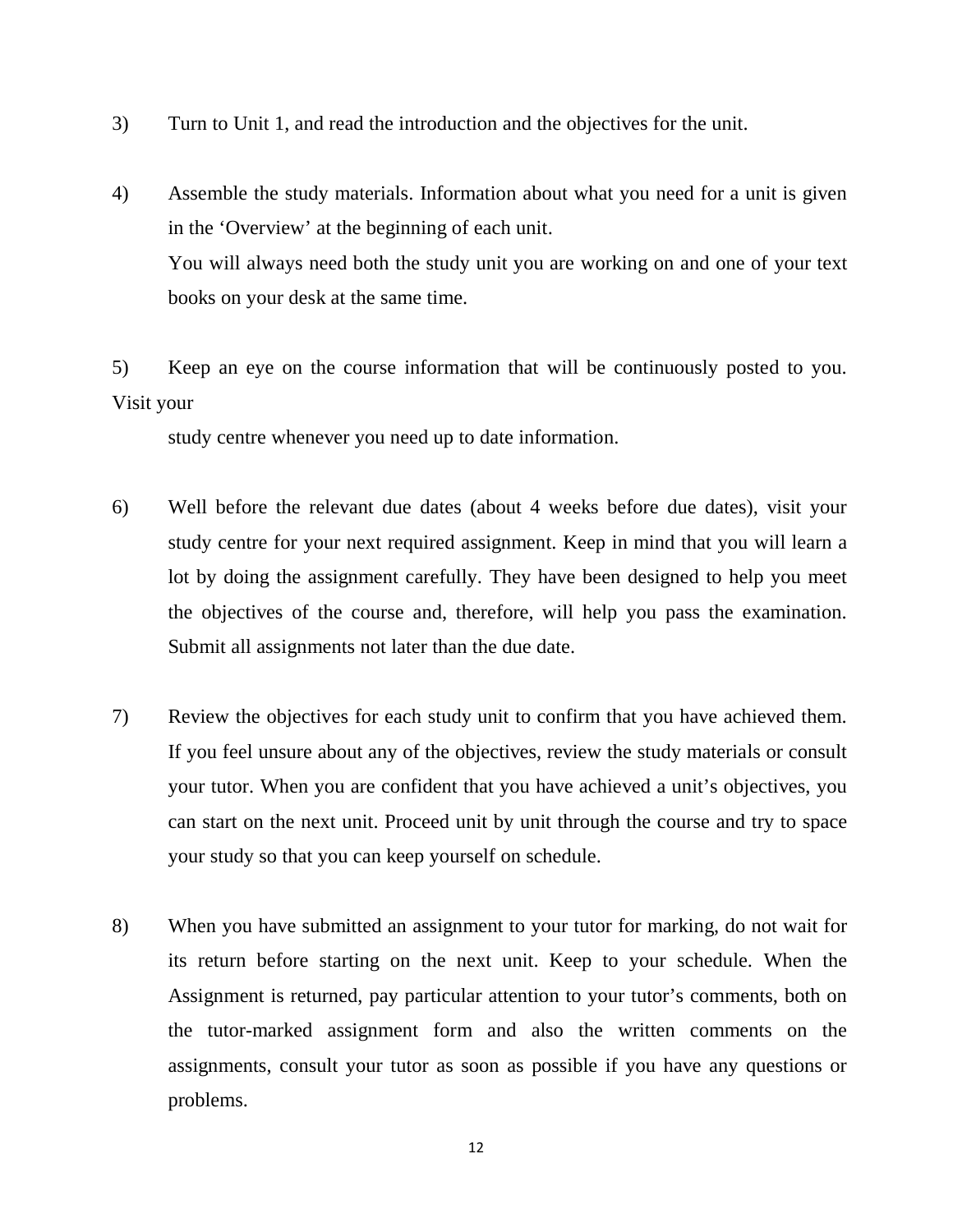9) After completing the last unit, review the course and prepare yourself for the final examination. Check that you have achieved the unit objectives (listed at the beginning of each unit) and the course objectives (listed in the Course Guide).

# **TUTOR AND TUTORIALS**

Tutorials shall be provided in support of this course. You will be notified of the dates, times and location of these tutorials as well as the names and phone number of your facilitator, as soon as you are allocated a tutorial group.

Your tutor or facilitator will mark and comment on your assignments, keep a close watch on your progress on any difficulties you might encounter and provide assistance to you during the course. Submit your tutor-marked assignment to your tutor before the due date; at least two working days are required. They will be marked by your tutor and returned to you as soon as possible.

Do not hesitate to contact your facilitator on telephone, e – mail and discuss problems if you need assistance. The following might be circumstances in which you would find help necessary. Contact your facilitator if:

- You do not understand any part of the study units or the assigned readings.
- You have difficulty with the self-test or activities.
- You have a question or problem with an assignment, with your tutor's comment or with the grading of an assignment.

You should try your best to attend the tutorials. This is the only chance to have face to face contact with your course facilitator and to ask questions which are answered instantly. You can raise any problem encountered in the course of your study. To gain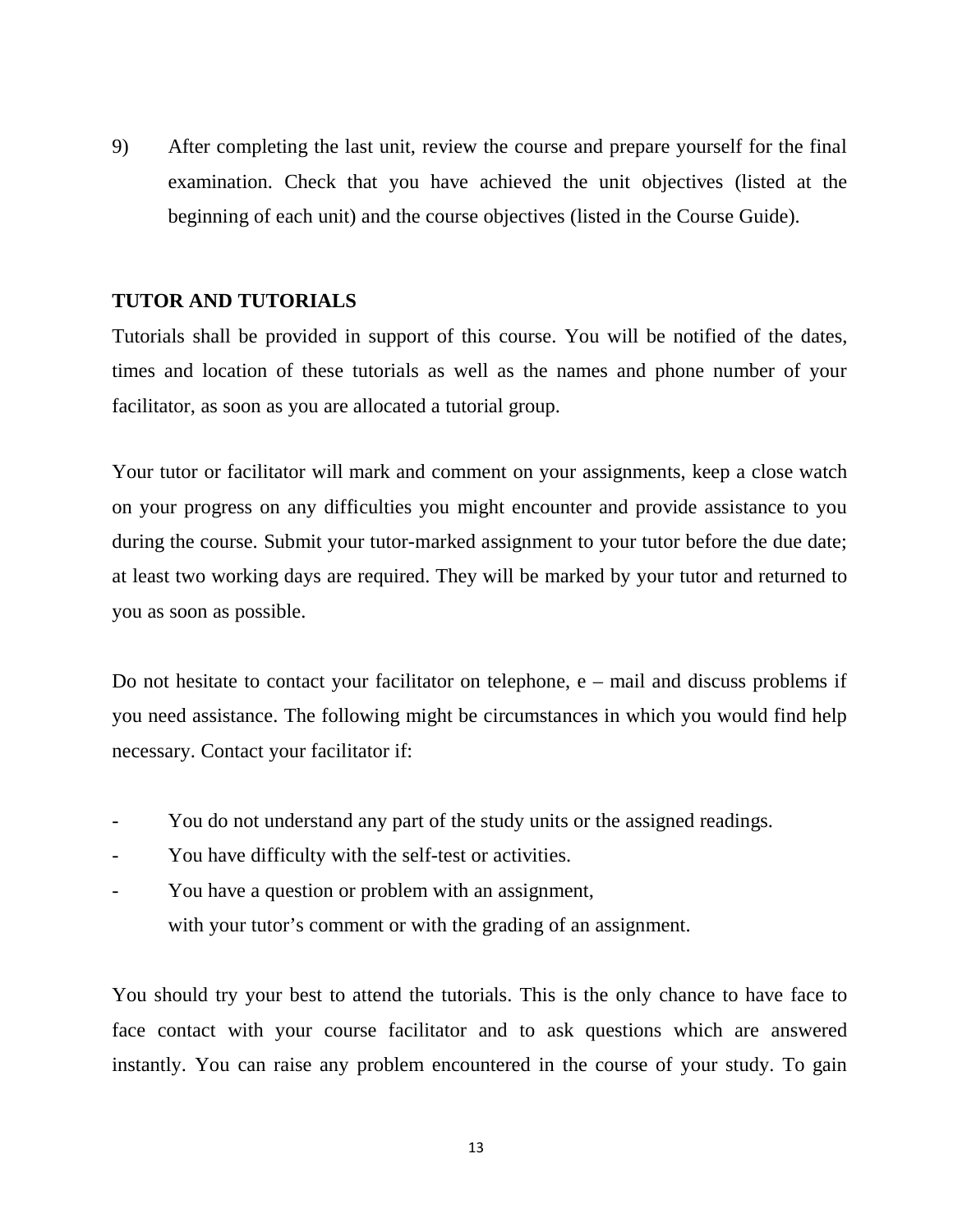much benefit from course tutorials prepare a question list before attending them. You will learn a lot from participating in active discussion.

# **SUMMARY**

EDU 254 intends to introduce you to Subject Methods (Integrated Science). Upon completing the course, you will be equipped with basic knowledge and skills that will place you in the status of practicing integrated science teachers.

Among others, you will be able to answer these kinds of questions:

- What is the nature of science?
- What are the possible reasons for science curriculum reforms in Nigeria at both primary and secondary school levels? ( remove)
- How have the psychological theories of learning contributed to the teaching of integrated science in our schools?
- Which of the teaching methods will you apply to teach integrated science in our schools?
- What materials can you use for teaching integrated science topics and how will you select them?
- What are the relevant of ICT in teaching integrated science?
- Who manages the resources in the integrated science laboratory?
- What are the roles of the integrated science teacher in integrated science laboratory?
- How will you assess integrated science practical lessons in your class?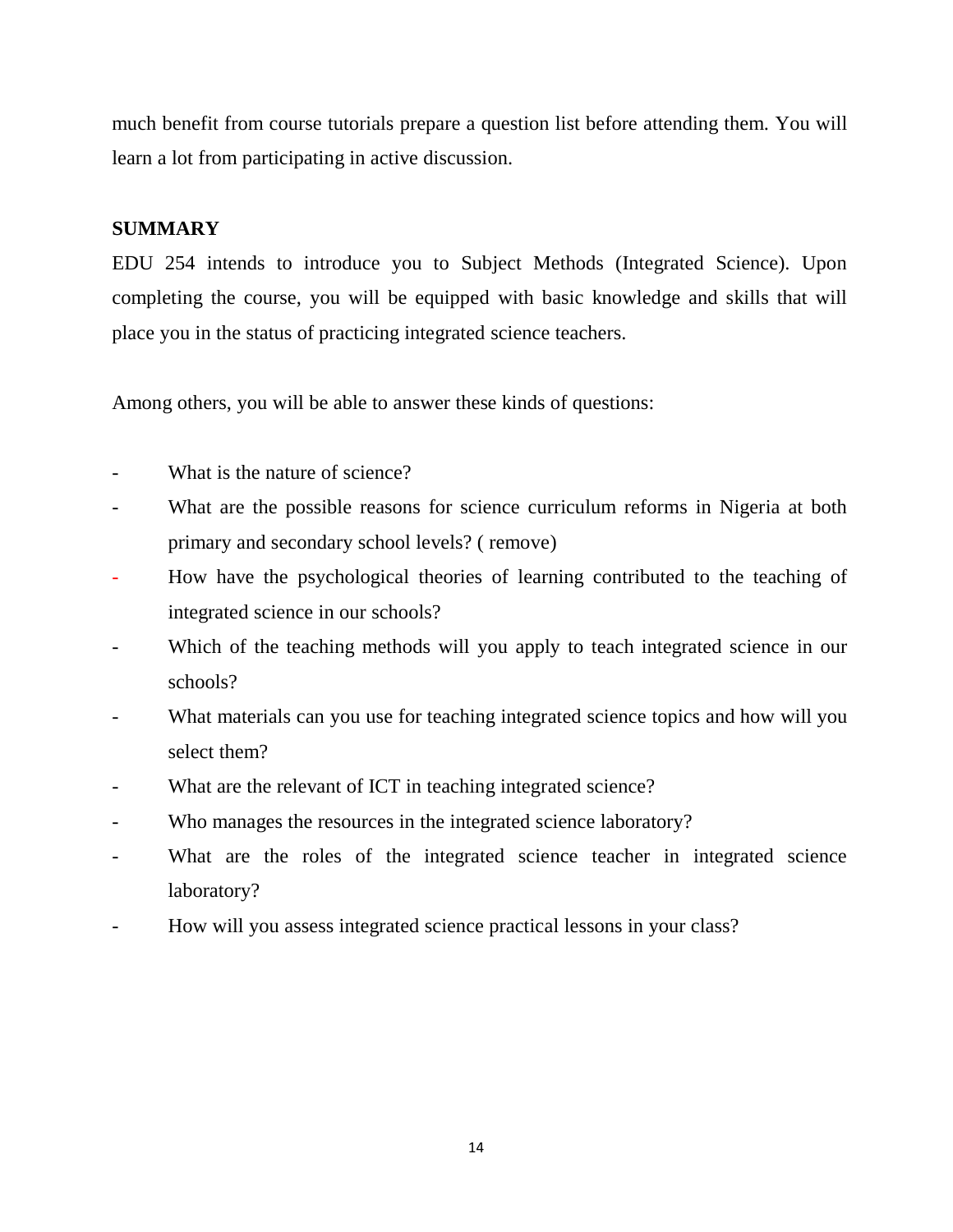# **CONTENTS PAGE**

**MAIN COURSE** 

# **Module 1: Historical Development of Integrated Science in Nigeria**

- Unit 1: Nature of Science
- Unit 2: Science Education Curriculum Reform in Nigeria I
- Unit 3: Science Education Curriculum Reforms in Nigeria II
- Unit 4: Historical Development of Integrated Science Curriculum in Nigeria
- Unit 5: Concept of Integrated Science and STEM

# **Module 2: Philosophical and Psychological Development of Integrated Science**

- Unit 1: Philosophy and Objectives of Integrated Science
- Unit 2: Psychological Theories for Teaching Integrated Science I
- Unit 3: Psychological Theories for Teaching Integrated Science II
- Unit 4: Methods for Teaching Integrated Science
- Unit 5: Resources for Teaching Integrated Science

# **Module 3: Techniques for Teaching Integrated Science**

- Unit 1: Planning for Integrated Science Teaching
- Unit 2: Integrated Science Laboratory, design, Safety and Management
- Unit 3: Evaluation Procedures of teaching and Learning Outcomes of Integrated Science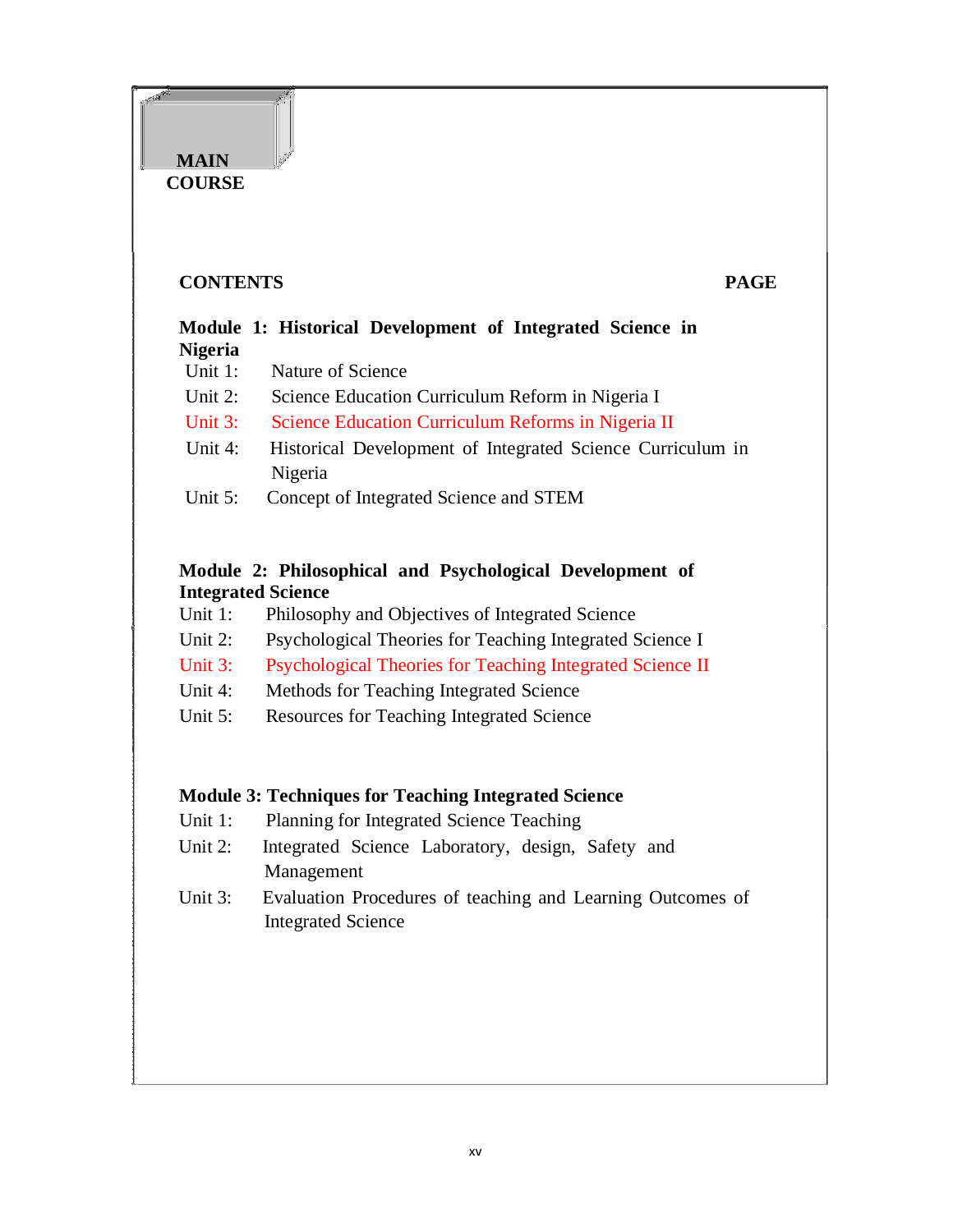# **MODULE 1: HISTORICAL DEVELOPMENT OF INTEGRATED SCIENCE**

# **INTRODUCTION**

In this module, you will be exposed to the historical development of integrated science in primary and junior secondary schools. The module will examine the nature and spirit of science, the concept of integrated science and its relationship with STEM (science, technology, engineering and mathematics). The module is divided into four (4) units namely:

Unit 1: Nature and Spirit of Science

Unit 2: Science Education Curriculum Reform in Nigeria

Unit 3: Historical Development of Integrated Science Education in Nigeria

Unit 4: Concept of Integrated Science and STEM

# **UNIT 1: Nature and Spirit of Science**

### **CONTENTS**

- 1.0 Introduction
- 2.0 Objectives
- 3.0 Main Content
- 3.1 Nature of and Spirit of Science
- 4.0: Conclusion
- 5.0: Summary
- 6.0: Tutor-Marked Assignment
- 7.0: References/Further Reading

# **1.0: INTRODUCTION**

In this unit you will learn the nature and spirit of science, science process skills, product of science, scientific attitude and methods of teaching science as well as different branches of science.

# **2.0: OBJECTIVES**

After studying this unit, you should be able to:

- Explain the meaning and relevance of Science to humanity
- Describe science process skills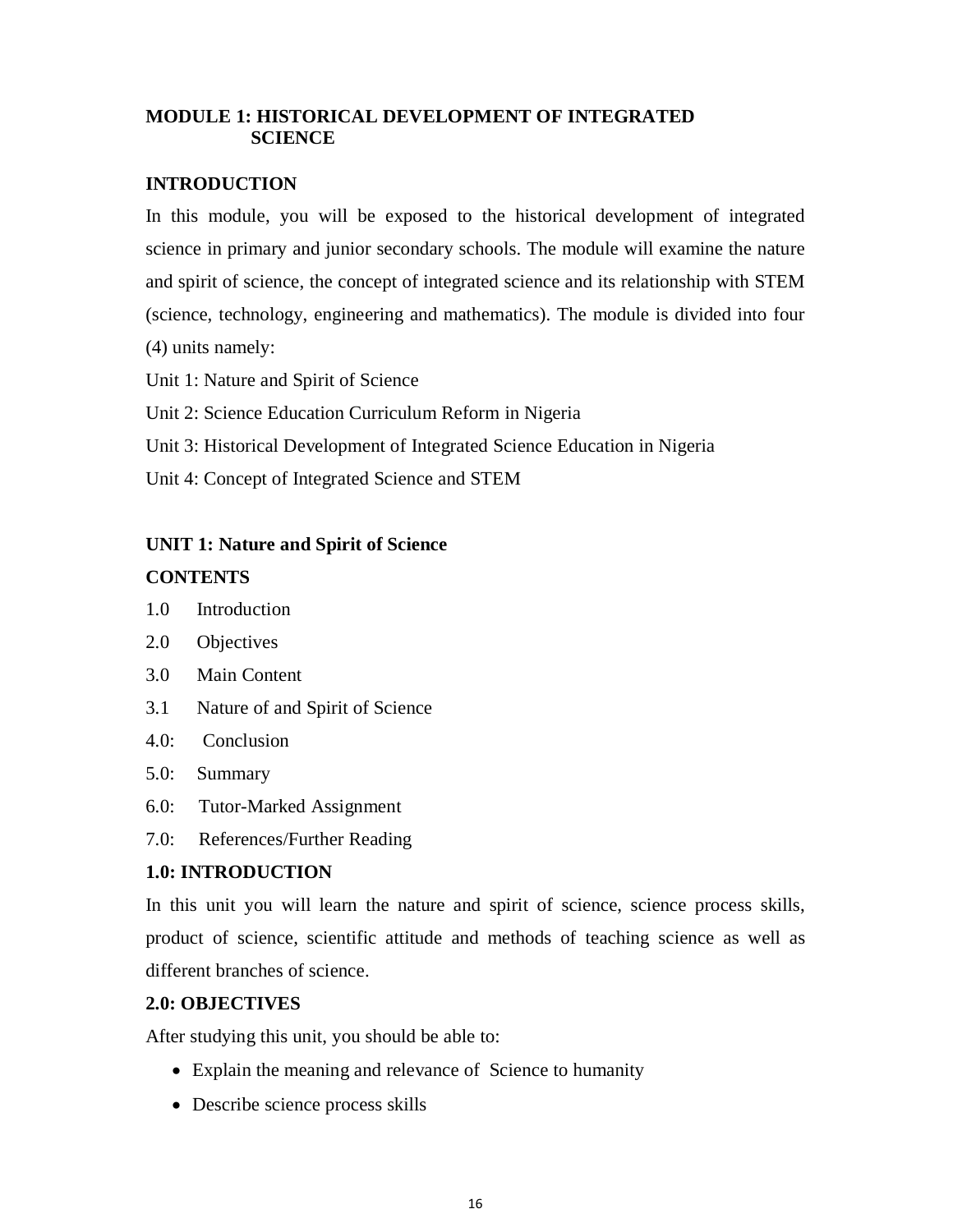- Explain product of science
- Describe the scientific attitudes
- Explain methods of teaching science
- List the different branches of science

#### **3.0: MAIN CONTENT**

#### **3.1: Meaning and Relevance of Science to Humanity**

Science is man's activity to explore and explain natural phenomena. It is a process of acquiring knowledge of our environment. Science is a body of organized knowledge acquired through a process of enquiry on our environment (Ezeliora, Ezenwabachili, Aneke & Aghadinuno, (2011). Baja (1992) beautifully described science as the continual search for adequate methods of understanding our environment. Abd-El-Khalick., Bell & Lederman (1998) explained the nature of science as making the unnatural natural. Through science man come to have knowledge of his/her environment and how to use the natural materials for his/her survival. Science has helped man to discover and explore his/her environment. Through science man is able to discover the minerals, crude oils in the ground, discover the benefits of trees to man. From all these man is able to develop, build and manufacture many things that have made human life better. Science has made man to fulfil the injunction by God to till and subdue the earth, (Ezeliora, 2016).

#### **3.2: Science Process Skills**

These are methods or processes peculiar to science in determining the facts about nature. They are called scientific method or science process skills. They include: observation, classification, measuring, prediction, analyzing, inferring, synthesizing, describing, experimentation. These are the step by step actions used in the process of acquiring scientific knowledge. In the process of applying the science method, the individual develops some science skills. The science process skills are:

**Observation:** critically observing, touching, smelling where possible of an object so as to describe the object.

**Classification:** grouping the objects according to their nature such as solid, liquid, gas, living or non-living

**Measurement:** determine the size, volume and weight of the object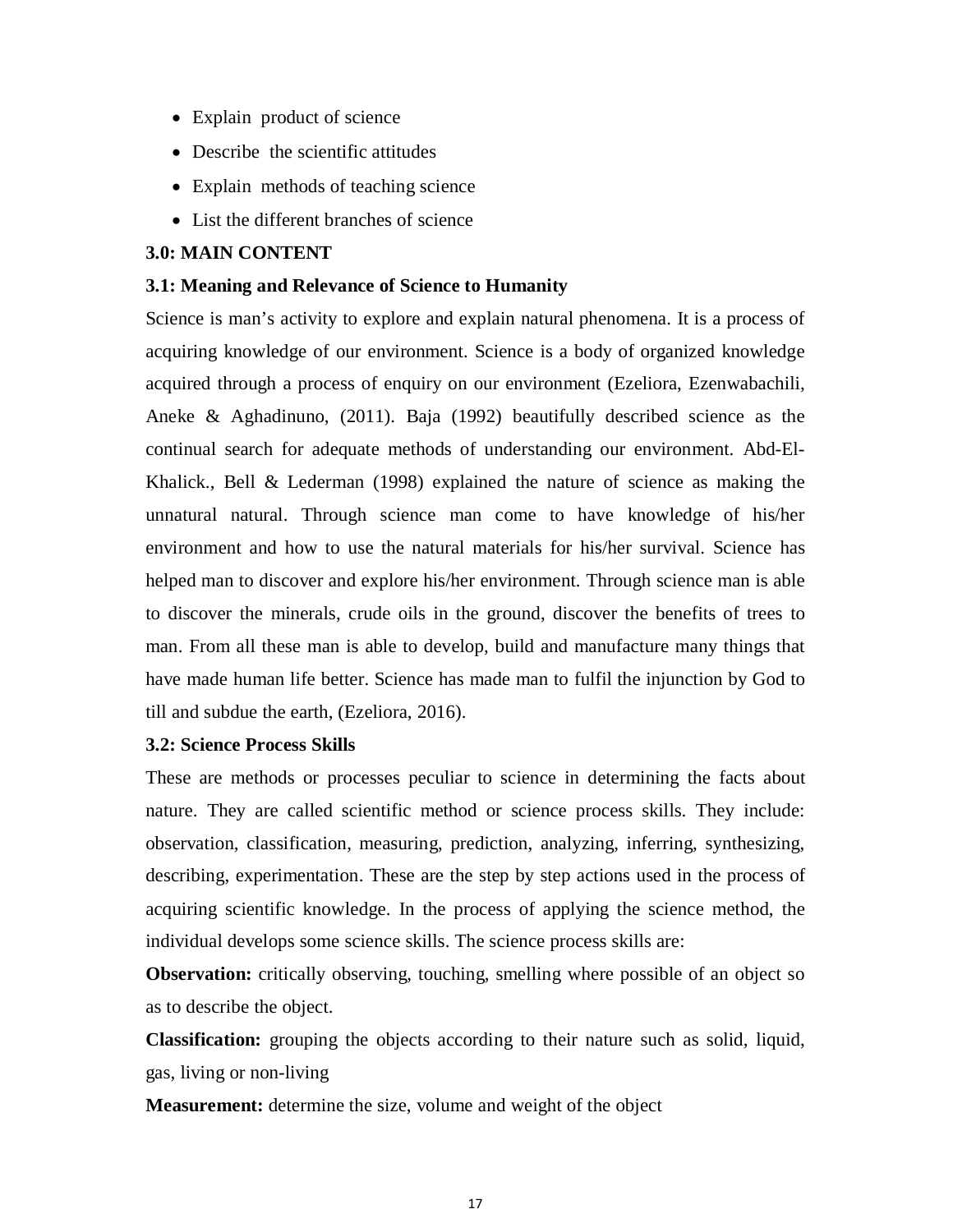**Prediction:** From the above information the individual can guess what the object is. **Analysis:** Go into details to determine the characteristics and properties of the object Such as boiling point, melting point, soluble or insoluble in water, action on heat and so on.

**Inference:** From the results of the above you can give a name to the object

**Synthesis:** Use the object with other object to find what will be formed and its difference from the original object.

**Description:** Explain the characteristics of the new objects with original.

**Experimentation:** Subject the object to various other products.

From these processes knowledge is built and developed.

### **3.3: Scientific Attitudes:**

In the process of acquiring the science process skills the individual develops certain attributes, behaviours or attitudes known as scientific attitudes. Such attitudes which are characteristics of scientists are:

**Curiosity:** This is eagerness to know, to find out and ask questions of why, what and how.

**Objectivity:** Giving judgement based on what one sees without sentiment.

**Humility:** Ready to accept corrections and criticism from others

**Scepticism:** Not just accepting stories on the first value. Make further enquiry.

**Open mindedness:** Ability to work and be open to others.

These are beliefs, values, qualities and opinions held in awe by scientists.

# **3.4: Product of Science:**

In investigating phenomenon or event, scientific processes are uses to gather data. These data will be analysed and interpreted to give us the product of science which is the knowledge acquired. Human attitudes of science remain in focus at any point of the investigation. Application of science method and attitudes of science leads to new scientific knowledge which subsumed under the old ones.

# **3.5: Methods of teaching science:**

Science is a process. It is activity oriented. Its knowledge is acquired by doing. It is learnt by action. Teaching of science in school involves activity oriented methods. It is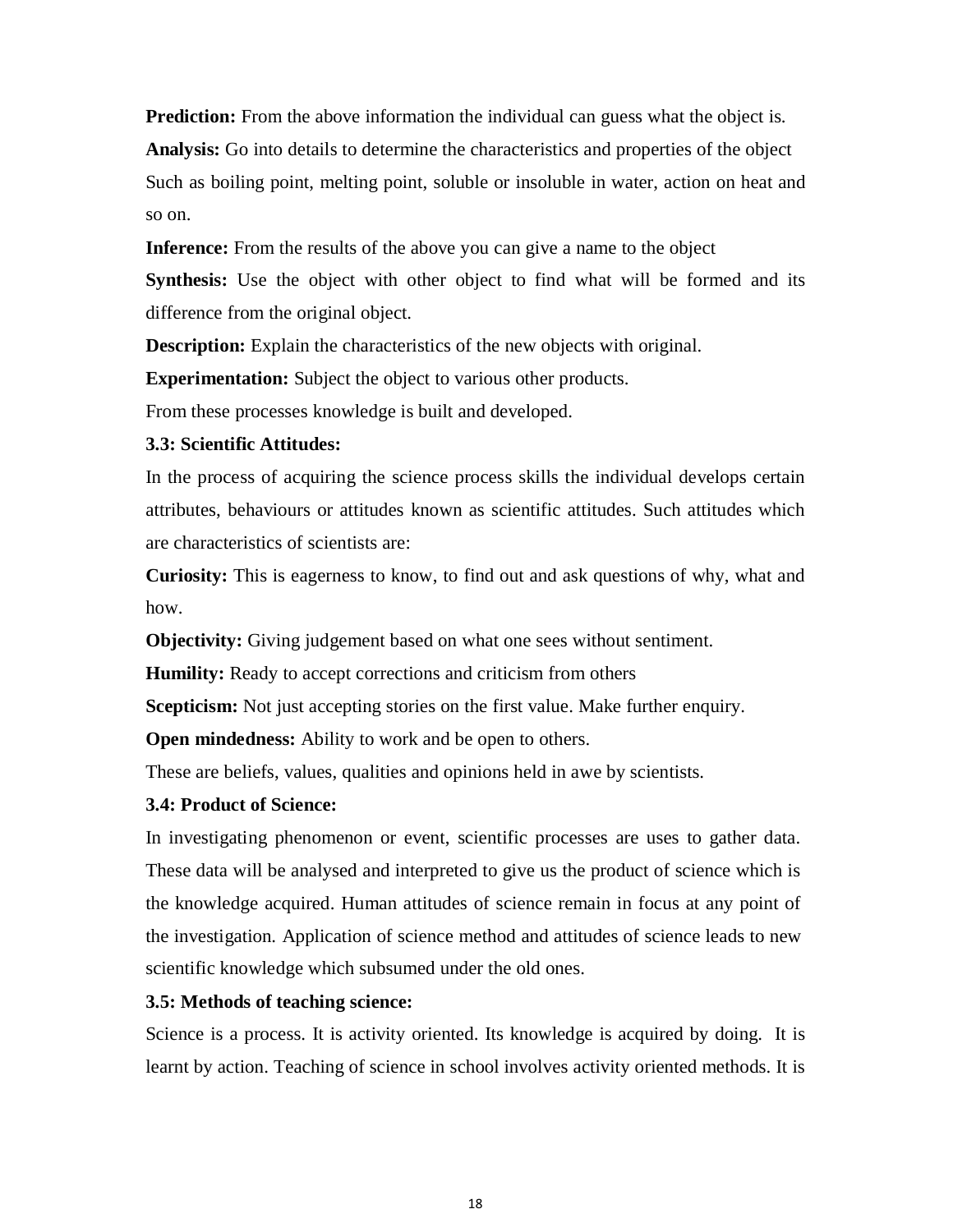best taught using inquiry method where the learner will apply the process skills to acquire knowledge. Inquiry methods are:

**Project-based science teaching:** Project help students to learn ways science can be used in their life. It is child-centred. The teacher's role is to assist by refocusing or clarifying ideas underlying the assigned topics. According to Ezeliora et al (2011) it develops inventive skills in the learner as well as process skills.

**Research:** We may be scared to embark on research in primary or junior secondary school due to lack of sufficient scientific background. Give it a trial. Give a topic to the children to inquire from parents, books, seniors what it means and its relevance and record the account of their findings for presentation in the class.

**Field Trip:** This is used to engage children in real world of science. It is more than taking the children to a site but includes preparation, follow-through upon returning to school.

**Concept mapping:** This is a schematic representation of concepts and their interrelationship in a framework that makes learning meaningful. Concept mapping normally begins with one main idea which branches into related general concepts which are subdivided into specific concepts. Lines are used to connect the concepts and link words to give ideas about the relationship.

**Cooperative Learning Approach:** This is an instructional strategy where students are grouped in small numbers of 4 or 5 to accomplish a task. In the group each member is assigned a role so that each child will have equal opportunity to participate and involved in the group activity.

**Laboratory Activity:** This is an integral part of science teaching. It engages the children in the process of sciencing through active participation. it gives children opportunity to participate in and have an appreciation for the methods of science and develop science attitudes and skills.

There are many other methods for teaching science such as demonstration, discussion, computer assisted instruction.

#### **3.5: Branches of Science**

Traditional science is divided into two namely physical science and biological science. Physical science describes the world as observed by use of physical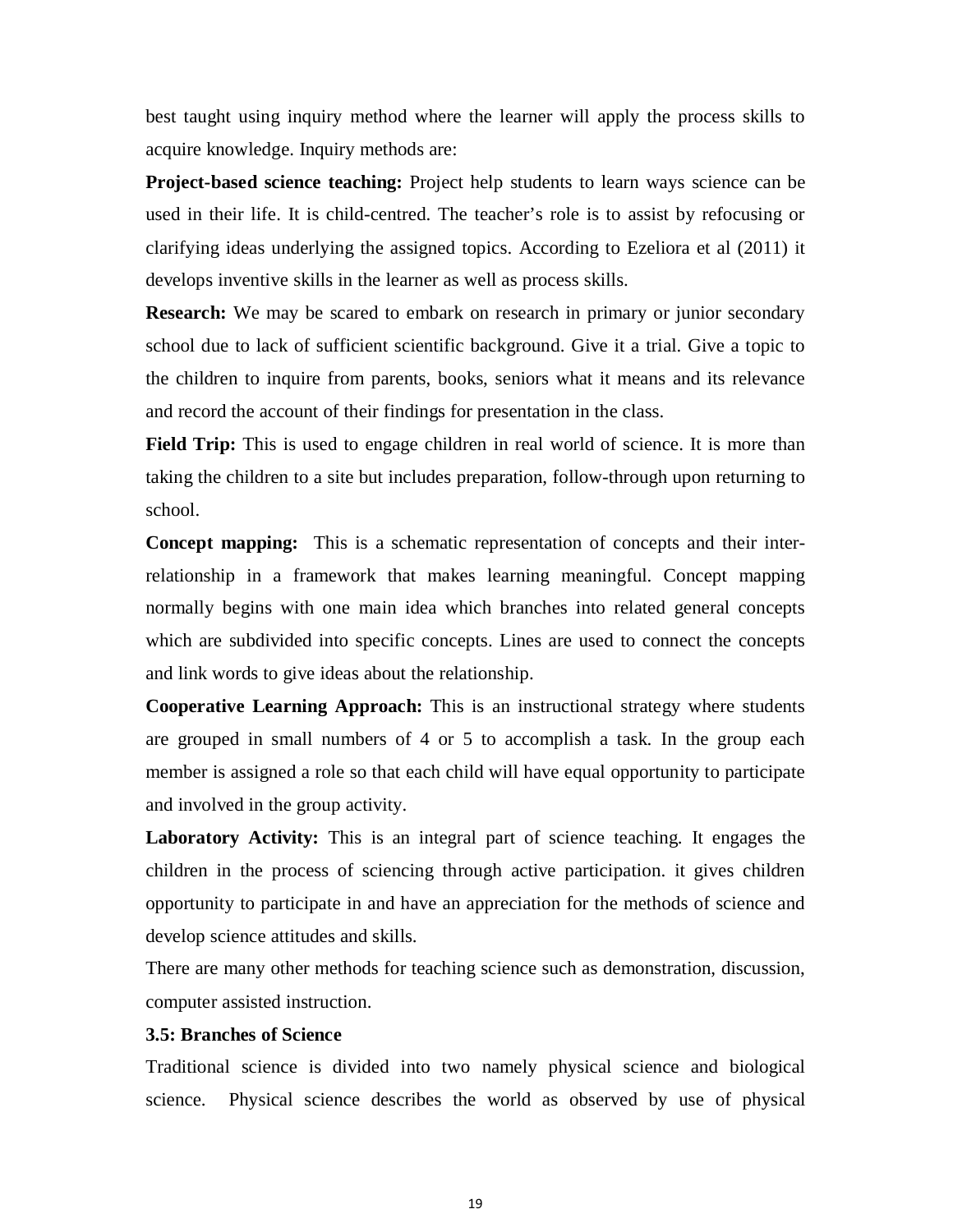measurements of mass, length and time or their derived units like velocity, force or volume. Some subjects that make up physical sciences are: geochemistry, geology, geophysics, hydrology, mechanics, metallurgy, meteorology, nuclear science and oceanography, aerodynamics, architecture, astronomy, chemistry, computer science, dynamics, electrochemistry, electronics, optics, physics, space science, solid-state physics, seismology and thermodynamics. Biological science deals only with the materials that are alive. The various subjects that make up the division of biological sciences are agronomy, anatomy, bacteriology, biochemistry, biology, biotechnology, botany, marine biology, cytology, dentistry, ecology, embryology, forestry, genetics, genetic engineer, histology, zoology, morphology, physics, nutrition, palaeontology, pharmacology, pharmacy, physiology, veterinary and medicine. Among the common school sciences are Physics, Chemistry and Biology.

#### **SELF-ASSESSMENT 1**

#### **3.6: What is the relevance of science to humanity?**

Science has helped man to know, understand and explore his/her environment. It has helped man to develop the environment for better living. Through science man has invented a lot of things such as drugs, food, textiles, built roads, aeroplanes, go to the moon, invented machines, electricity and many other things for the benefit of man.

#### **SELF-ASSESSMENT EXERCISE 2**

#### **3.7: Explain the term science process skills**

Science process skills are skills acquired in the process of doing science. It is acquired when one applies scientific methods in gathering knowledge. In the process of gathering knowledge the individual will develop the skills of observation, measuring, classification, inferring, experimenting and prediction and so on. These skills are called science process skills.

#### **SELF-ASSESSMENT EXERCISE 3**

#### **3.8: Explain the term scientific attitudes.**

In the process of doing science, students use scientific methods. The method generates knowledge which is the products of science. In the process of developing science products the student at the same time develops some attitudes or characteristics as a result of the method used. It reflects in his/her way of thinking as seen in scientists.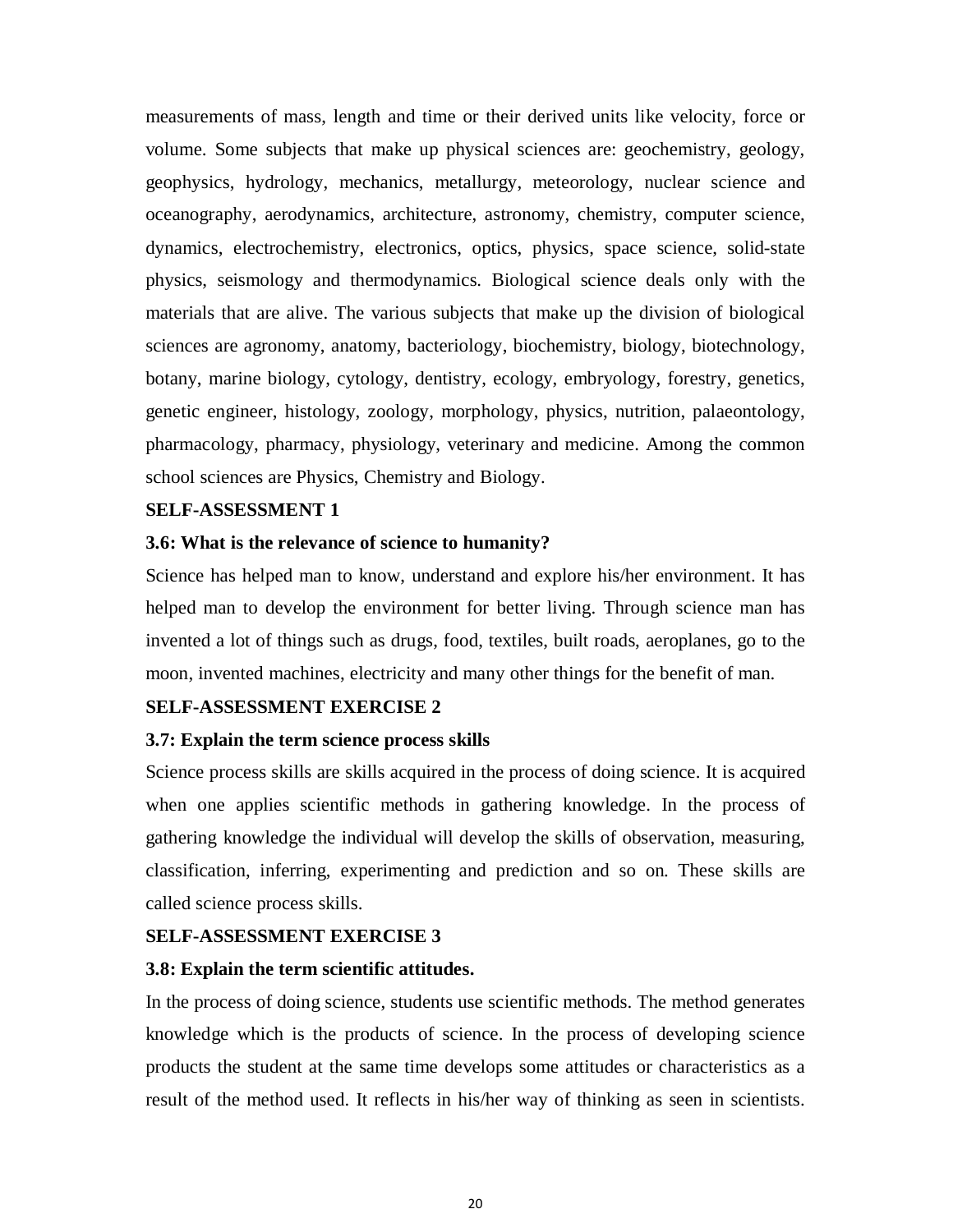These attitudes are called scientific attitudes. The scientific attitudes are honesty, humility, critical and judgemental mind. Thus Hodson (2009) pointed out that in the teaching and learning about science, language, theories, methods, history, traditions and values are acquired also.

#### **4.0: CONCLUSION**

However, the major goal of science is to unravel the mysteries of nature using the same tools and methods. The processes of science are unique and dependable and thus make investigations of science replicable. The scientific method is applicable in all fields of knowledge. The scientific method as well as attitudes of science brings about the product of science. The processes, attitudes and products of science combine to give science its nature and spirit of science.

#### **5.0: SUMMARY:**

In this unit we have discussed the nature and spirit of science. The science process skills which is acquired through scientific method together with the knowledge, the scientific attitudes developed helps to understand the nature and spirit of science. Science is very relevant to humanity. Furthermore, scientific truths or facts can be rejected if more experiments and observations are carried out. In order words scientific enterprise is not necessarily a finished business because as more facts emerge, new questions are raised and new explanations are proffered.

#### **6.0: TUTOR-MARKED ASSIGNMENT**

1. Discuss briefly the term nature of science

2. Differentiate between processes of science, product of science and scientific attitudes

#### **7.0: REFERENCES/FURTHER READINGS**

- Abd-El-Khalick, F., Bell, R. L. and Lederman. N. G. (1998). The nature of science and instructional practice: Making the unnatural natural. **Science Education, 82(4) 417-436**
- Bajah, S. T. (1992). Rethinking science education in Nigeria: The way forward. Paper presented at Lagos State University. **STAN News Letter.**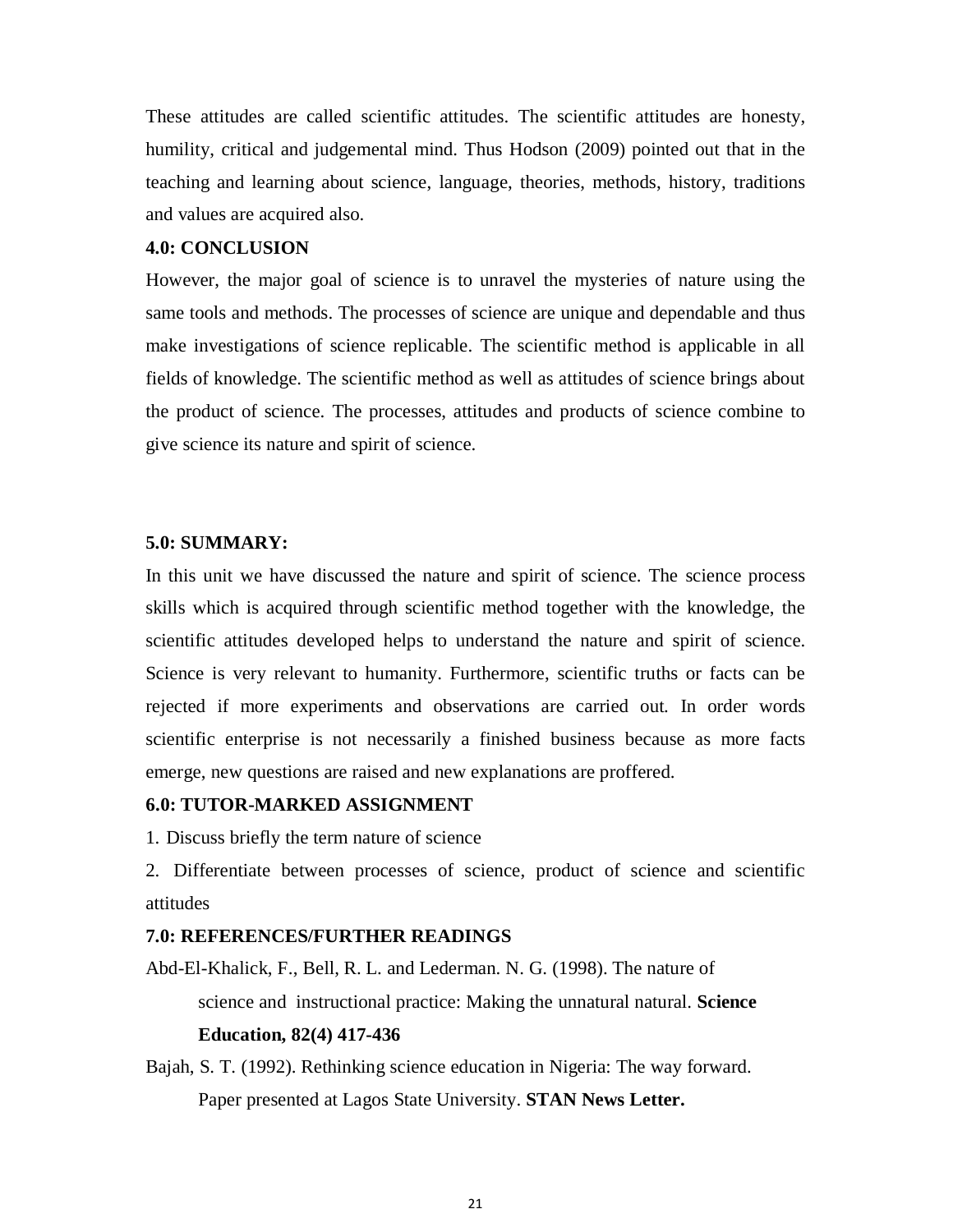Ezeliora, B; Ezenwabachili, C; Aneke, M. and Aghadinuno, M. C. K (2011).

**Manual for re- training of teachers of primary schools for the teaching of basic science and technology.** Snaap Press ltd, Enugu.

Hans, P. P. (2019). **Public understanding of science.** Research Center, Julich and Free University of Berlin, Germany

Hodson, D.(2009). **Teaching and learning about science: Language, theories, methods, history, traditions and values.** Sense Publishers: Rotterdam

Lederman, N. G. (2007). Nature of science: Past, present and future in Abell, S. K. and

Lederman, N. G. (eds) **Handbook of Research on Science Education.** 

#### **UNIT 2: SCIENCE EDUCATION CURRICULUM DEVELOPMENT AND REFORM IN NIGERIA**

#### **1.0: INTRODUCTION**

This unit introduces you to the curriculum development and reforms in science

education in Nigeria.

### **2.0: OBJECTIVES**

After the studying this unit, you should be able to:

- Advance reasons for reform in the science curriculum in Nigeria
- Narrate the trends in science curriculum reform in Nigeria till date

#### **3.0: MAIN CONTENT**

#### **3.1: Science Curriculum Development and Reform in Nigeria**

In Nigeria the introduction of some form of science dates back to the time of the Christian missionaries in 1840s and 1850s. Serious teaching of science was delayed by the missionaries and the colonial rulers. Since the motive for colonization was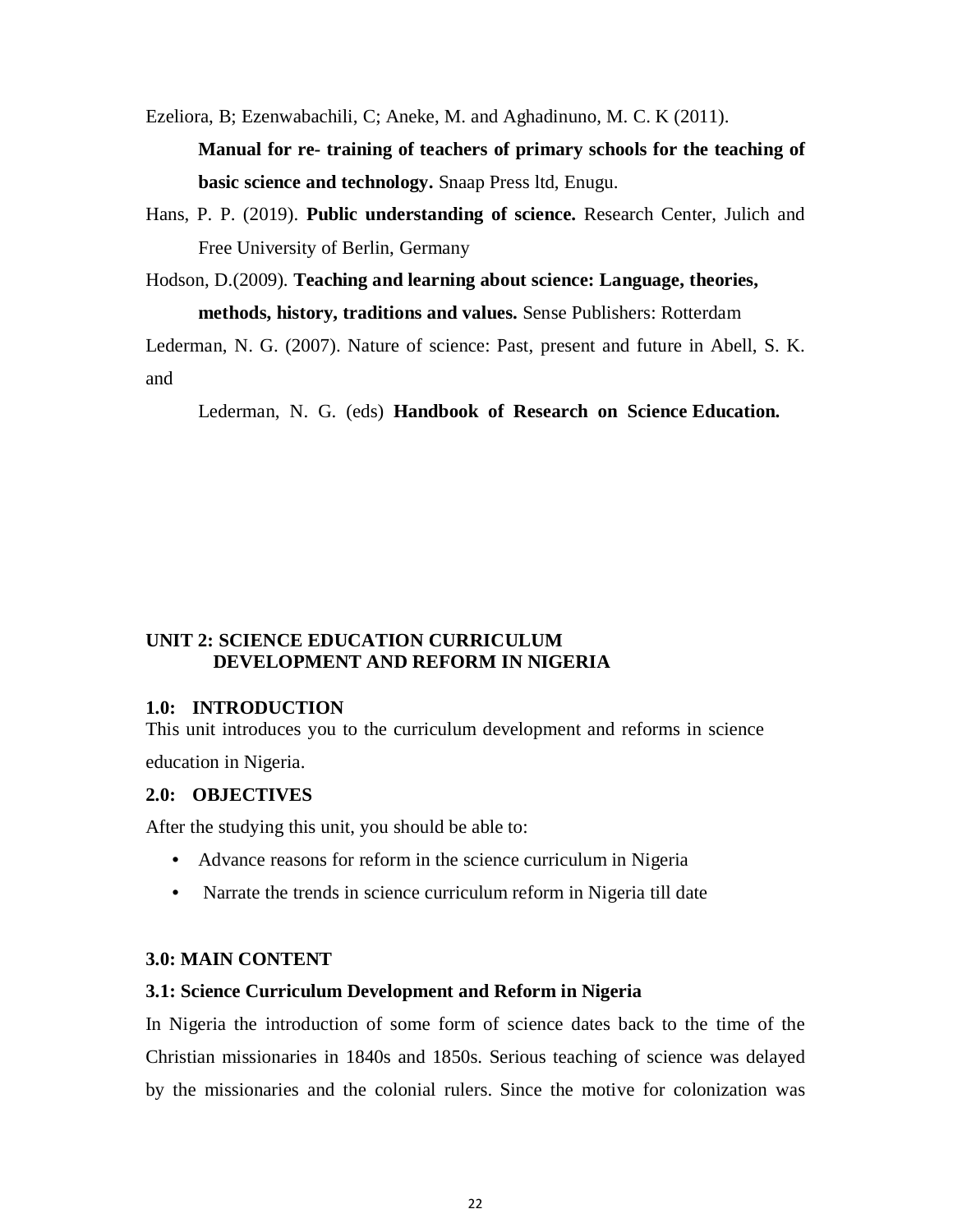essentially exploitative trade and only tangentially education, the issue of science education for the natives could not have risen. Africans like Nigerians were assumed to be inferior human beings incapable of understanding core science. What was taught as science was called Nature Study initially. Later it was up graded to General Science. When science was introduced in the primary schools, physics, biology and chemistry were taught in secondary schools.

The science curricula developed were patterned and adapted to foreign ones both in language and presentation, even examples were foreign to our children. With the launching of Sputnik 1 by Russians in 1957, there was a worldwide review of the philosophy of science education. Federal government realising the importance and crucial role of science in nation building, noticing the deficit in the nature of science been taught to Nigerian children cannot lead the country to anywhere. After independent, in 1969 curriculum summit was convened to rview the curriculum in general and adapt it to suit our children and address Nigeria's problem. Science was among the subjects given through reform and review. Science Teachers Association of Nigeria ( STAN) formed in 1957 was called upon to develop the science curriculum to suit our learners to the benefit of our country. STAN created and developed science curriculum for primary and secondary schools and later developed Integrated science for junior secondary school. The curriculum of physics, biology and chemistry followed the trend as in developed countries like America and Europe. Variations in curriculum trend were mostly in the primary and junior secondary schools.

#### **3.2: Trends in Primary and Junior Secondary School Curriculum**

### **Development and Reform**

In Nigeria, a lot of external influences and foreign curricula motivated many of the curriculum innovations in science in primary and junior secondary school. Some of the foreign curricula are Elementary Study of Science (ESS) in 1960; S-A Process Approach (SAPA) of 1962; Science Education for Africa Project (SEAP) of 1970: Science Teacher Education Project ( STEP) of 1970: and so on. Because of these influences and coupled with the historic National Curriculum Conference held in 1969 spurred various bodies including government agencies to develop science curricula for primary levels that will reflect Nigeria's needs and suitable for Nigerian learners. As a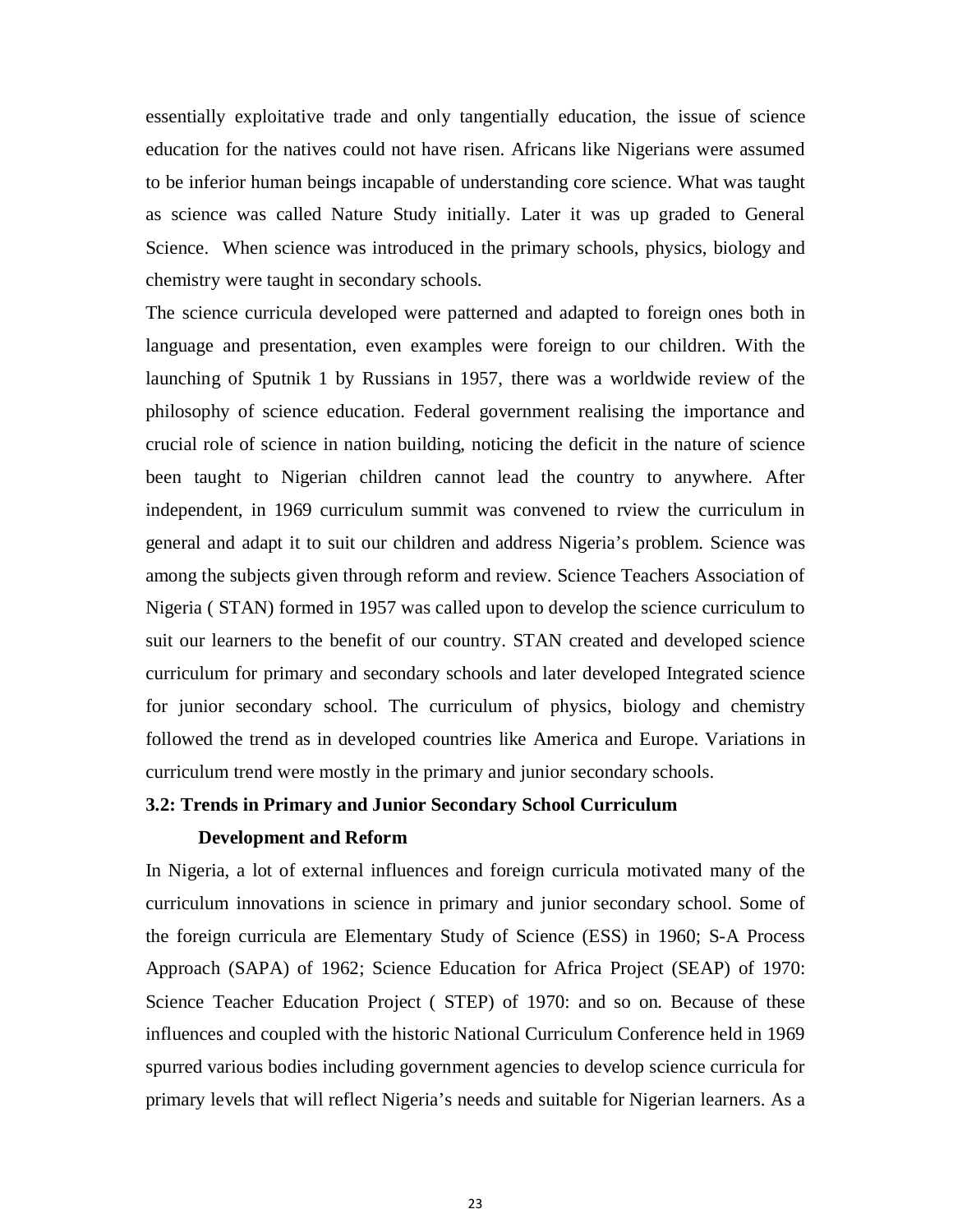result each region in the federation embarked on curriculum project and developed curriculum for the children of their region. For instance:

- Primary Science Curriculum Project was developed in 1963 at University of Nigeria Nsukka for primary schools in the then Eastern region.
- The African Primary Science Project was developed in 1965 at Kano for the Northern region.
- Bendel State Primary Science Project was developed in 1970 for the Mid-Western region.
- Ife Six Years Yoruba Language Science Project was developed in 1970 at University of Ife the present Obafemi Awolowo University. Ile-Ife for Western region.
- Primary Education Improvement Project was developed at Ahmadu Bello University, Zaria for the Northern region in 1970.
- Ondo State Primary Science Project developed in 1974.

All these science curriculum projects have one common objective to produce childcentred science curriculum for the Nigerian child for technological development of Nigerians.

STAN as a body with the introduction of the 6-3-3-4 education system took charge of developing and reforming of science curriculum for both primary and secondary school students and produced one common science curriculum for primary and junior secondary schools called integrated science which is continuously under constant review to address the needs of Nigerian child. Other curriculum agents are National Educational Research and Development (NERDC). The most resent curriculum under use for integrated science is Basic Science and Technology Curriculum developed by NERDC..

#### **3.3: Basic Science and Technology Education Programme**

The most recent innovative curriculum for integrated science is for use in Nigeria is the Basic Science and Technology curriculum. This is developed in line with The Universal Basic Education (UBE) system introduced in September, 1988. Following this, in 2008 the Federal Government of Nigeria through the Nigerian Educational Research and Development Council (NERDC) developed and introduced the 9-Year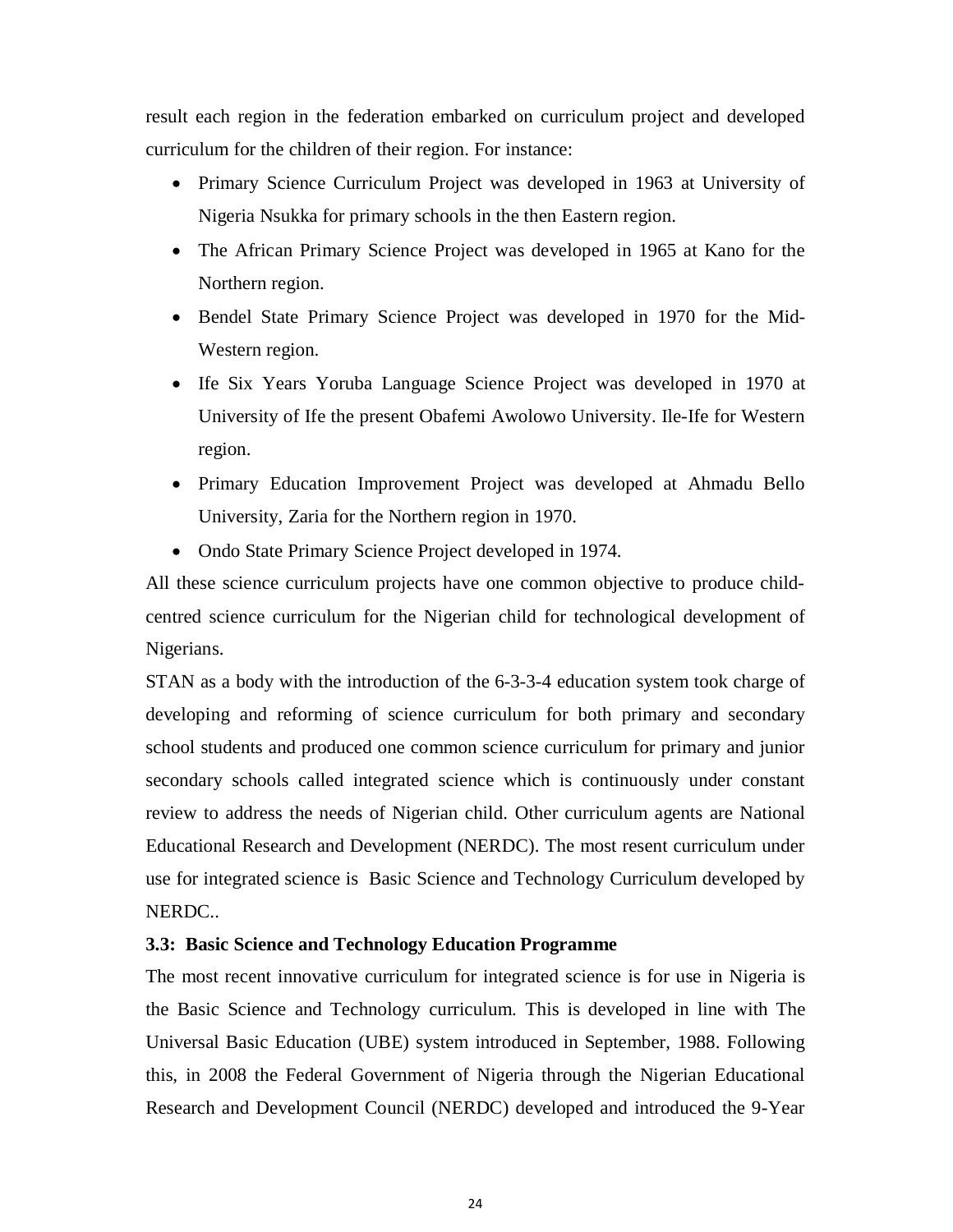Basic Education Curriculum (BEC) in schools by realigning all extant Primary and Junior Secondary School Curricula to meet the key targets of the UBE programme. In view of some contemporary and national concerns and needs and to make the curriculum more practical, the present curriculum was developed to meet the need to attain Millennium Development Goals and the need to implement the (MDGs) National Economic and Empowerment Development Strategies ( NEEDS).

The Basic Science and Technology is also re-structured and re-aligned to include contents like environmental education, drug abuse education, population and family life education and sexually transmitted infections. The overall objectives of new science curriculum are to enable the learners:

- Develop interest in science and technology
- Acquire basic knowledge and skills in science and technology
- Apply their scientific and technological knowledge and skills to meet societal needs
- Take advantage of the numerous career opportunities offered by science and technology.
- Become prepared for further studies in science and technology.

It is a 9 years programme comprises of 3 years of Early Childhood Care Development and Education (ECCEDE), 6 years of Primary and 3 years of Junior secondary school. It also covers special interventions directed at nomadic and migrant children, mass literacy as well as the almajiris and other vulnerable and excluded groups. The main agencies coordinating the programmes of Basic Science and Technology (BST) are the Universal Basic Education (UBEC), National Commission for Nomadic Education (NCNE) and National Mass Education Commission (NMEC). The Education National Minimum Standard and Establishment of Institutions Act 16 of 1985, together with the 1999 Constitution empowered the Ministry of Education to ensure a uniform standard of educational provisions in school and colleges. In view of the foregoing, the document charts the strategies and road-map for the education sector for the achievement of the goals of Vision 20-2020, 7-Point Agenda, National Economic Empowerment and Development Strategy II (NEED II) and Millennium Development Goals (MDGs).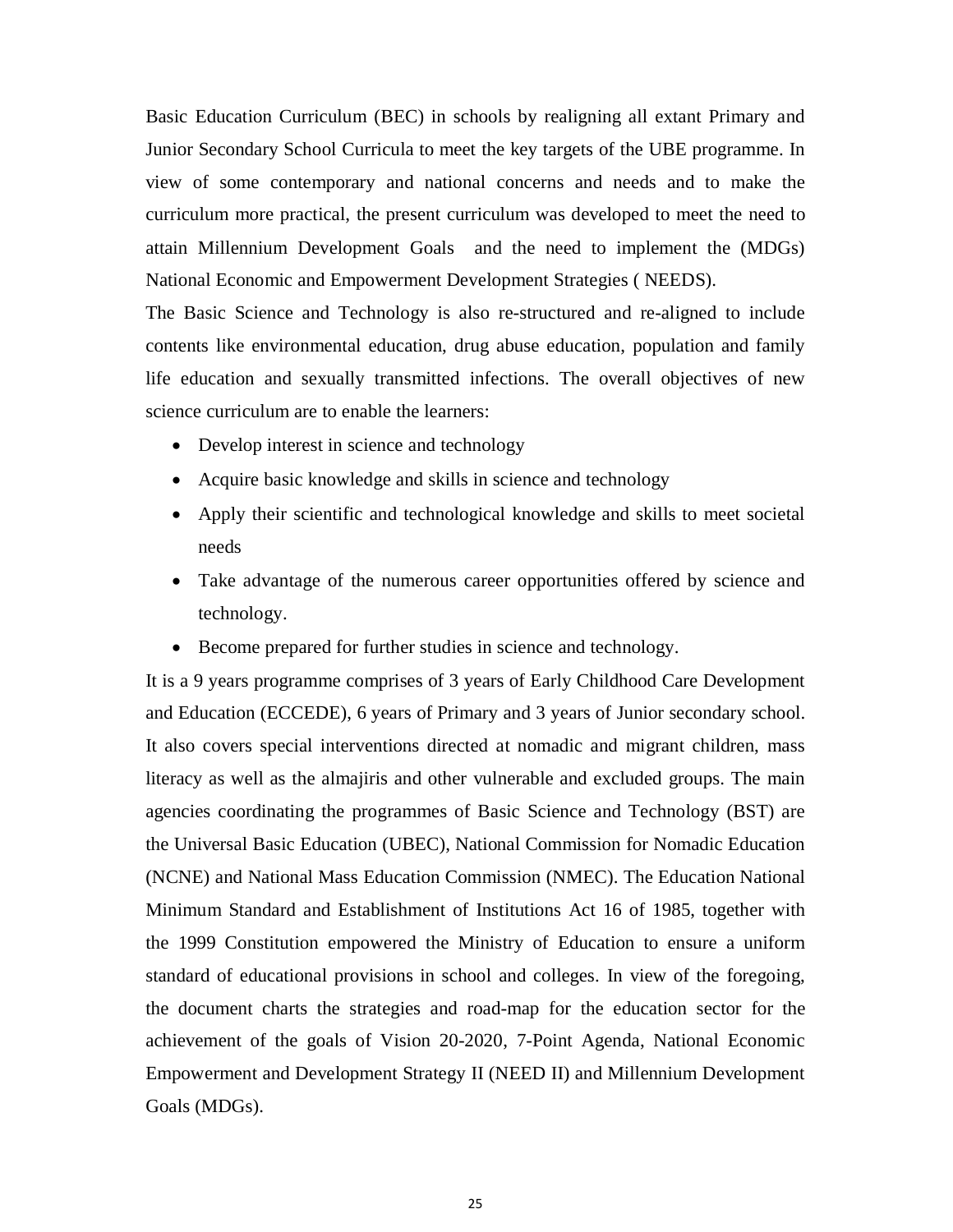#### **SELF-ASSESSMENT EXERCISE 4**

# **3.1: Give a brief description of the trend in science curriculum**

#### **development and in reform Nigeria.**

Development of science curriculum in Nigeria dated back to the Christian missionary era. With Nigerian independent in 1960 coupled with worldwide influence of Russia's going to the Space in 1957, Nigeria government joined the rest of the world to adapt science curriculum to the needs of the nation. This resulted to each region in the federation to embark on science curriculum project for their region. With the introduction of Universal Basic Education programme and 6-3-3-4 education system, the need for new science curriculum came up. As a result one single science curriculum was developed to serve the need of every Nigerian child in science both in content and arrangement. Further development and reform brought about the unification of primary education and junior secondary school as basic education programme. This resulted to the production of Basic Science and Technology education for both primary and junior secondary school students.

#### **SELF ASSESSMENT EXERCISE 5**

#### **3.2: What are the main objectives of Basic Science and Technology**

#### **Curriculum?**

The main purpose of BSTC is to produce a curriculum adaptable to the needs of the Nigerian child so that at the end of it the child will be self-reliant and contribute to the survival of Nigerian society. Its specific objectives include to:

- Develop interest in science and technology
- Acquire basic knowledge and skills in science and technology
- Apply their scientific and technological knowledge and skills to meet societal needs
- Take advantage of the numerous career opportunities offered by science and technology.
- Become prepared for further studies in science and technology.

#### **4.0: CONCLUSION**

Introduction of curriculum in our school system dated back to the missionary era. Subsequent approaches brought series of reforms to the curriculum development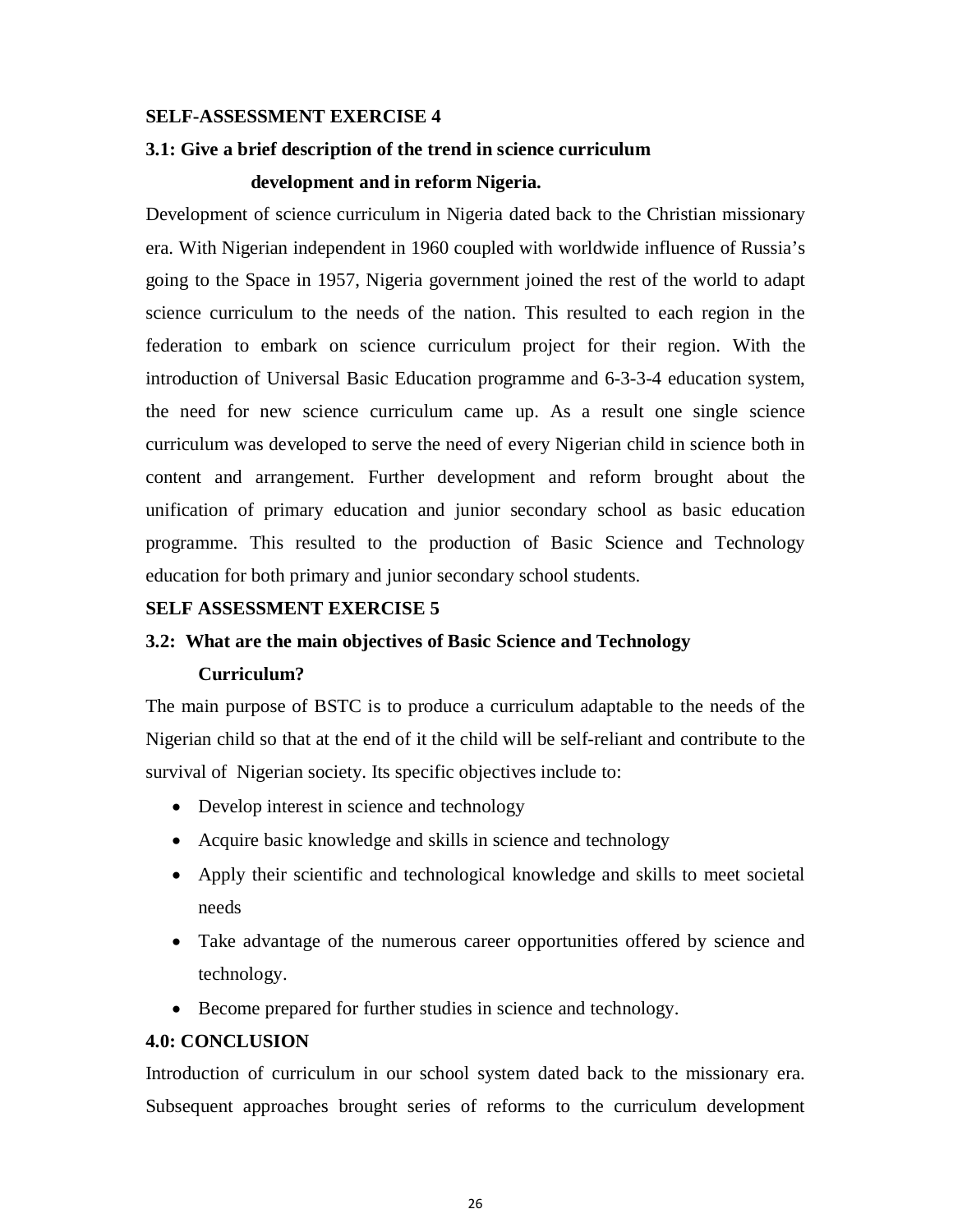including science curriculum. The unit examined the trends in curriculum development and the subsequent reforms following the subsequent changes in the education system. The main objectives of the present science curriculum for both primary and junior secondary schools are highlighted.

#### **5.0: SUMMARY**

In this unit you learnt that introduction of science curriculum in our educational system started with missionary activities in our schools. The earlier curriculum was not meant to develop us. It was not adapted to the needs of the Nigerian child both in language and in content. Every aspect of the curriculum was foreign to the Nigerian child. After independent, Nigerians took to the reform of the curriculum, made it adaptable the Nigerian child so as to addresses the needs of the Nigerian society. The reform of the curriculum is continuous till date following the changes in our education system.

#### **6.0: TUTOR-MARKED ASSIGNM**ENT

What events led to the development of Basic Science and Technology

Curriculum in Nigeria?

### **7.0: REFERENCES/FURTHER READING**

Ogunleye, A. O. (1999). **Science education in Nigeria: Historical devilment curriculum reforms and res**earch. Sunshine International Pub. Nig. Ltd

**National Policy on Education: Roadmap for Nigerian Education Sector. NERDC**  Pub. Lagos.

# Igbokwe, C. O. (2015). **Recent Curriculum Reforms at the Basic Education Level in Nigeria Aimed at Catching Them Young to Create Change.**  Cambridge University Press

Ezeliora, B; Ezenwabachili, C; Aneke, M. and Aghadinuno, M. C. K (2011).

**Manual for re- training of teachers of primary schools for the teaching of basic science and technology.** Snaap Press ltd, Enugu.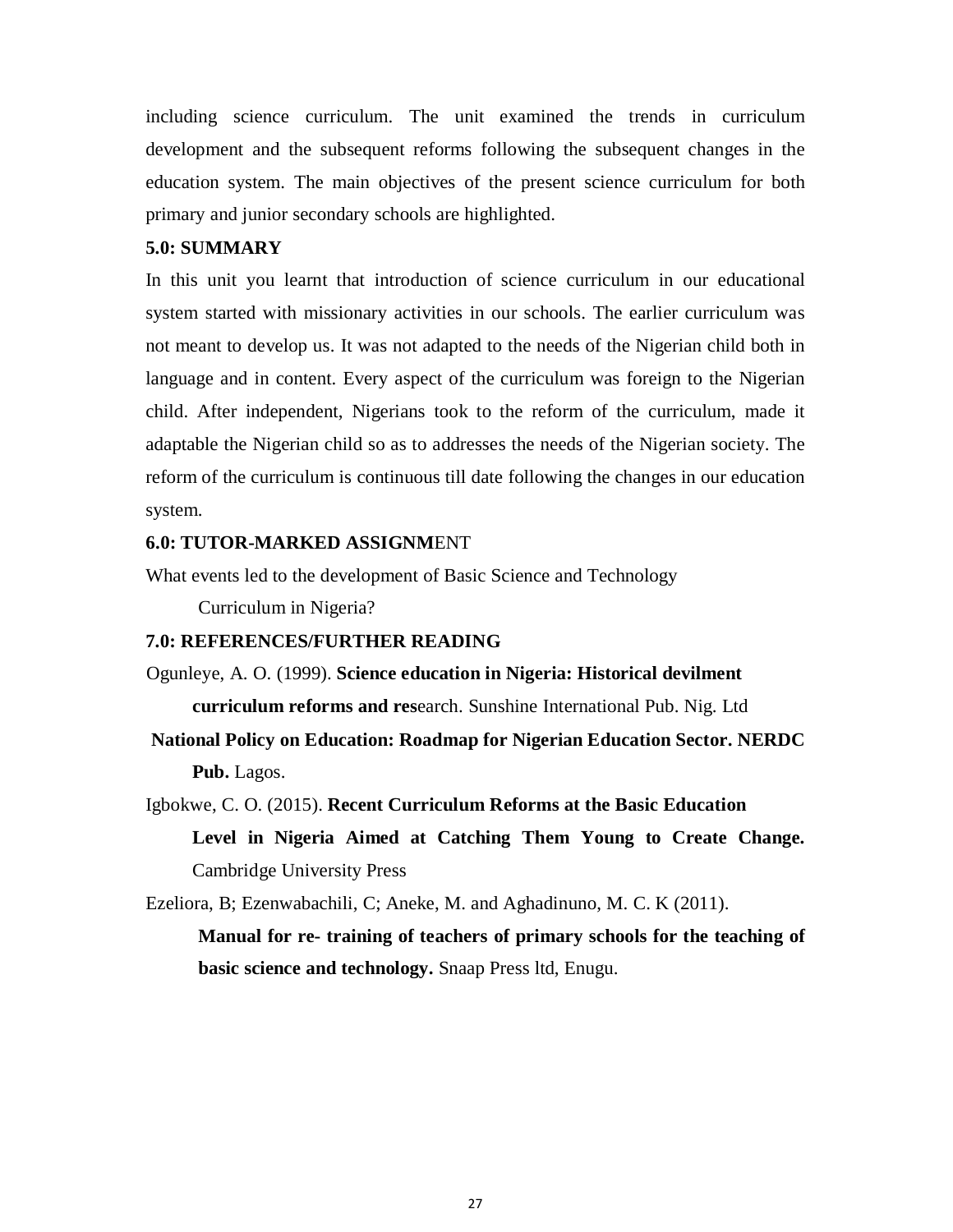# **UNIT 3: HISTORICAL DEVELOPMENT OF INTEGRATED SCIENCE IN NIGERIA**

#### **1.0: INTRODUTION**

In this unit you will examine the background to the introduction of integrated science in school curriculum, examine the projects embarked for the development of integrated science curriculum and the development of basic science and technology curriculum.

### **2.0: OBJECTIVES**

After studying the unit, you should be able to:

- Discuss the historical background to the introduction of integrated science in school curriculum.
- Discuss the different projects embarked on the development of integrated science curriculum.

#### **3.0: MAIN CONTENTS**

# **3.1: Historical Background to the Introduction of Integrated Science in Schools**

Many years before the 19<sup>th</sup> century witnessed increasing demand for basic school science. Varied factors of social and economic development during the time contributed to this increasing demand for basic science:

- The rapid development of science and technology in Europe and America and their application to industry and everyday life.
- Influence of laboratory method in technology
- Increasing demand for skilled labour to man developed industries
- Emergence of a new philosophy of education that emphasized pupils' activity as a natural expression of biological development.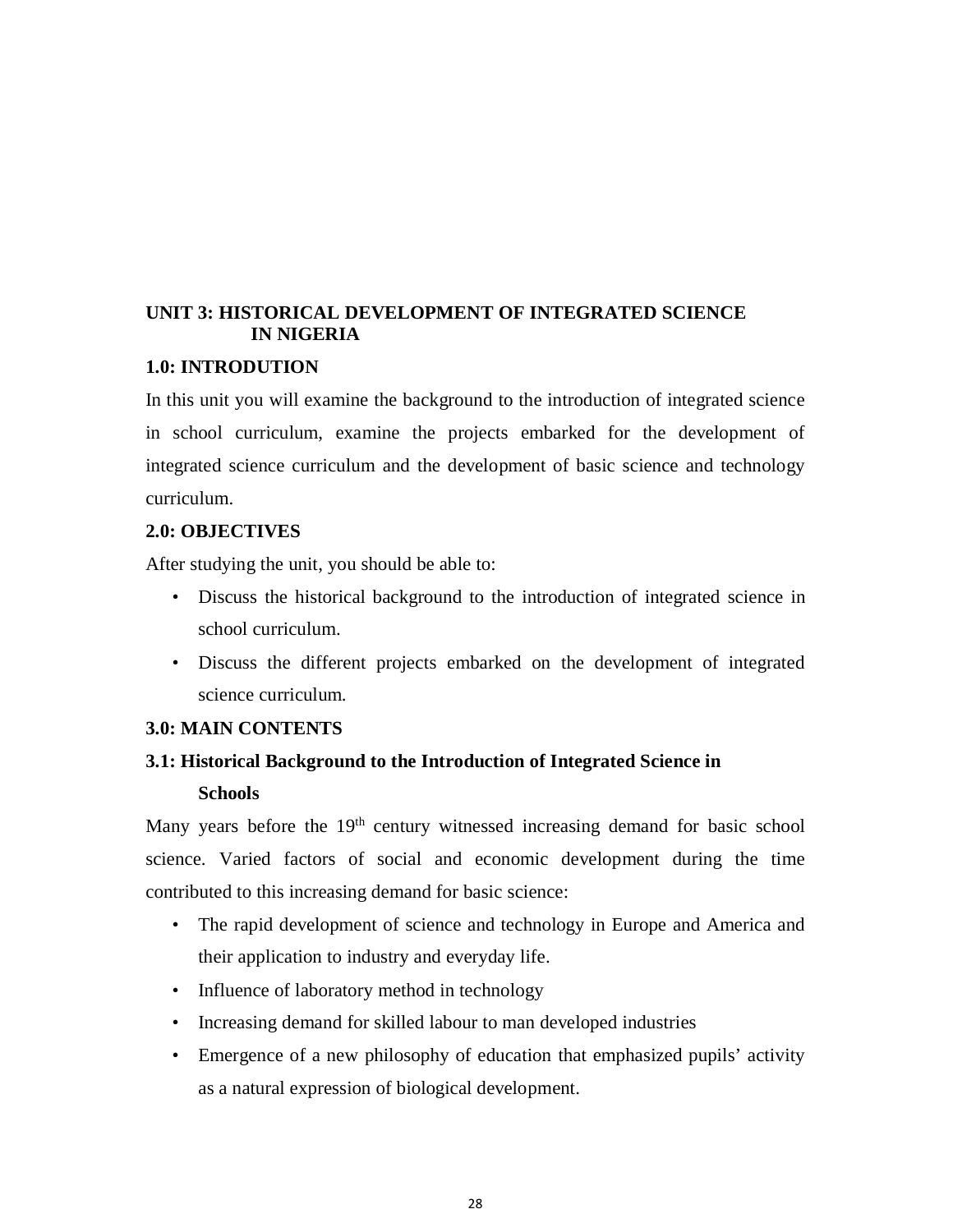During these periods special interest groups developed attention to basic science in schools. The primary objectives of basic science programmes were first-hand observation and experience. Experimentation and problem-solving types of teaching were considered as significant as scientific techniques. Due to lack of teachers the proposed elementary science could not be practice. This period also witnessed great enthusiasm towards nature from science educators across Europe, America and Africa that geared towards introducing nature study programme in schools. The main purpose of the movement was to improve agriculture and to overcome the desire of farmers' children from leaving the farm for the city. The objectives of nature study focused on the learning of facts for their own sake. It also emphasized the aesthetic and moral learning that might be derived from scientific observation. Nature study embraced the natural and physical sciences but their subject matters were limited to biological science. This was because those who were interested in introducing nature study in schools were specialists in the biological sciences. In parts of Africa, America and Europe nature study still form part of school curriculum but with different names such as general science, rural science, hygiene depending on the country.

With physics, chemistry and biology been learnt in the senior or higher classes, attempts were made to launch an integrated aspect of science in the primary schools that will enable the pupils have integrated knowledge of their environment, enable them have a holistic view of their environment. Thus science at that level was given general names such nature study, general science or rural science.

#### **3.2: Development of Integrated Science in Nigeria**

In the past four decades, there have been changes in the nature of science taught in our schools. For instance, science had become more integrated and emphases have been on the products (that is concepts, laws and theories) and the processes of science which students were both to understand and frequently perform. The decades of 1960's was marked by the initiation and development of a number of school science curriculum projects that were designed to improve science in the primary level. After the 1969 curriculum summit, several primary school science projects were embarked upon by the different regional governments to improve science education in their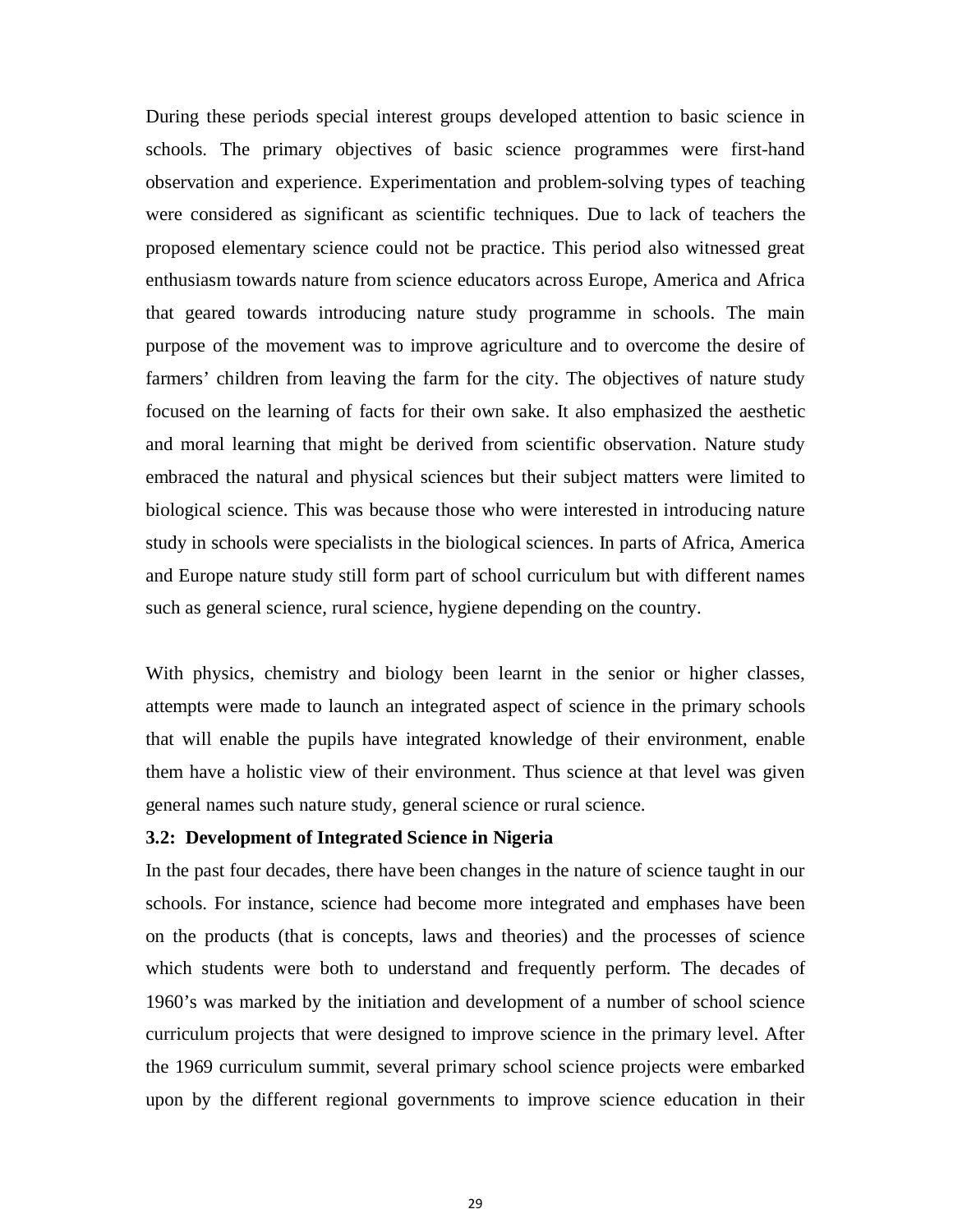region. The following projects such as: African Primary Science Programme (APSP), Bendel Primary Science Project (BPSP), Primary Education Improvement Project( PEIP), Project for Six Northern States, Ife Six-Year Primary Science Project and National Primary Science Project (NPSP) were embarked upon in the early 1970's by different regions.

However, studying of physics, chemistry and biology in higher classes were expected to cover the whole range of science in a balanced way bringing out the unity among the subjects but the little real unity was observed in the presentation of these courses. The teachers could not achieve any real integration in their teaching of these science courses because teacher training courses rarely prepared the teachers for the unified approach to their teaching of those science subjects in the higher classes. Furthermore, General Science courses were too superficial and inadequate to develop higher level science courses within the little times allocated to them by school authorities. Science at the primary school is considered to help the pupils master the basic understanding of scientific concepts and cultivate the habit of exploring science with an open mind. In view of these problems STAN embarked on curriculum development early 1970's and was mandated to develop science curriculum for both primary and secondary schools. STAN during the planning and development of science curriculum after the 1969 Conference Summit introduced integrated science to enable junior secondary school students acquire the basic skills of science before proceeding to senior secondary science. Primary science was introduced for the primary school. One integrated science text book was produced for each level. The science topics taught at these levels are arranged into six strands of scientific investigation, life and living things, the material world, energy and change, earth and beyond, science, technology and society. With the introduction of 6-3-3-4 education system in which 9-years is for basic education, a science curriculum was develop for both primary and junior secondary school science as represented in the Basic science and technology produced by NERDC.

#### **SELF ASSESSMENT EXERCISE 6**

#### **3.1: What Factors Contributed to the Introduction of Integrated Science in**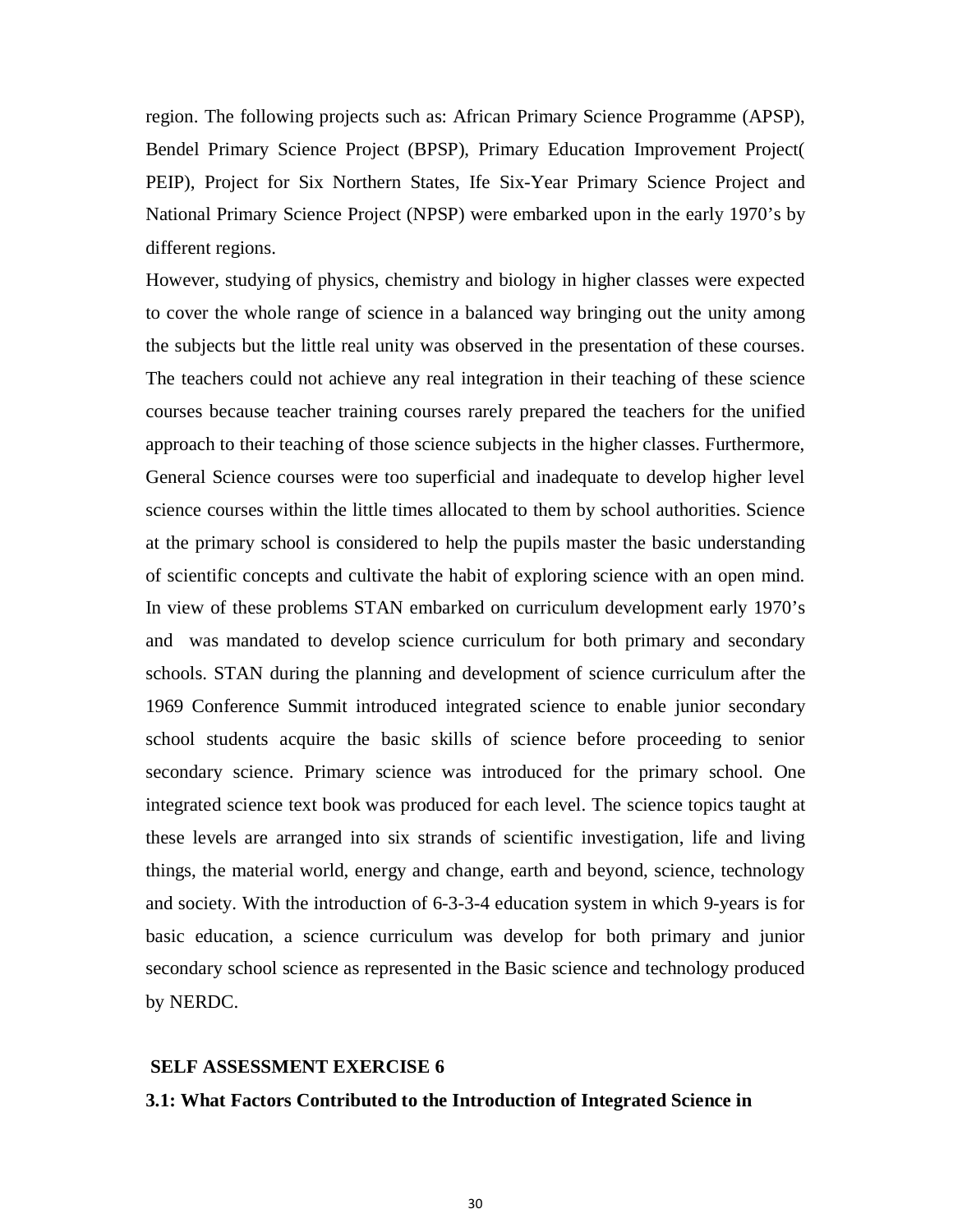#### **School Curriculum?**

Varied factors both social and economic development contributed the introduction of basic science in schools. These include:

- The rapid development of science and technology in Europe and America and their application to industry and everyday life.
- Influence of laboratory method in technology
- Increasing demand for skilled labour to man developed industries
- Emergence of a new philosophy of education that emphasized pupils' activity as a natural expression of biological development.

During these periods special interest group developed attention to basic science in schools. The primary objectives of science programmes were first-hand observation and experience. Experimentation and problem-solving types of teaching were considered as significant as scientific techniques. Due to lack of teachers the proposed elementary science could not be practice. This period also witnessed great enthusiasm towards nature from science educators across Europe, America and Africa that geared towards introducing nature study programme in schools. The main purpose of the movement was to bring about the unified nature of science for agricultural development.

#### **SELF ASSESSMENT 7**

#### **3.2: Describe the Trends in the Development of Basic Science and**

#### **Technology Curriculum.**

In 1970s, Science Teachers Association of Nigeria (STAN) was called upon to develop science curriculum for Nigerian schools for primary and secondary levels. After developing the primary and senior secondary school curricula, there witnessed a gap of transmission from primary science to secondary school science. To fill the gap, integrated science curriculum was introduced for the junior secondary level. With the introduction of the 6-3-3-4 education system which brought about the 9-year basic education, one common curriculum was developed in science for the basic levels known as Basic Science and Technology Curriculum for both primary and junior secondary children.

#### **4.0: CONCLUSION**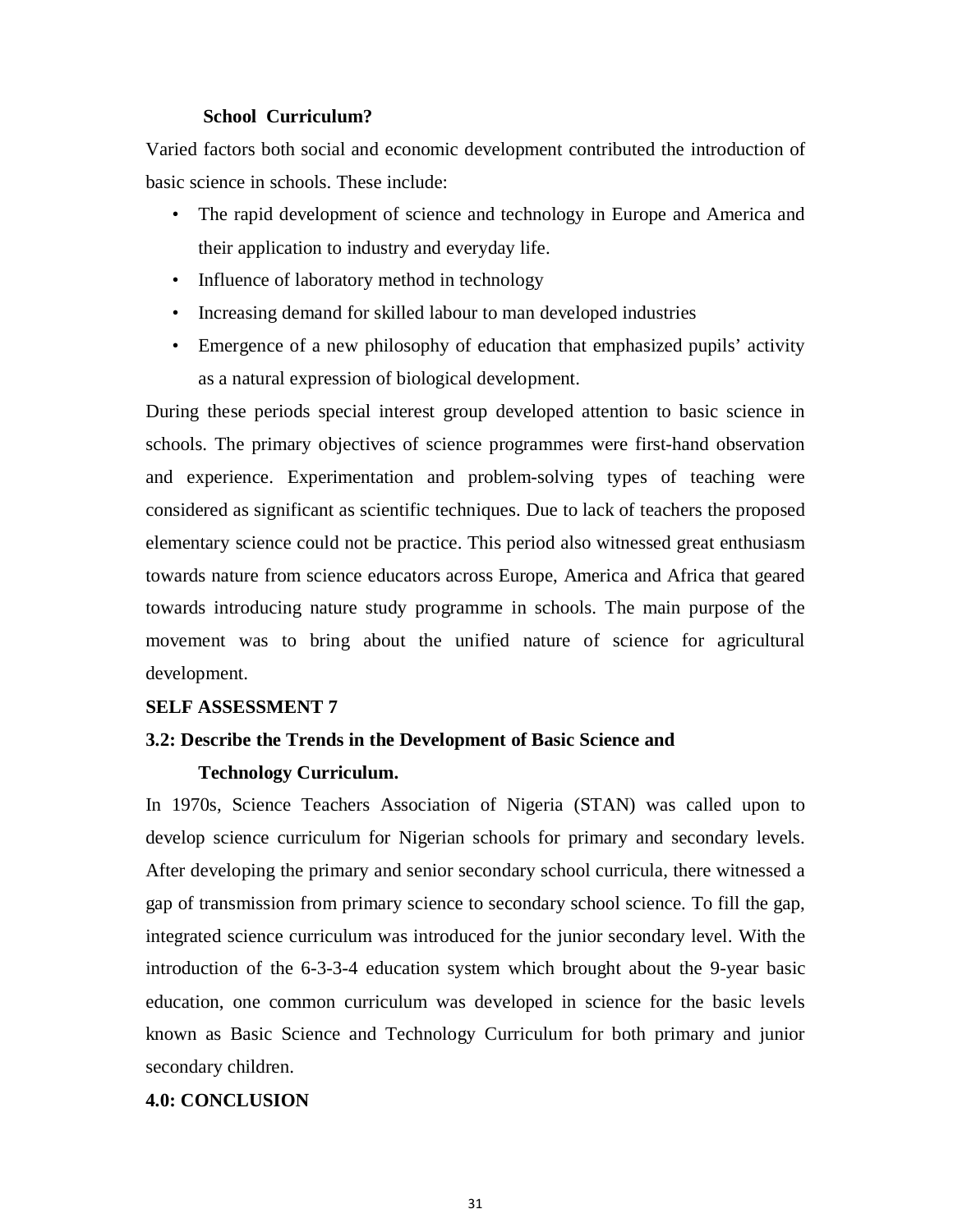This unit exposed you to the background needs that led to the introduction of integrated science in the school curriculum and the subsequent developments that led to its continuous reforms at different stage especially in Nigeria. The new education system of 9-year basic education gave rise to production the present Basic Science and Technology Curriculum for primary and junior secondary schools science education.

#### **5.0: SUMMARY**

In this unit you have learnt the reasons why integrated science was first introduced in the school curriculum and the subsequent educational transformation in Nigeria that led to reforms of curriculum at different stages of our educational system. The latest science curriculum for basic education was produced by NERDC in 2009 and introduced to schools in 2009

#### **6.0 TUTOR-MARKED ASSIGNMENT**

Read and explain the objectives of the Basic Science and Technology Curriculum

#### **7.0 REFERENCES/FURTHER READING**

- Arokoyu, A.A.(2012). Elements of contemporary integrated science curriculum: Impacts on science education. **Global Journal of Education Research.**  $Vol.(1), 49-55$
- Igbokwe, C. O. (2015). **Recent Curriculum Reforms at the Basic Education Level in Nigeria Aimed at Catching Them Young to Create Change.**  Cambridge University Press
- Federal Republic of Nigeria (FGN, 2009). **National Policy on Education: Roadmap for Nigerian** Education Sector. NERDC, Lagos.
- Nagaraj, G.(2013).**Integrated science laboratory for holistic and constructive learning.** Mysore, Karnataka, India.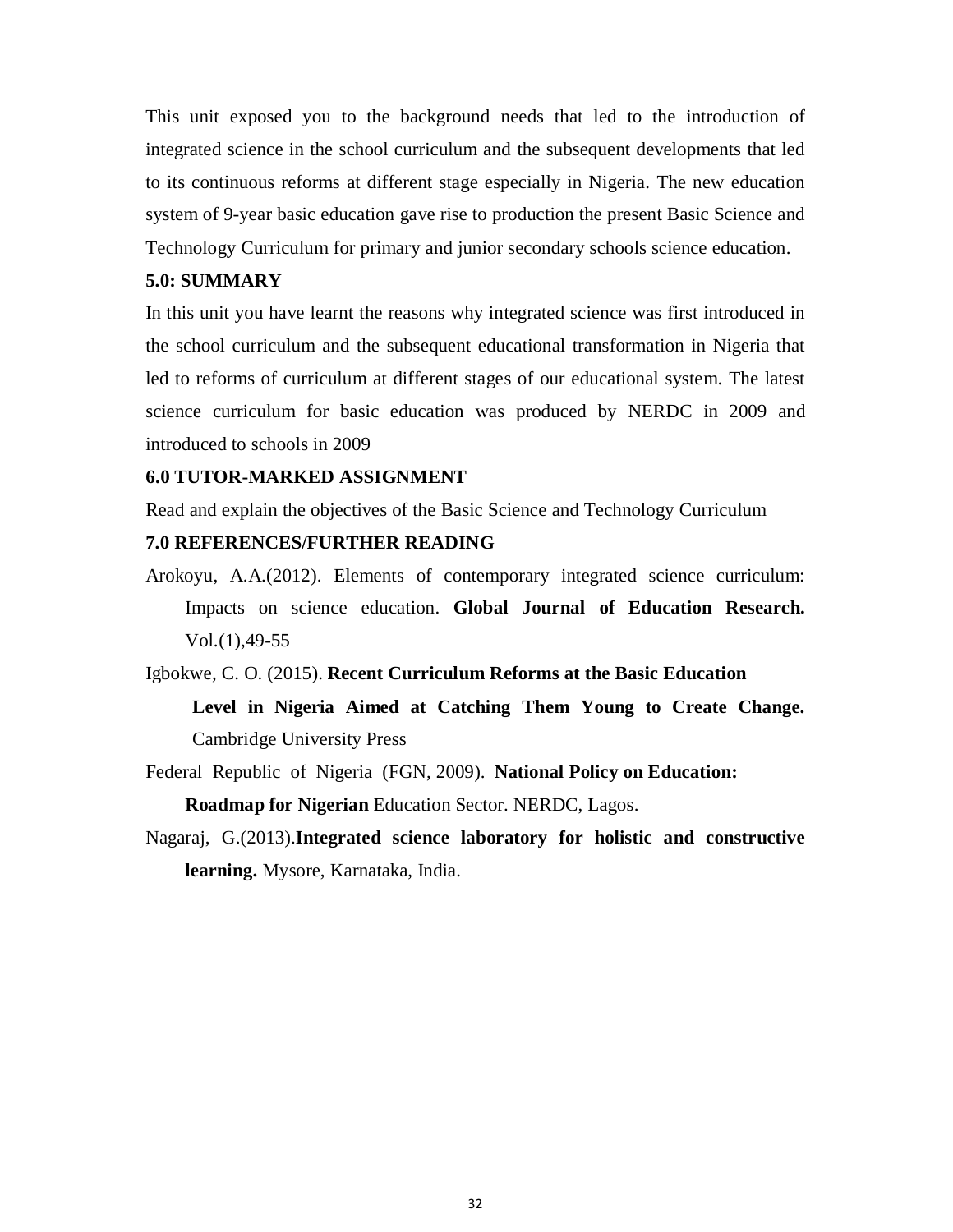#### **UNIT 4: CONCEPT OF INTEGRATED SCIENCE AND STEM**

#### **1.0: INTRODUCTION**

In this unit, you will be introduced to various definitions of Integrated Science, characteristics of Integrated and Non-Integrated Science as well as factors that make Integrated Science education worthwhile in both developed and developing countries. You will be exposed to the concept STEM

# **2.0: OBJECTIVES**

After studying the unit, you should be able to:

- Explain the concept integrated science
- Discuss the characteristics of integrated and non-integrated science
- Explain the concept STEM the spirit of integration.

#### **3.0: MAIN CONTENT 3.1: Concept of Integrated Science**

In a simple and general term, Bajah (1983) sees integrated science as a way of teaching science. When science is taught in such a way as to present scientific ideas as a unified whole, then we say that the ideas have been integrated. Nagaraj (2013) defined integrated science as a holistic and constructive learning process in which the learner is whole involved. There are many classical definitions of integrated science which you can find in recent books. One of the definitions is given here for your consideration. Bajah (1983) defined integrated science as an approach to the teaching of science in which concepts and principles are presented so as to express the fundamental unity of scientific thought and avoid premature or under stress on the distinction between the various scientific fields. According to Nagaraj(2013) integrated science is a holistic and constructive learning process in which the learner is whole involved.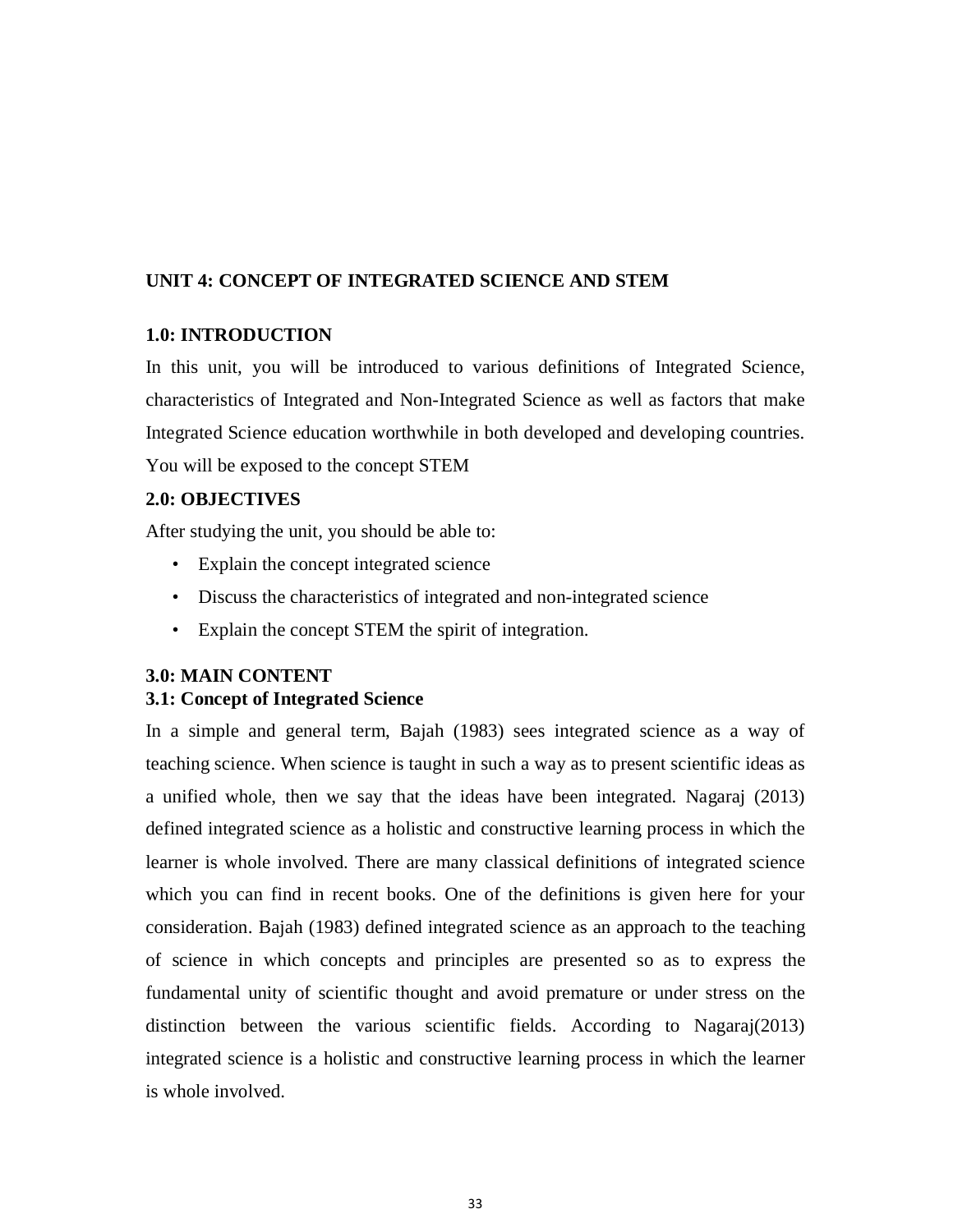d'Arbon (1972) described Integration when applied to science courses means that the course is devised and presented in such a way that students gain the concept of the fundamental unity of science, the commonality of approach to problems of a scientific nature and are helped to gain an understanding of the role and function of science in every day life and the world in which they live. Nagaraj (2013) perceived integration as a holistic and constructive learning. In other words, integrating principles are intended to produce a course which:

- Is relevant to students needs and experiences
- Stresses the fundamental unity of science
- Lays adequate foundation for subsequent specialist study and adds a cultural dimension to science education.

The Basic Science and Technology curriculum that was revised in 2012 is the result of the restructuring and integration of four primary and junior secondary science curriculum. The following science subjects were integrated into one:

- Basic science
- Basic Technology
- Physical education and health
- Information Technology

This becomes necessary in order to reduce the number of subjects offered in primary and junior secondary schools, to prevent repetition and duplication of concepts that resulted in curriculum overload. It encourages innovative teaching and learning approaches and techniques that promote creativity and critical thinking in students, It promotes holistic view of science at all level for better understanding of a contemporary and changing world and to infuse emergent issues that are of national and global concern such as gender sensitivity, globalization and entrepreneurship into the curriculum.

#### **3.2: Characteristics of Integrated Science**

A critical examination of the basic science and technology curriculum (BSTC) clarifies how integrated science differs from other curricula arrangements. In BSTC science, traditional subjects matter boundaries are completely removed. The BSCT is organized around a selected unifying topic. It serves a general education function. The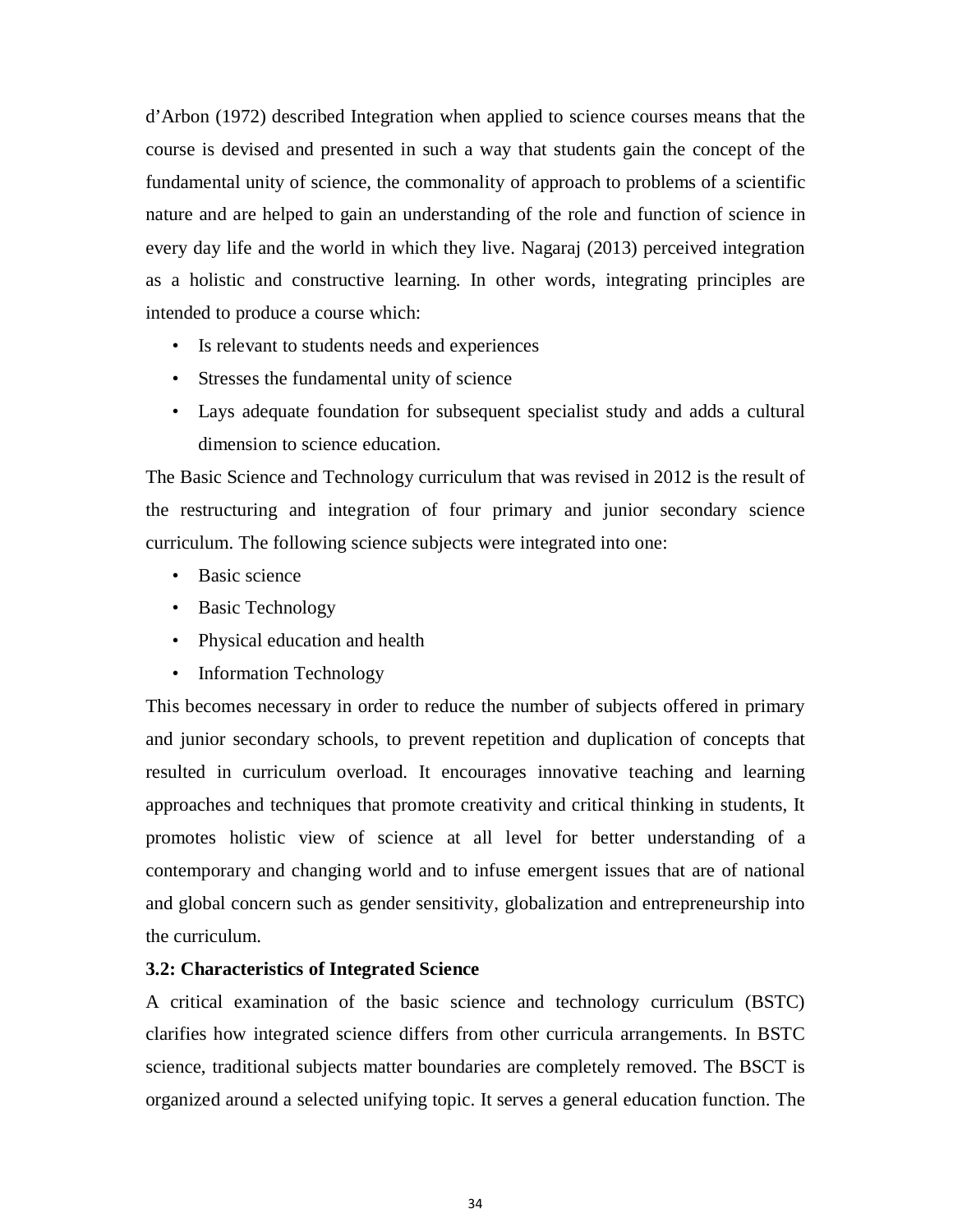sequence arrangement of topics tries as much as possible to avoid duplication of content. The course usually lasts for three years and is sequential. Integrated science emphasizes organization of learning experiences around a topic or theme. This unification of concepts around a theme makes integrated science unique. For example in BSTC the learning experiences and concepts are organized around the themes Energy, Life and Mind while in some other integrated science programme the concepts are organized around the themes matter, life, mind and society.

#### **3.3: Science, Technology, Engineering and Mathematics (STEM)**

Science, technology, engineering and mathematics (STEM) are interrelated and interwoven bundle of knowledge that forms the ingredients for technological breakthrough. It is a typical example of integration of scientific process and science product (Ezeliora, 2016). For instance, science studies the flow of electronics in electrical conductors by using already existing tools and knowledge. This new found knowledge is used by engineers to create new tools and machines such as semiconductors, computers and other forms of advanced technology. In this sense both scientists and engineers are considered technologist. According to Rugumayo in Ezeliora (1997) STEM education builds in individual in varying proportions, while the scientist explores what is, the engineer creates what has not existed before and the technologist translates ideas and plans into working realities aware of his/her responsibility and duties towards the society. The same person is a scientist, technologist, engineer and mathematics. The traditional subjects matter boundaries are removed. STEM education brings about the integration of ideals that gives rise to new products. According to Ezeliora (2016) STEM is a typical process of integration of scientific ideas to yield the expected result for human development. The integrated science teacher should always work toward integration of science knowledge while teaching basic science and technology.

#### **SELF-ASSESSMENT EXERCISE 8**

#### **3.1: What are the Characteristics of Integration in Science?**

In integrate science traditional subjects matter boundaries are completely removed. The learned materials are organised around a selected unifying topics and serves a general education function. The sequence arrangement of topics tries as much as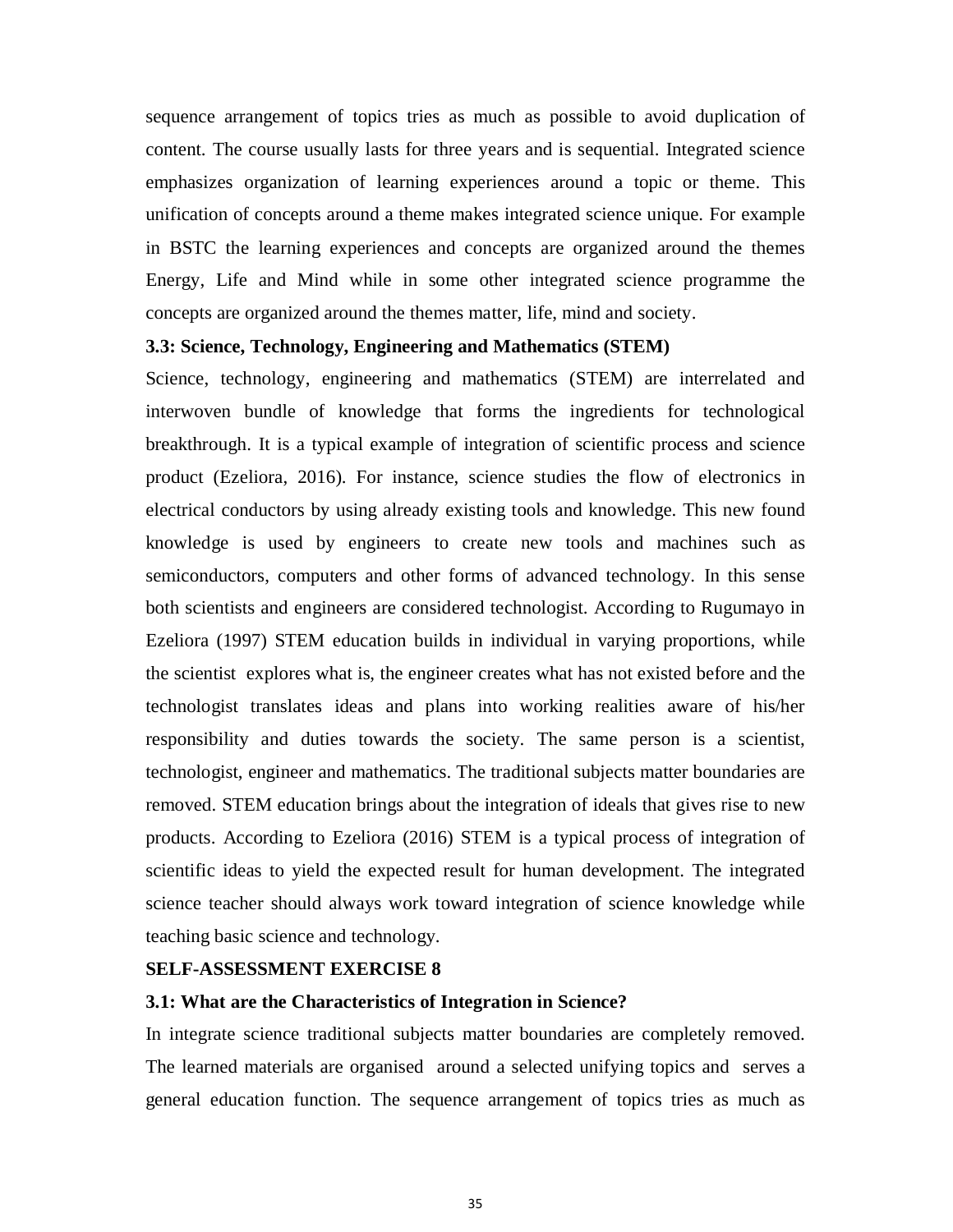possible to avoid duplication of content. Integrated science emphasizes organization of learning experiences around a topic or theme. This unification of concepts around a theme makes integrated science unique.

#### **SELF ASSESSMENT EXERCISE 10**

#### **3.3:Explain the Relationship between Integrated Science and STEM**

**I**ntegrate science provides the learner unified knowledge that will empowers him/her to make, create, innovate and invent. There is a trend towards greater social relevance in integrated science courses and STEM. Both bring about the integration of ideas that leads to development. According to Ezeliora (2016) in STEM science, technology, engineering and mathematics

are interwoven and interrelated and generate products and translate ideas and plans in working realities. In integrated science students are taught the interrelationship in science, technology, engineering and mathematics. In other words, integrated science should develop in the students the integrated nature of science.

### **4.0: CONCLUSION**

This unit has exposed you to the meaning of integrated science, its characteristics and the resemblance of BSTC as an integrated curriculum. You are also exposed to integration of knowledge in STEM which is the hallmark for integrated technology.

# **5.0: SUMMARY:**

In this unit, you learnt the meaning of integrated science, its characteristics and BSTC as good integrated science curriculum. You also learn the integration of STEM knowledge for technological development so that you apply it in the teaching of basic science. STEM is a typical example of integration of knowledge for the development of innovative, inventive and creative skills in early basic science education for technological development which is the main goal of integration in sciences.

#### **6.0: TUTOR-MARKED ASSIGNMENT**

Design a project for your students that will involve use of integration of know acquired from basic science and technology

# **7.0: REFERENCES/FURTHER READING**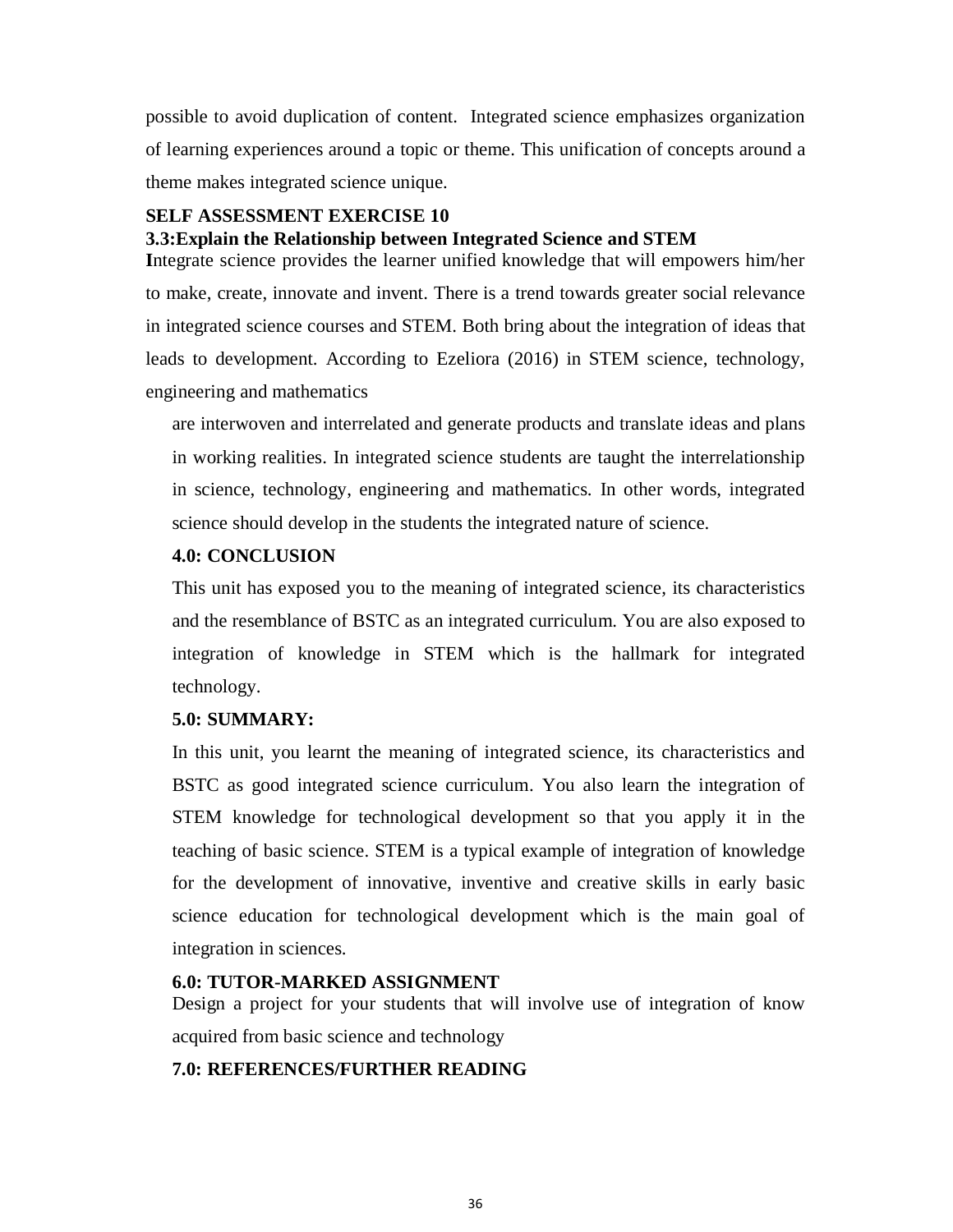Abdullahi, A. (1982). **Science teaching in Nigeria. Atoto Press Ltd Ilorin Bajah, S. T.(1983). Teaching Integrated Science creativity.** Ibadan

University Press, Ibadan

- d'Arbon, J. (1977). **A study of the concept of Integrated Science in science subjects in secondary schools in Cohen in New trend in Integrated science teaching III,** Paris UNESCO
- Ezeliora, B. (2016). Mentoring them young for science, technology, engineering and mathematic (STEM). **4 TH Inaugural lecture of Chukwuemeka Odumegwu Ojukwu University, Anambra** State

Nagaraj, G (2013). **Integrated science laboratory for holistic and constructive learning.** Mysore, Karnataka, India

# **MODULE 2: PHILOSOPHY AND PSYCHOLOGICAL THEORIES OF BASIC SCIENCE AND TECHNOLOGY CURRICULUM**

**Unit 1: Philosophy and Objectives of Basic Science and Technology** 

**Unit 2: Psychological Theories of Learning and their Implications in** 

**Teaching Basic Science and Technology** 

**Unit 3: Methods of Teaching Basic Science and** 

**Technology** 

**Unit.4: Resources for Teaching Basic Science and** 

**Technology** 

### **1.0: INTRODUCTION**

The concern of this module is to expose you to the philosophy and objectives of basic science and technology as well as the psychological theories of learning and their applications in the teaching and learning of basic science and technology in the primary and junior secondary schools. Other issues to be discussed in this module include teaching methods that can be applied in achieving integration of science at the primary and junior secondary schools as well as resources for teaching basic science and technology to primary and junior secondary schools. The module will also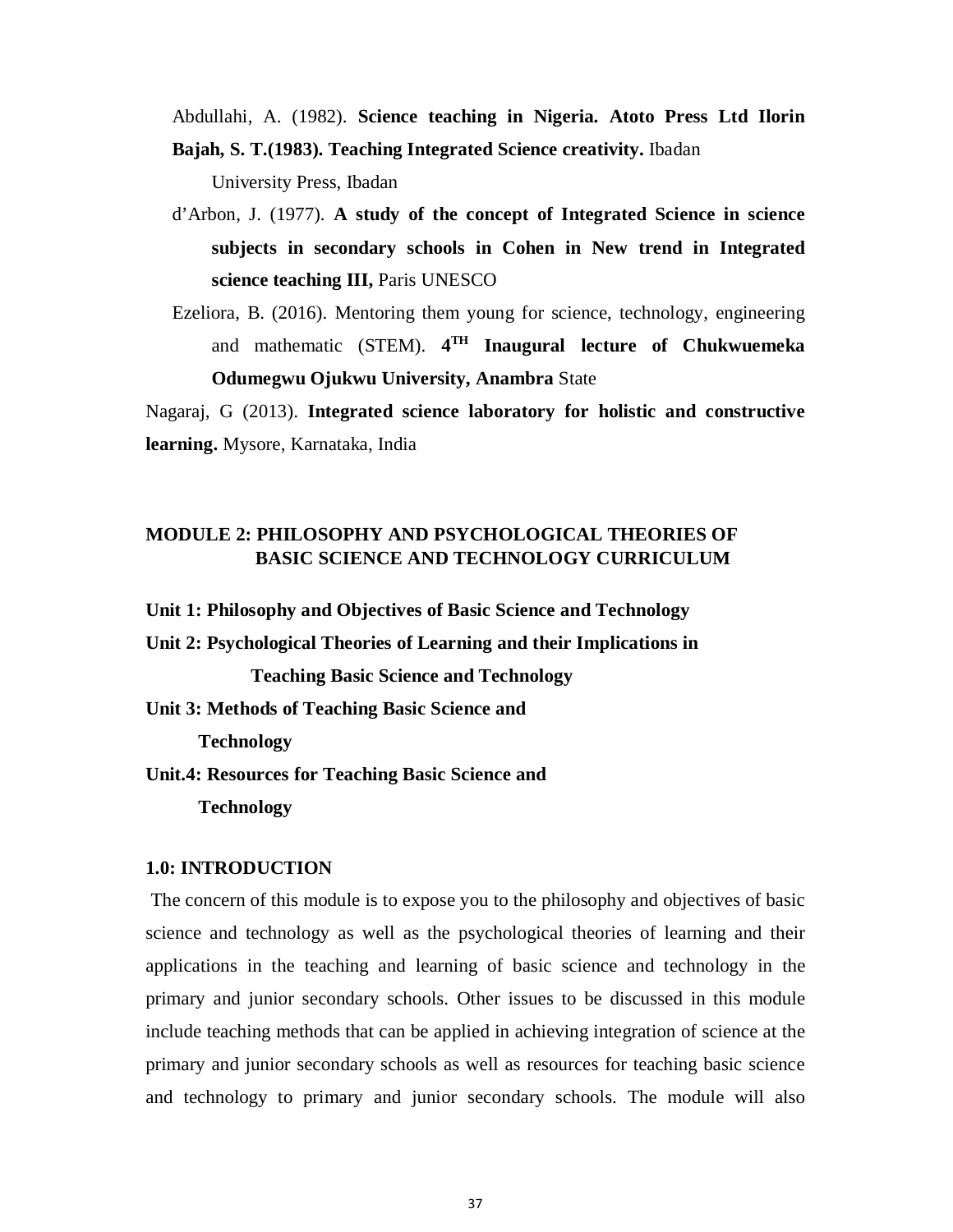introduce you to the process of improvisation of materials for teaching basic science and technology. The module is divided into five units:

# Unit 1: **PHILOSOPHY AND OBJECTIVES OF BASIC SCIENCE AND TECHNOLOGY CURRICULUM**

# **UNIT 2: PSYCHOLOGICAL THEORIES AND THEIR IMPLICATION IN TEACHING BASIC SCIENCE AND TECHNOLOGY UNIT 3: METHODS OF TEACHING INTEGRATED SCIENCE UNIT 4: RESOURCES FOR TEACHING INTEGRATED SCIENCE UNIT 1: PHILOSOPHY AND OBJECTIVES OF BASIC SCIENCE AND TECHNOLOGY CURRICULUM**

### **1.0: INTRODUCTION**

You have in the previous units examined the various positions so far taken in integration of science as an attempt to explain the meaning and partly philosophy of integration of science. This unit will therefore be a examination of the philosophy and objectives of basic science and technology curriculum.

### **2.0: OBJECTIVES**

After studying the unit, you should be able to

- Explain the philosophy of basic science and technology curriculum
- State the objectives of basic science and technology curriculum

#### **3.0: MAIN CONTENT**

### **3.1: Philosophy of Basic Science and Technology Curriculum (BSTC)**

Basic science and technology curriculum is the product of the re-structuring and integration of primary and junior secondary school science curriculum into:

- Basic Science
- Basic Technology
- Physical and Health Education
- Computer and Information and Communication Technology

Developed in line with the requirement of the 9-year basic education curriculum to catch the young learner early to love science, learn science and create changes in the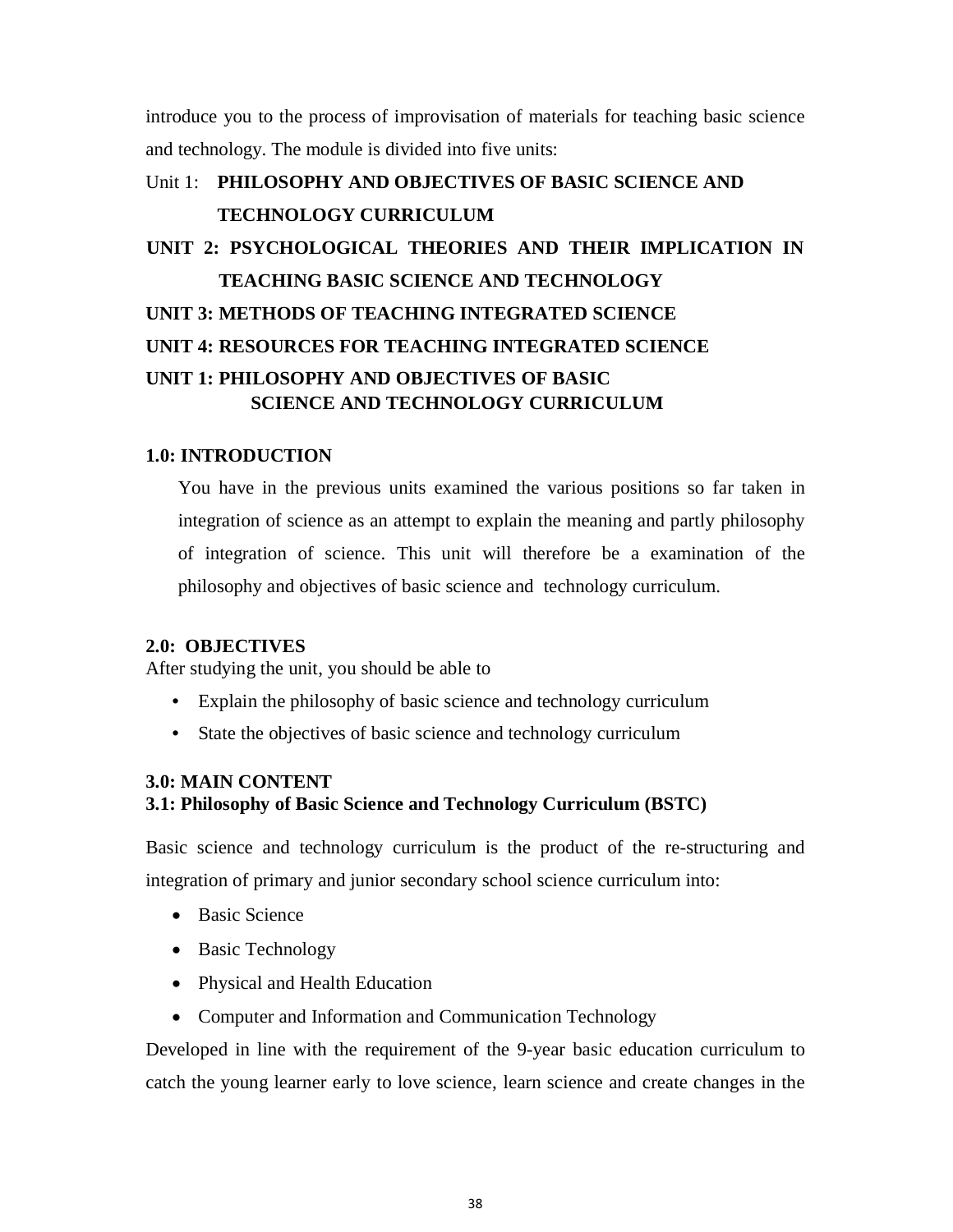learners' environment. It is organised to develop a holistic view of science at these levels of education. The course is devised and presented in such a way that students gain the concept of the fundamental unity of science, the commonality of approach to problems of a scientific nature and are helped to gain an understanding of the role and function of science in everyday life and the world in which they live. Integrating principles BSCT produces course which:

- Is relevant to students need and experiences
- Stresses the fundamental unity of science
- Lays adequate foundation for subsequent specialist study and adds a cultural dimension to science and technology education.

The sequence of arrangement of topics avoids duplication of content and learning experience organised around a theme. The contents are arranged in modules. This unification of concepts around a theme makes BSTC unique and gives its integration outfit.

# **SELF ASSESSMENT EXERCISE 9 3.2: Outline the integrated characteristics of BSTC.**

The integrated characteristics of BSTC include:

- The contents are developed around a theme
- The contents are organised in module
- It helps the learner to have a holistic view of science and technology

### **3.3: Objectives of Basic Science and Technology Curriculum**

Basic science and technology curriculum was conceived out of the present need and desire of the society to develop holistic view of science and technology at primary and junior secondary school level. BSTC is developed to accommodate the 9-year Basic Education Programme in science and technology. Other factors that influenced the curriculum are the need to attain the Millennium Development Goals (MDGs) and implementation of the National Economic and Empowerment Development Strategies (NEEDS). BSTC is structured around basic science, basic technology, physical and health education and information technology to reduce the number of subjects offered in primary and junior secondary schools prevent repetition and duplication of concepts that resulted in curriculum overload, to encourage innovative teaching and learning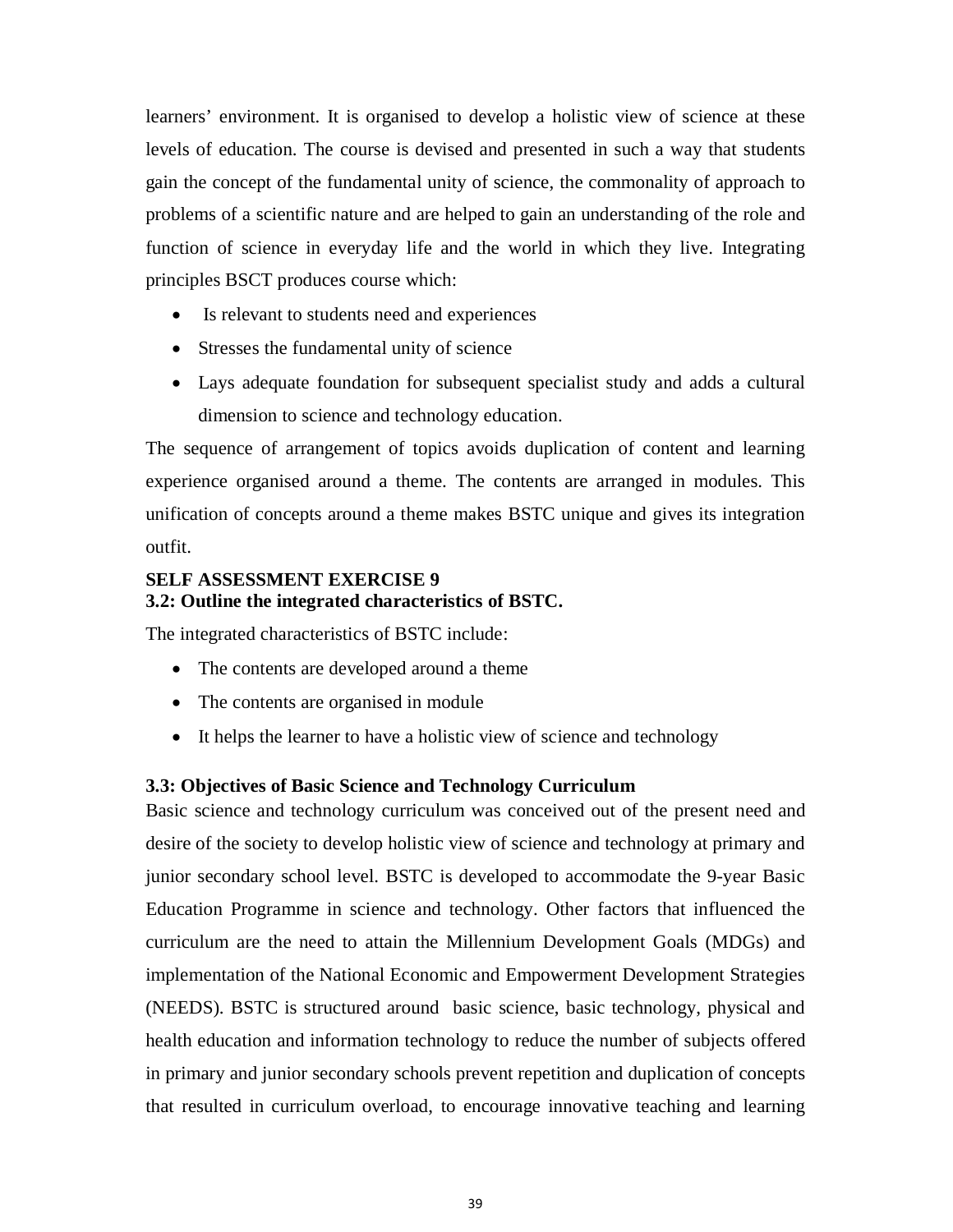approaches and techniques that promote creativity and critical thinking in students, promote holistic view of science at all levels for better understanding of a contemporary and changing world and to infuse emergent issues that are of national and global concern such as gender sensitivity, globalisation and entrepreneurship into the curriculum. BSTC includes contents like environmental education, drug abuse education, population and family life education and sexually transmitted infections. Each of these are further developed into modules:

# **BASIC SCIENCE:**

Theme 1 Leaning about our environment

Theme 2 You and energy

Theme 3 Science development

### **BASIC TECHNOLOGY**

Theme 9 Materials and processing

Theme 10 Drawing practice

# **INFORMATION TECHNOLOGY**

Theme 11 Basic computer

Theme 12 Basic knowledge of information technology

Theme 13 Computer application packages**.** 

Thus the overall objectives of BSTC are to enable the learner to:

- Develop interest in science and technology
- Acquire basic knowledge and skills in science and technology
- Apply their scientific and technological knowledge and skills to meet societal needs
- Take advantage of the numerous career opportunities offered by science and technology
- Become prepared for further studies in science and technology

The contents are organised around a theme arranged in modules. Specific methods to be used by teachers and students to achieve the objectives were specified such as project method, inquire method, field trip and other innovative methods.

# **SELF ASSESSMENT EXERCISE 10**

### **3.4: What Are the Specific Objectives of BSTC?**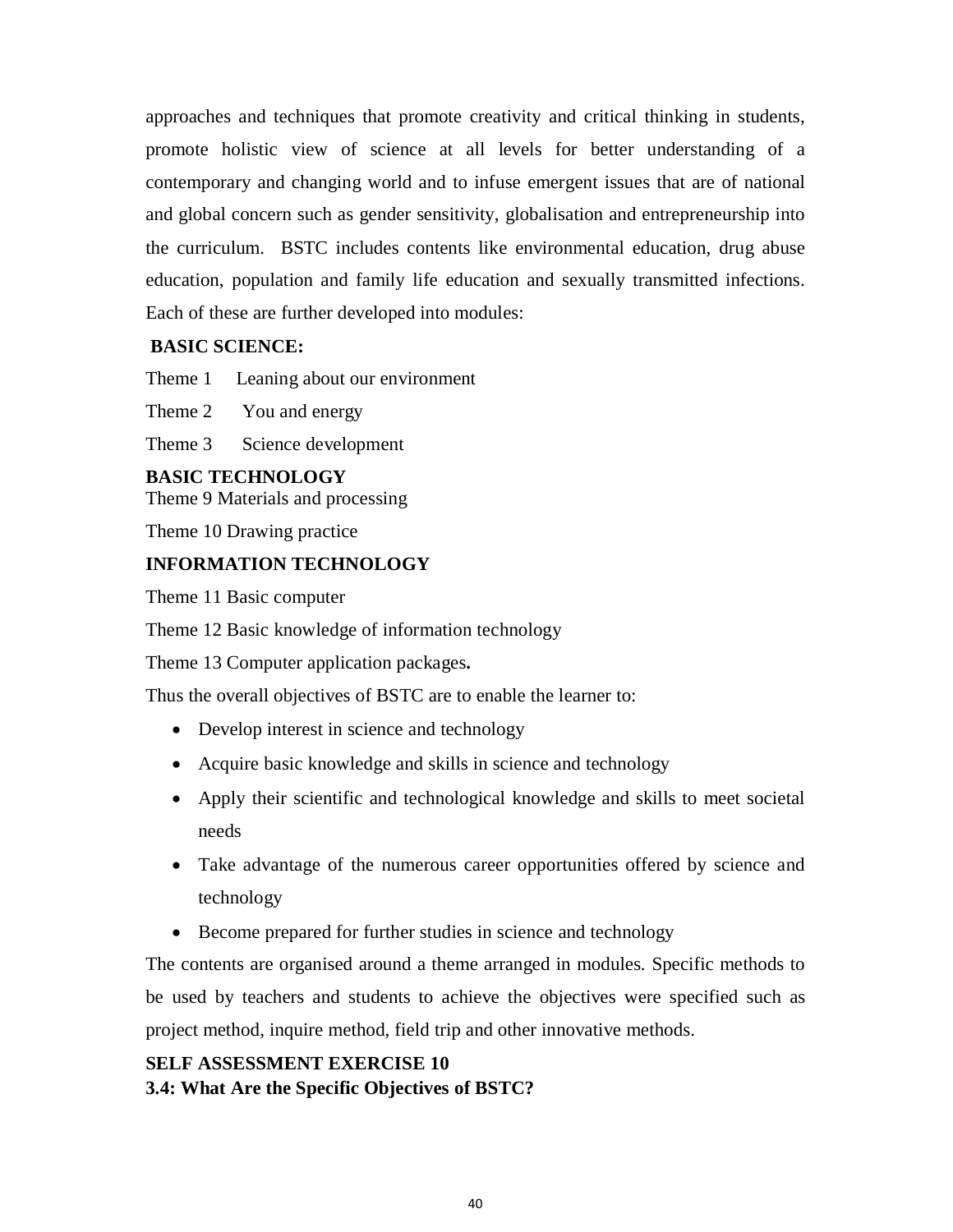The objectives of BSTC are to enable the learner:

- To develop interest in science and technology
- Acquire basic knowledge and skills in science and technology
- Apply their scientific and technological knowledge and skills to meet societal needs
- Take advantage of the numerous career opportunities offered by science and technology
- Become prepared for further studies in science and technology

# **4.0: CONCLUSION:**

In this unit the philosophy and objectives of basic science and technology were stated. The philosophy and objectives were organised around the principles and practice of integration. The contents were developed around themes arranged in modules.

# **5.0: SUMMARY**

In this unit, you learnt about the followings:

- The philosophy on which BSTC was structured and organised. It is built around themes with other national and international interest. It is integrated into four topics arranged in modules.
- The five main objectives of BSTC were outlined based on the philosophy of the curriculum.

# **6.0: TUTOR-ASSESSMENT EXERCISE**

How has the arrangement of basic science and technology curriculum reflected integration and module set up?

# 7**.0: REFERENCE/FURTHER READING**

Abdullahi, A. (1982). Science Teaching in Nigeria. Atoto Press Ilorin

Bajah, S. T. (1983) .Teaching integrated science: creatively. Ibadan University

Press, Ibadan

Ezeliora, B.; Ezenwabachi, C.; Aneke, M.and Aghadinuno, M.C.K. (2011).

Manual for re-training of primary school teachers for Basic Science and Technology. SNAAP Press, Enugu

# Igbokwe, C. O. (2015). **Recent Curriculum Reforms at the Basic Education**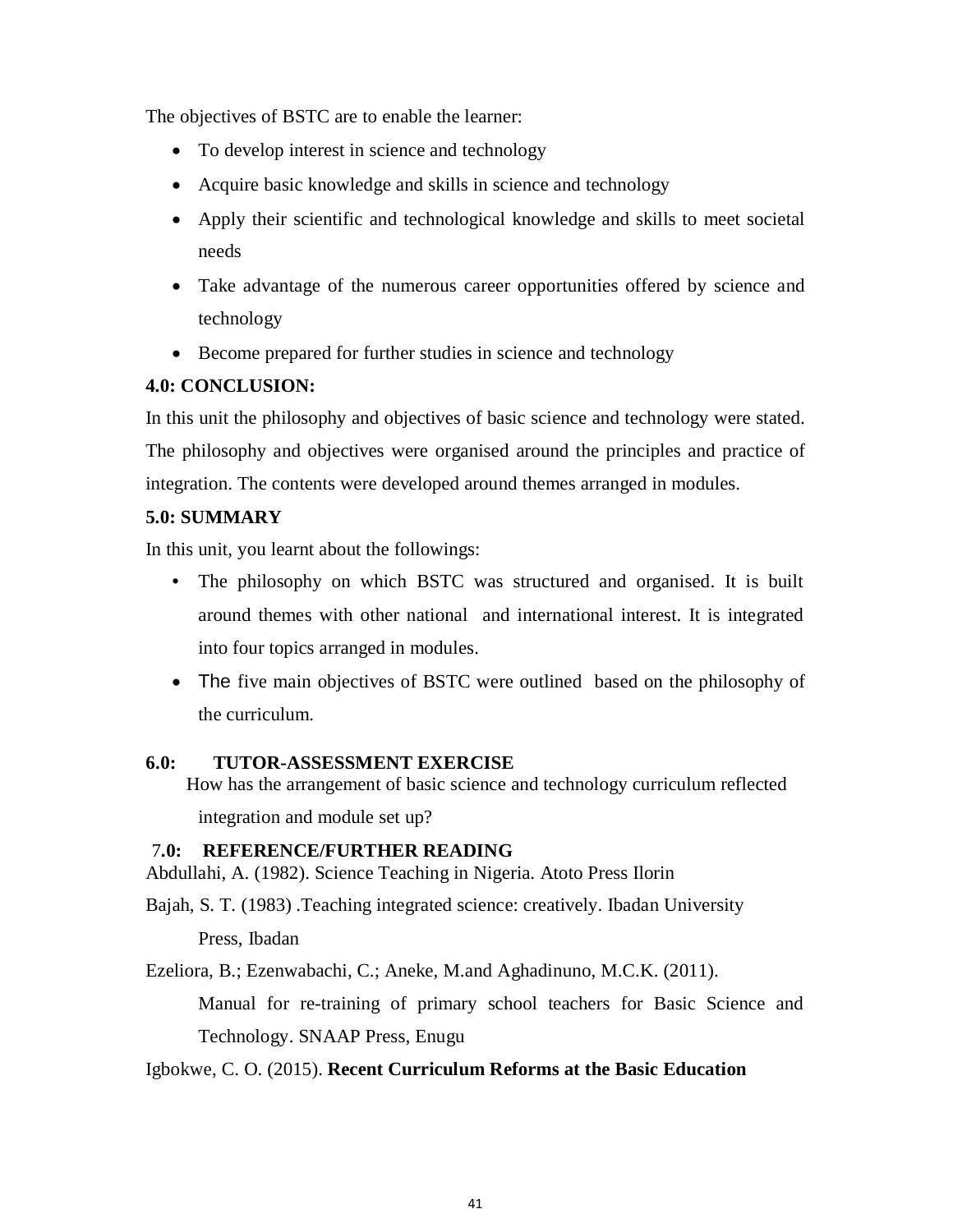# **Level in Nigeria Aimed at Catching Them Young to Create Change.**  Cambridge University Press

Federal Government of Nigeria (2012). National Policy on Education: Roadmap for Nigerian Education Sector. NERDC, Lagos

Urevbu, A. (1990). Methodology of science teaching. Juland Educational Publisher, Benin City.

# **UNIT 2: PSYCHOLOGICAL THEORIES OF LEARNING AND THEIR IMPLICATIONS IN THE TEACHING OF BASIC SCIENCE AND TECHNOLOGY CURRICULUM**

# **1.0: INTRODUCTION**

Humans generally have patterns of thinking. How do these expand to include new ones and how concepts is formed in the human beings are questions to address. Various cognitive psychologists such as David Ausubel, Jerome Brunner, Robert Gagne, Jean Piaget and many others have provided answers to these questions on how human learns. Answers to these questions carry very large consequences in the organization of science lessons. These psychological theories are very essential in the execution and implementation of BSTC in the classroom.

# **2.0 OBJECTIVES**

After studying this unit, you will be able to describe:

David Ausubel's Theory of Learning

- Jerome Brunner's Theory of Learning.
- Robert Gagne's Theory of Learning
- Jean Piaget's Theory of Learning
- Discuss the implications of these theories in the teaching and learning of BSTC.

# **3.0 MAIN CONTENTS**

# **3.1: David Ausubel's Theory of Learning**

Ausubel's theory of learning distinguishes between rote and meaningful learning and how prior knowledge affects learning process ( Ausubel,1960). He stressed the value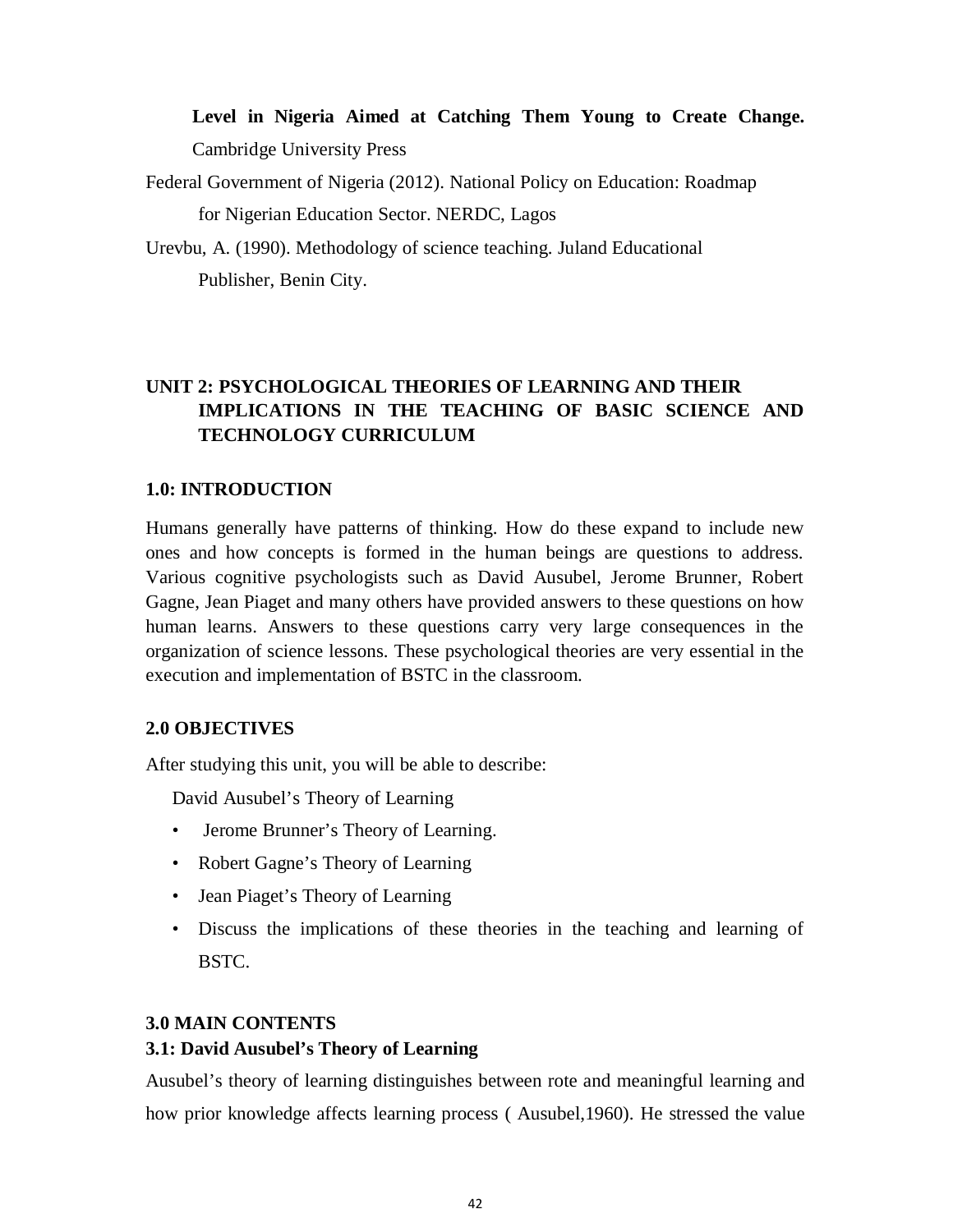of prior knowledge in the learners' learning process. He was of the opinion that what a student already knew could aid or hinder new learning. He pointed out that meaningful learning occurs when there is appropriate link between prior knowledge and the new learned task. When such interaction is not there rote learning occurs. He called the previous knowledge subsumer and described it as generalised knowledge that the learner already acquired that provide association or anchorage for the various components of the new knowledge. Another linkage relevant for meaningful learning is advance organiser. This involved organising the learning task in sequences from known to unknown using what is familiar to the learner and link it to the new idea. This is used where there is lack of previous knowledge. The teacher provides external linkage from where the learner will link the new knowledge. In other words, there must be set induction to get the learner ready for new knowledge meaningful learning can take place.

#### **SELF ASSESSMENT EXERCISE 12**

#### **3.2: Differential between subsumer and advance organiser as used by Ausubel.**

According to Ausubel subsumer is the previous knowledge a learner has before coming into the class which serves as a linkage to the new knowledge to be acquired. The presence of subsumer gets the learner ready for new knowledge and links learner to the new knowledge thus making learning of the new knowledge easier. Examples of subsumer are experiences gained during coaching at home, exposure to educational events. Advance organiser is an external attraction introduced by the teacher that will link the learner to the new knowledge. Examples are set inductions, learning materials.

### **3. 3: Jerome Brunner's Theory of Learning**

Jerome Brunner introduced the concept of learning by discovery. Discovery is an all forms of obtaining knowledge for oneself by use of one's mental processes. Brunner believed that learning by discovery begins when a science teacher purposefully creates problem and present the problem to students by introducing some inconsistencies among sources of information which are given in the process of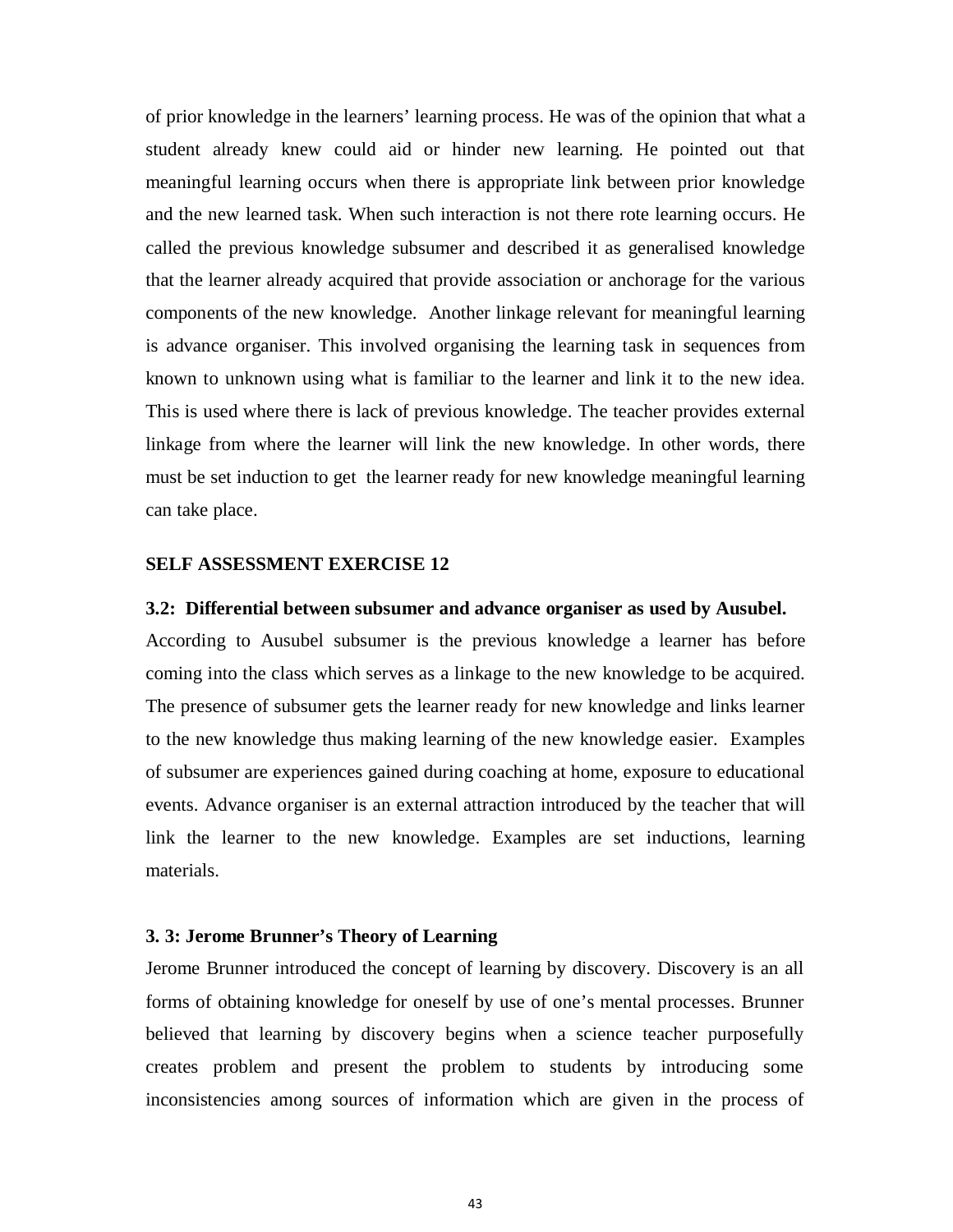instruction. According to Brunner such inconsistencies lead to intellectual discomfort that will stimulate the students to initiate individual discoveries through cognitive restructuring. Bruner initiated two forms of discovery processes namely assimilation and accommodation.

# **SELF ASSESSMENT EXERCISE 13 3.4: What are the implications of Brunner' theory to a science teacher?**

Implications of Jerome Brunner's Theory to the science teacher are:

- Science teachers should place emphasis on the important of ideas and relationships of subjects that will allow students generate new concepts, ideas, relationship and principles.
- Science teacher should create problems that can lead to discomfort that will result to students initiating individual discoveries through cognitive structuring.
- Science teacher should encourage discovery learning to aid problem solving and develop creativity in the students.
- Science teacher should encourage students to make intuitive guesses. This will help students a chance to practice their ability beyond the information data.
- Students should be taught inductive approach
- Radical re-organisation of science curriculum across all levels of all the subjects the student will study are presented in a very simple form.

### **3.5: Robert Gagne's Theory of Learning**

Robert Gagne's theory of learning often referred to as Gagne's theory of learning hierarchy. The theory states that learning of a new concept or skill depends upon the mastery of pre-requisite concepts. This implies that previous knowledge determines what further learning may take place and that materials meant for learning must be sequentially structured. Gagne emphasized the importance of task analysis of instructional objectives. He also believes in the task analysis of the concepts, skills and knowledge to be taught. Gagne's theory believes that for the students to acquire the desired knowledge, the materials meant to be learnt must be sequentially structured so that the learning of one topic aids the learning of the next higher topic.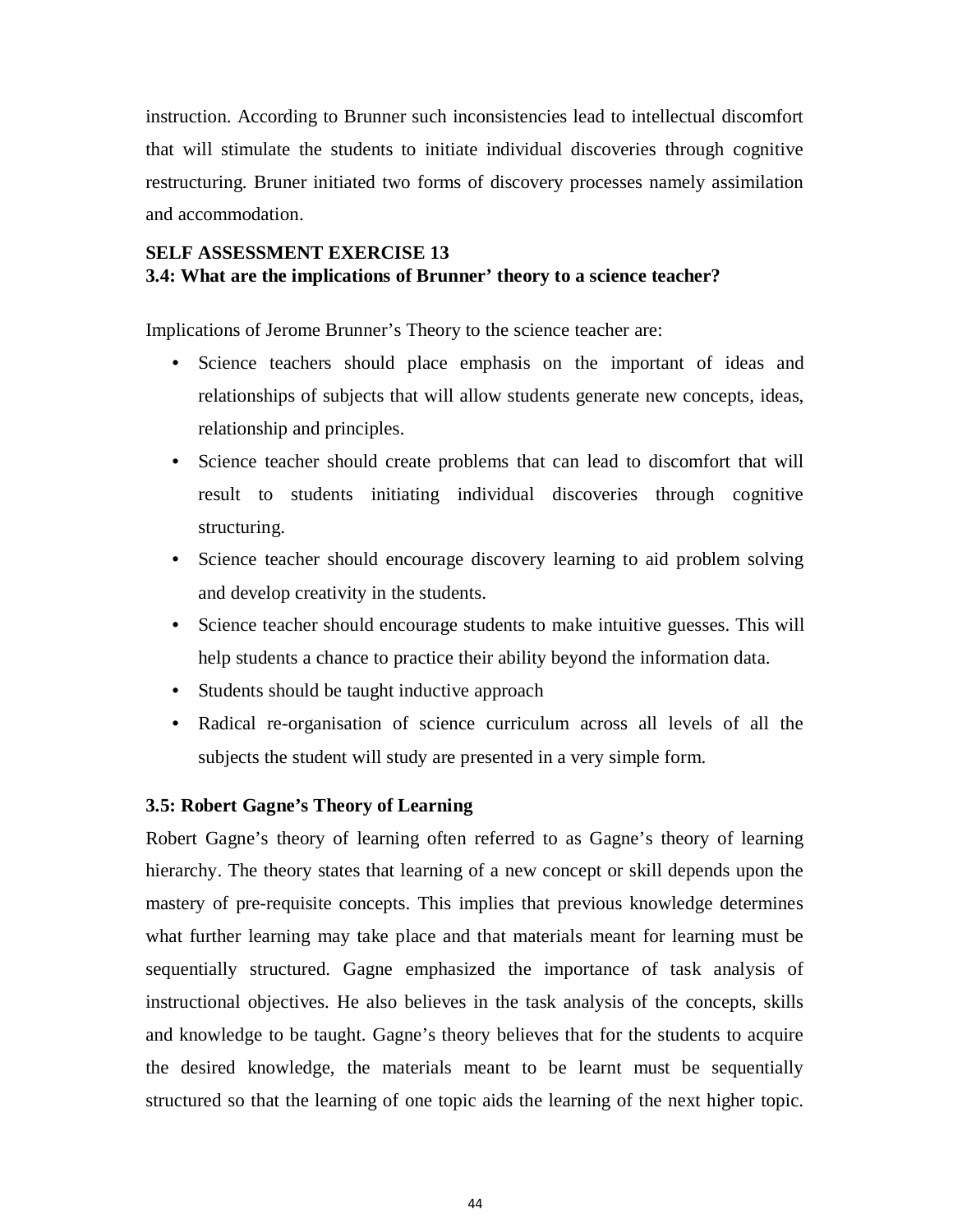This invariably implies that science must be sequentially structured from simple to complex until the desired objectives are achieved. In Gagne's hierarchy of learning problem solving is the highest level while facts, concepts and generalization involved lower level.

# **3.6: What are the implications of Gagne's theory of learning for a science teacher?**

Implications of Gagne's theory for science teacher are:

- Content in science subjects should be arranged in hierarchical order such that simpler concepts are mastered first before the more complex concepts.
- Science teachers should state the objectives for learning any topic
- Learning should be arranged in sequence such that learning one topic should lead to learning of the next higher topic.

### **3.2: JEAN PIAGET'S THEORY OF LEARNING**

Jean Piaget is a developmental psychologist who spear-headed the study on cognitive and mental development stages. Piaget's theory emphasized that learning ability corresponds to the level of intellectual development. Piaget identified four human intellectual developmental stages as sensory-motor stage (0-2years), pre-operational stage (2-7 years), concrete operational stage (2-11 years) and formal operational stage (11-15 years)

Sensory stage (0-2 years) The child's learning activities at this stage consists mainly of sensory and motor activities like seeing, sucking, tasting, touching, pushing and shaking the objects in his/her environment.

Pre-operational Stage (2-7years) At the pre-operational stage, the child may be able to speak clearly, use symbolic representations by drawing, writing and reading and perform complex physical manipulations.

Concrete operational Stage (7-11 years) At this concrete operational stage, the child's mental process is limited to thinking about things. The child is able to solve problems but limited ability to do so by nature. At this stage the child performs logical operation with concrete objects. The child can carry out logical processes like observing, describing, classifying and measuring real objects. The implications of the stage are that it is a period of exploration. This implies that studying of science in primary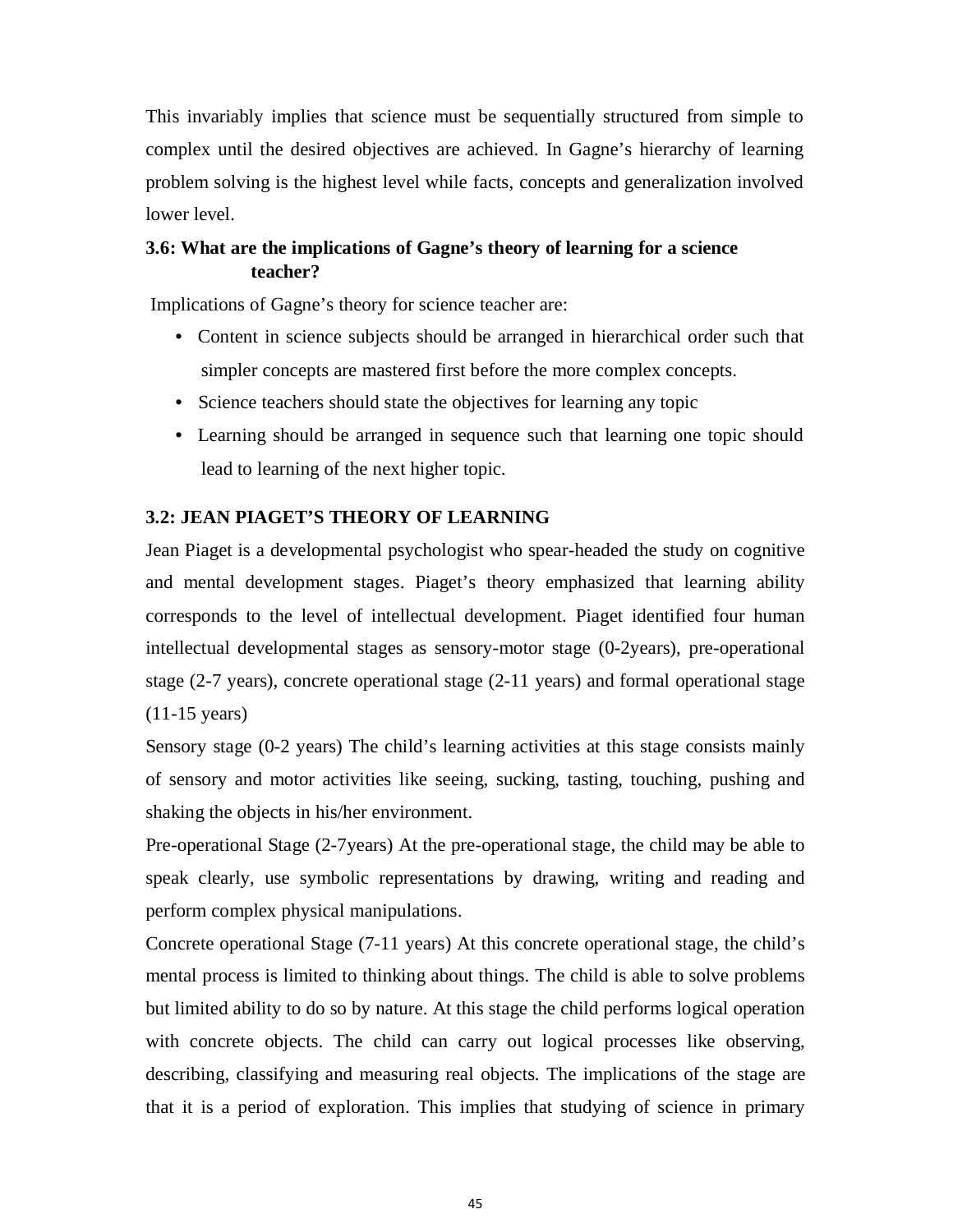school should begin with the art of observation which uses basic senses of seeing, smelling, hearing, touching and tasting. Greater emphasis should be placed on doing than telling. Teaching at this stage should involve the use of models- specimens, real objects because the child depends on facts and theories.

Formal operational stage (11-15 years) Progression through the previous stages results in accumulation of experiences and development of mental structures which are necessary background for logical and pre-operational reasoning. This stage is characterised by freedom from reality. Reality provides starting point for thinking. At this stage the child develops abstract thinking. The child can follow logical arrangements. At this stage more complex relationship of mathematics and science and hypothetical deductive nature of reasoning can be fully understand. The child can make deductions, compares and make inferences from ideas, solve ideological problems and relate symbols to concepts.

### **SELF ASSESSMENT EXERCISE 15**

# **3.7: What are the implications of Jean Piaget's theory of learning for Teaching basic science and technology?**

- Science teacher should promote exploration and interaction with environment using locally available materials.
- Science teacher should ensure that the learner deals with concrete materials before going to complex, commencing teaching from simple to complex.
- Present new ideas and knowledge at the level consistent with the child's present state of development, thinking and language.
- Focus on problem solving rather than rote memorization

# **4. 0: CONCLUSION**

The importance of psychological theories of learning to both science teachers and students are obvious. In the light of this, the study and applications of the theories discussed in this unit should be intensified

# **5.0: SUMMARY**

In this unit, you have learnt that:

David Ausubel's theory of learning stresses: The value of prior knowledge Jerome Brunner theory of learning centres on: Learning through discovery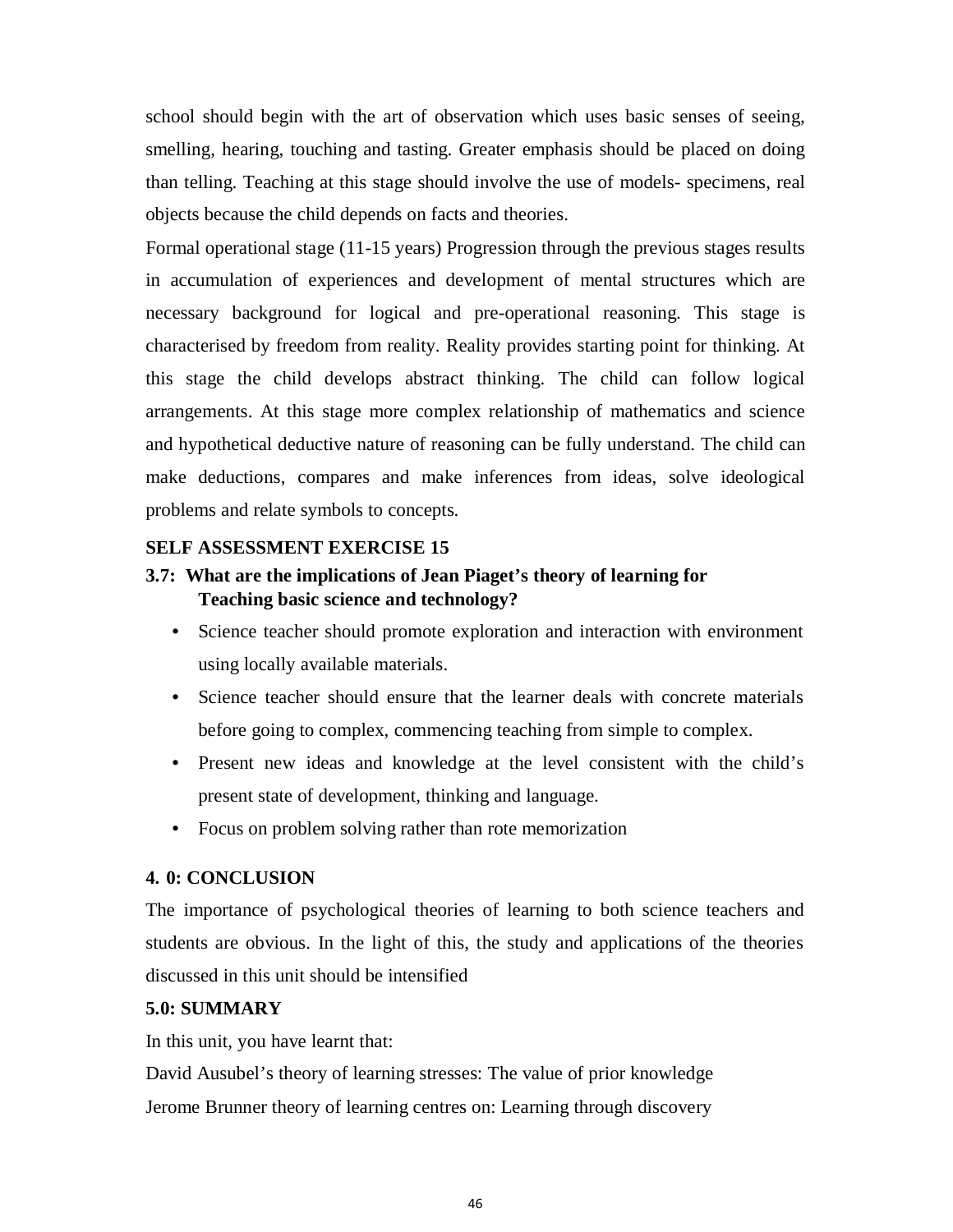Robert Gagne's theory of learning states that learning of a new concepts or skills depends on mastery of pre-requisite concepts.

Jean Piaget's theory of learning emphasizes that learning ability corresponds to intellectual development and the implications of these learning theories for the teaching of BST.

### **6.0: TUTOR-MARKED ASSIGNMENT**

Discuss how you as a science teacher will apply the ideas of any of the four psychologists in the teaching of basic science and technology in the classroom.

# **7.0: REFERENCES/FURTHER READIG**

Akanbi, I. A. and Opasina, M. A. (2000). Teaching methods for Business

,Language, Science, Social Studies and Technical Education In J. A. Ayelagbe (ed). Andrian Pub. **Series 185-189.**

Ausubel, D. (1960). The use of advance organizer in learning and retention of meaningful verbal materials. **Journal of Educational Psychology.51, 267- 272. Retrived October,2020 (M**EST)

Urevbu, A. (1990). **Studies in science education: Methodology of science teaching.** Juland Educational Pub.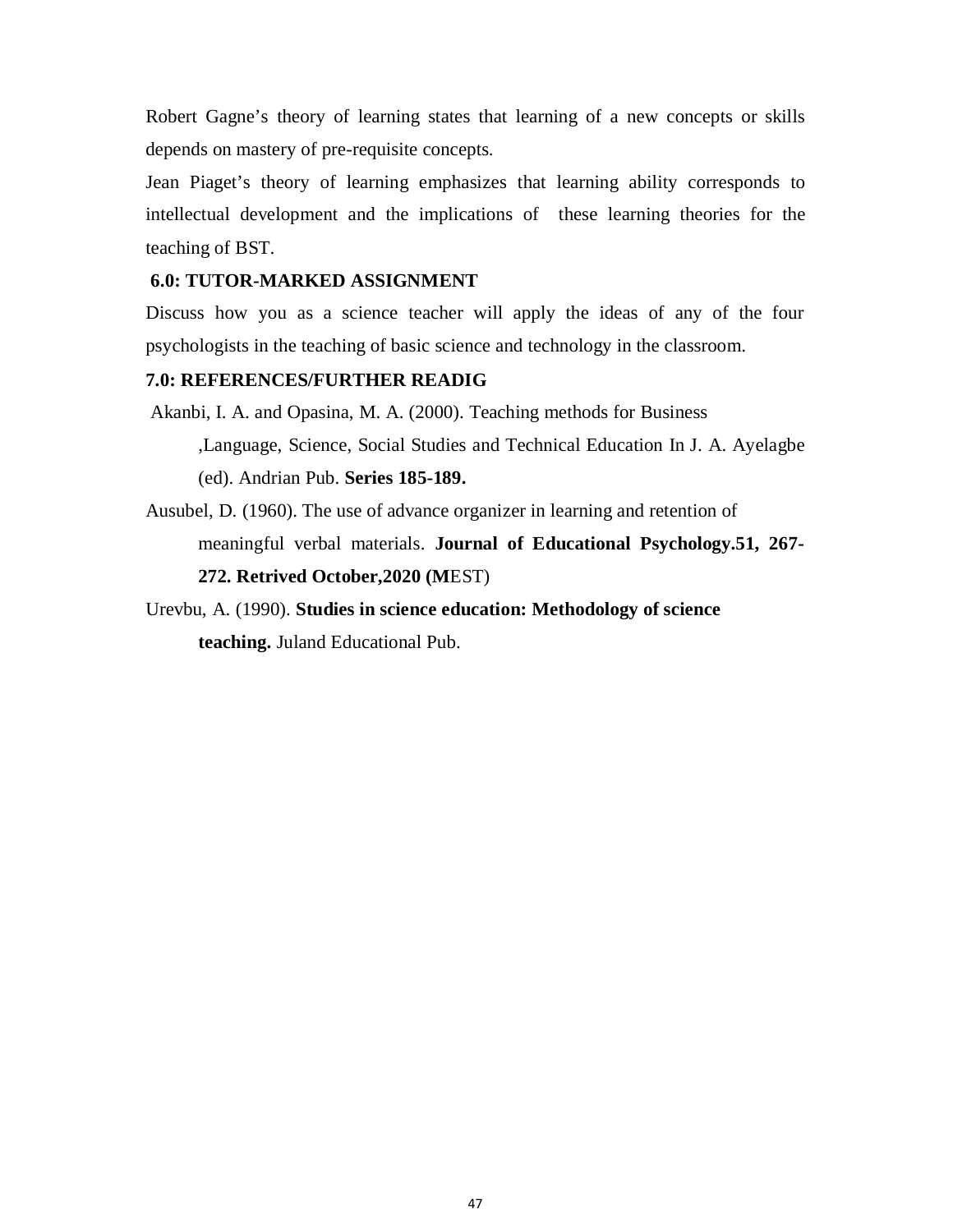# **Unit.3: METHODS OF TEACHING BASIC SCIENCE AND TECHNOLOGY**

# **1.0: INTRODUCTION**

In this unit you will be exposed to the different methods of teaching integrated science. Methods of teaching are the approaches or means adopted by the teacher to carry out the function of instructions. There are many approaches in practice which the Integrated Science teacher can apply in delivering instruction to early science learners. The best approach is learner-centred approach as specified in the BSTC.

# **2.0: OBJECTIVES**

After studying this unit, you should be able to:

- Outline some teaching methods appropriate for teaching Basic Science and Technology based on the learning theories studied in the previous unit.
- Examine the use of ICT as a teaching tool

# **3.0: MAIN CONTENT**

# **3.1: Methods of Teaching Basic Science and Technology**

Method of teaching Basic Science and Technology as stipulated in the curriculum is guided inquiry and activity-based approach. The curriculum advocates for childcentered approach in the teaching of Basic Science and Technology. Guided inquiry is a teaching approach where the learner carries out the learning activity with the teacher as a guide. The learner from experience builds up his/her knowledge. The learner is in control of what he/she learns. Activity-based approach is the road to inquiry. All inquiry learning involves use of materials which the learner will use in the process of inquiry. Child-centred indicates that the learner is at the centre of the learning process. The learner is involved in the learning process. Some child-centred teaching methods recommended for BSTC are discussed

# **SELF-ASSESSMENT EXERCISE 15 3.2: What topics can the teacher teach with inquiry method?**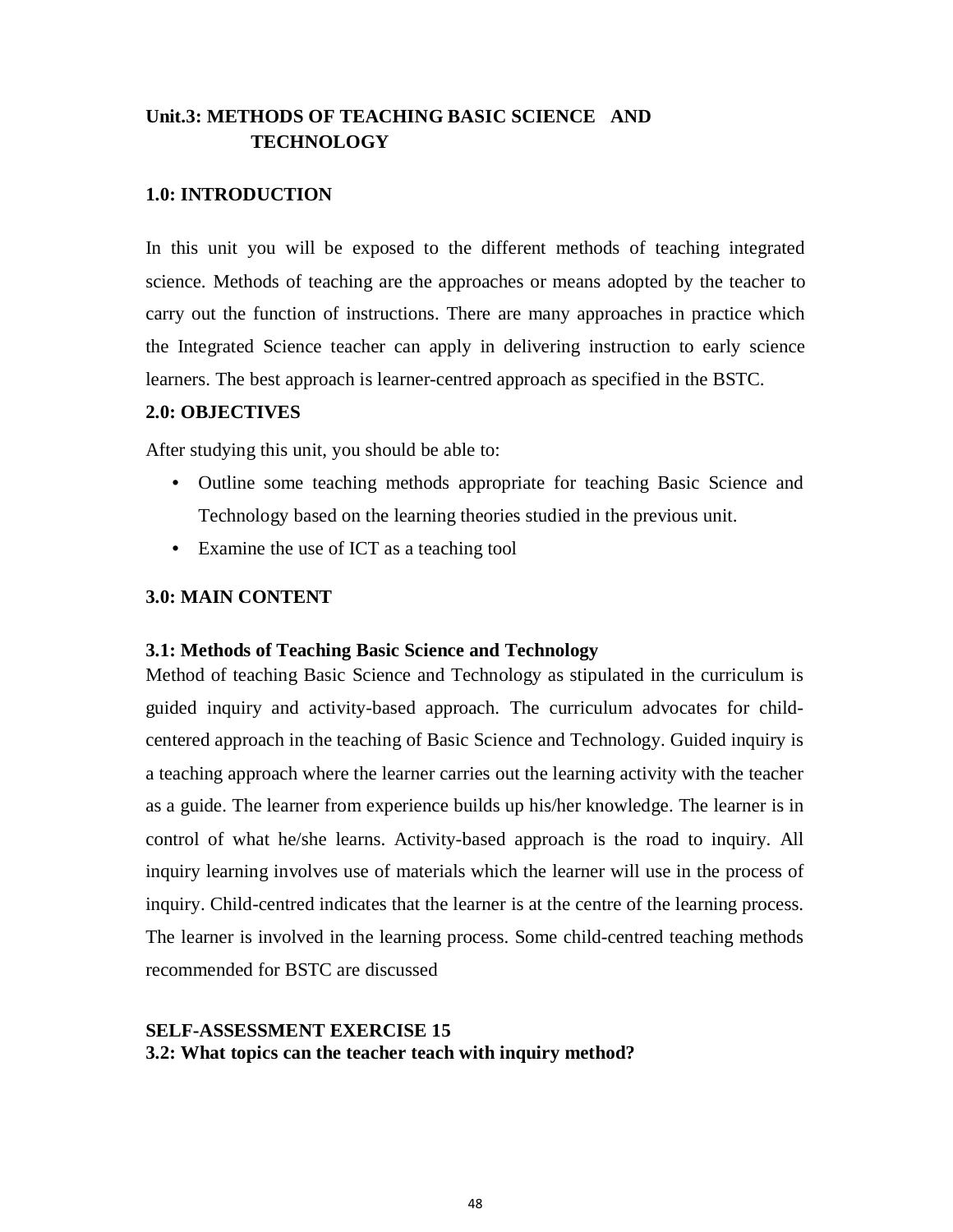This is the teaching approach where the learner plays the role of determining the solution to the problem. The learner is experience builds up his/her knowledge following the teachers guide. It is a structured exploration by the learner from where he/she builds up knowledge. It is child-centred approach to teaching. It helps the learner to interact with objects and thus develop science process skills.

Inquiry method can be applied in teaching all basic science and technology topics. It requires the teacher to plan ahead of what the learners will do and use for the inquiry activity.

#### **SELF ASSESSMENT EXXERCISE 16**

#### **3.3: What it Project Method?**

Project method is one of the methods recommended in the teaching of BSTC. It is a child-centred approach and inquiry based. It is learning process that gives the learner the opportunity to apply what he/she has learnt to real situation. It is a practical application of the knowledge acquired to real situation. Project is the integration of all that are learnt from BSTC to address the needs in the environment. It focuses on democracy and collaborative learning to solve purposeful problems, (Knoll, 2014). It helps the learner to develop critical thinking, manipulative skills as well as innovative, inventive and creative skills. It integrates knowing and doing (Markhams, 2011). A lot of projects are recommended in the BSTC for the students. The teacher is to guide the learners to carry out these projects.

#### **SELF-ASSESSMENT EXECISE 17**

#### **3.4: Laboratory Method**

This is an activity packed method for group or individual learner(s) targeted at making personal observations of processes, products or events. Laboratory method can either be laboratory exercise or laboratory experiment. All laboratory exercises are experiments but not all experiments are laboratory work. Laboratory method is adequate for illustrating scientific

principles, laws as well as inculcating in students how to write laboratory reports. It provides students opportunity to develop manipulative and practical skills. It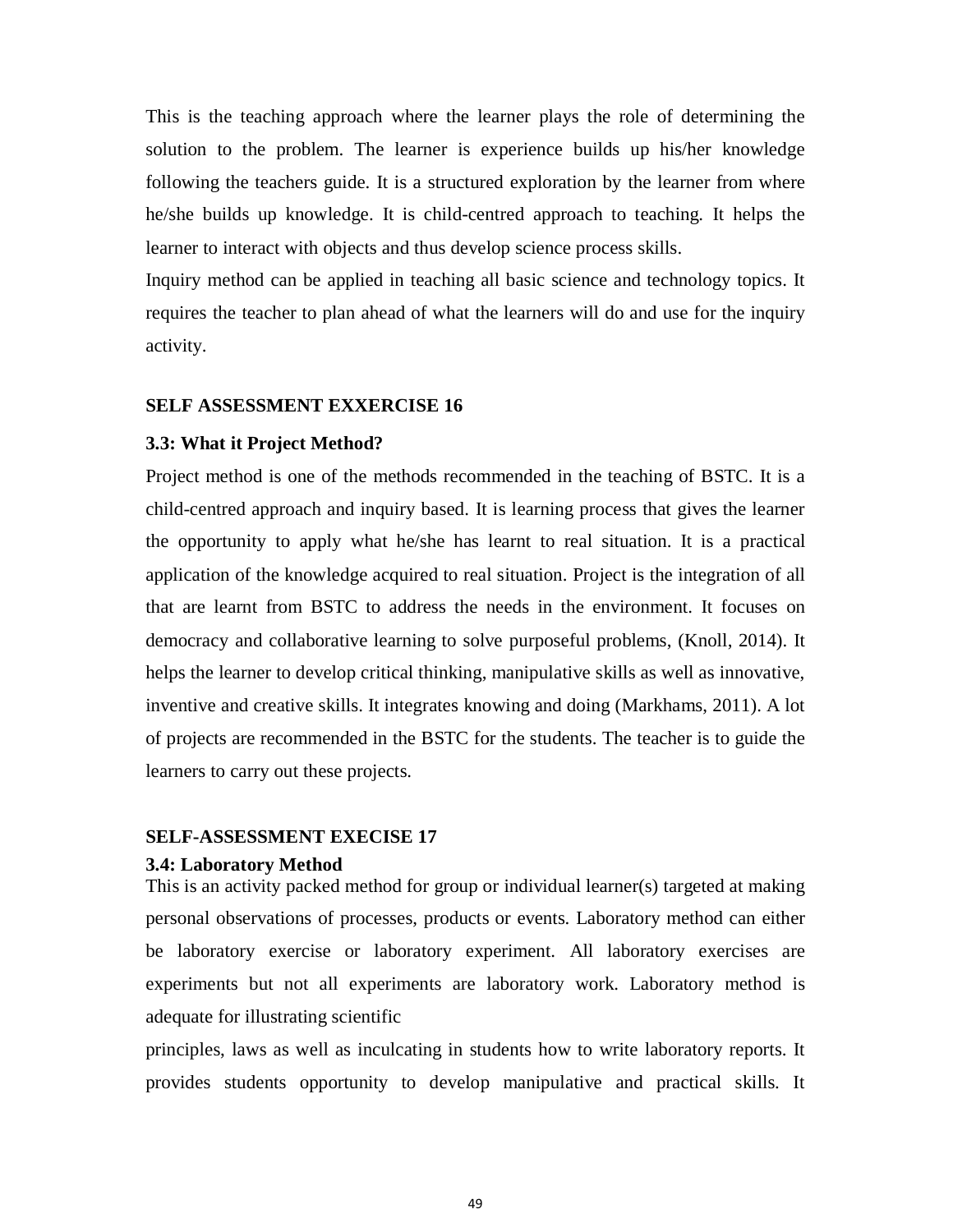inculcates in student habit of critical thinking and enables them imbibe the culture of replication. It develops in the students the scientific processes of observing, classifying, measuring, interpreting and inferring and develop in the learner the scientific attitudes.

# **3.5: Can Laboratory Method be used for Teaching BST Students?**

All BSTC contents are laboratory based but the teacher must always be present to guide the use of laboratory equipment and to avoid laboratory accident. It develops in students the art of being a scientist.

#### **SELF-ASSESSMENT EXERCISE 18**

#### **3.6: Field Trip**

**Field trip is one of the child-centred and inquiry approaches adopted for the teaching of BSTC.** Field trip adopts excursion to places for educational purpose. It is generally outside the classroom for the purpose of making observation and obtaining specific information from original or natural condition. It brings the learner close to real life situation and creates positive attitude towards science. It involves many of the senses and help to create keen interest in the learner. It encourages team spirit which can be used in the discussion group.

# **3.7: Who Plans Field Trip?**

The planning of field trip is the duty of the class teacher based on the lessons taught in the class and the purpose of the field trip. In planning it has to be discussed in the class with the students or pupils so as to carry them along as well as build their interest in the trip. Parents as well as the head of the school will be notified of the trip giving reasons and place for the trip as well as financial involvement.

### **3.8: Selecting of Teaching Method**

Different teaching methods are discussed in this unit. Each teaching method is as good as the other. It depends on the teacher to select the method suitable for the topic to be taught. Two teaching methods can be combined in teaching a topic. There are many other methods like lecture, discussion, play method and so on.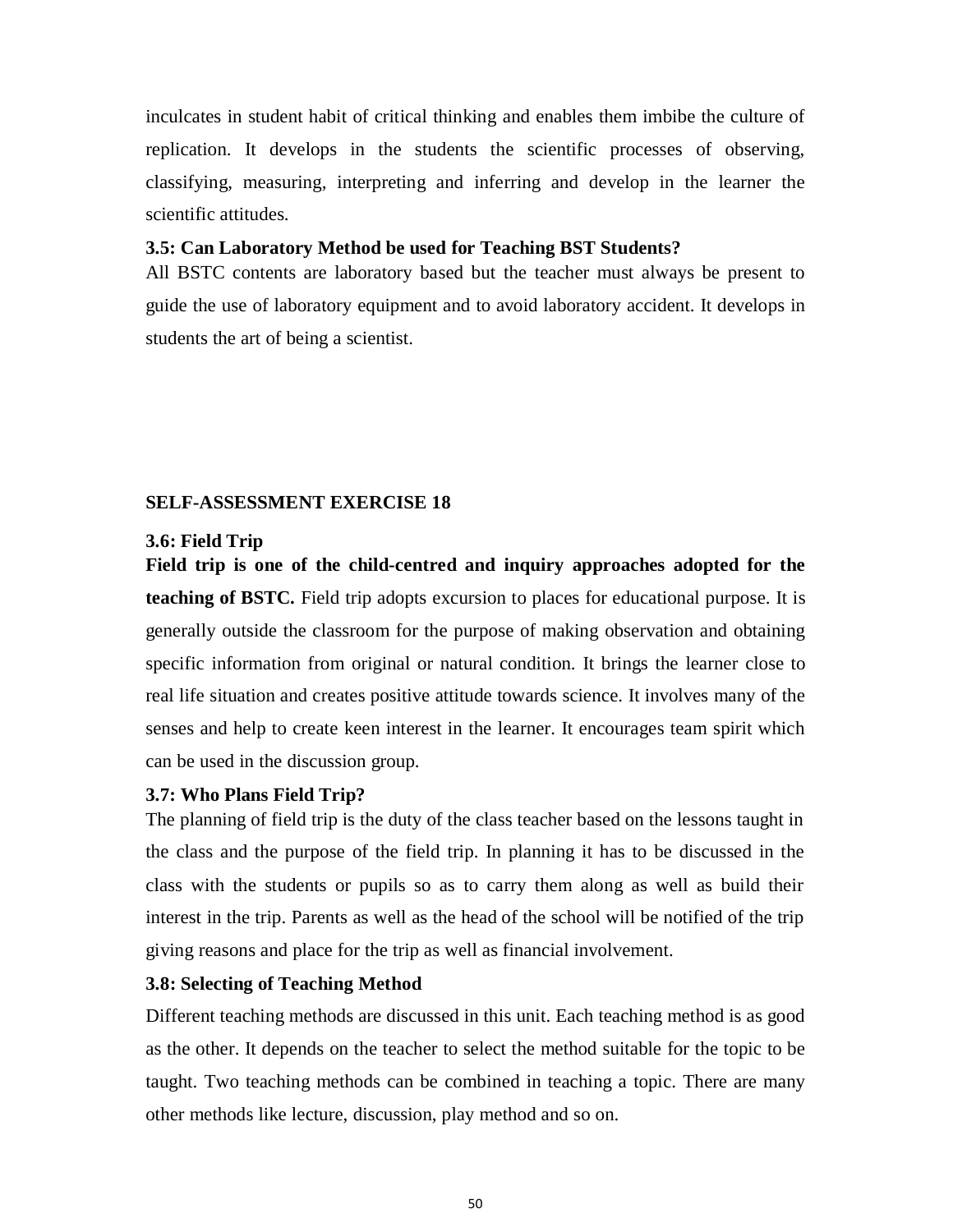#### **SELF ASSESSMENT EXERCISE 19**

#### **3.9: What Criteria can You Apply in Selecting Teaching Method for a Topic?**

Before selecting teaching method, the teacher should consider the following:

(i). Age of the learner: Both the physical and mental development of the learner must be considered in selecting method for teaching

(ii). Topic to be taught: All topics cannot be taught with the same method as earlier mentioned. The nature of the topic determines the type of method to be used in teaching it.

(iii). Competence of the teacher: The teacher must select method she/he can easily and effectively handle.

(iv). Size of the class: The size of the class is very essential in the choice of method to use.

(iv). Resources available: Availability of resources helps on selecting teaching method.

(v). Time for the teaching: The time in the time-table when the topic is taught influences selection of teaching method.

# **SELF-ASSESSMENT EXERCISE 19 3.10: Information Communication Technology (ICT) as a Teaching Tool in Basic Science and Technology Curriculum**

As stated in National Policy of Education (2014) government proposed that integration of ICT into education in Nigeria begins from primary school. Igbokwe (2015) included ICT as one of the major teaching tools for BSTC. Much emphasis was placed on the use of ICT in the teaching of Basic Science and Technology. It is the wish of the Federal government of Nigeria that ICT skills be inculcated in pupils from Basic Education. ICT is not only a learning tool but also a teaching tool. ICT support learning through four main effect: promoting cognitive acceleration, enabling a wider range of experience, increasing students' self-management and facilitate data collection and presentation. ICT provides environment for integration of school subjects and is used to teach all school subjects. Anu, Kapil, Sameer and Seema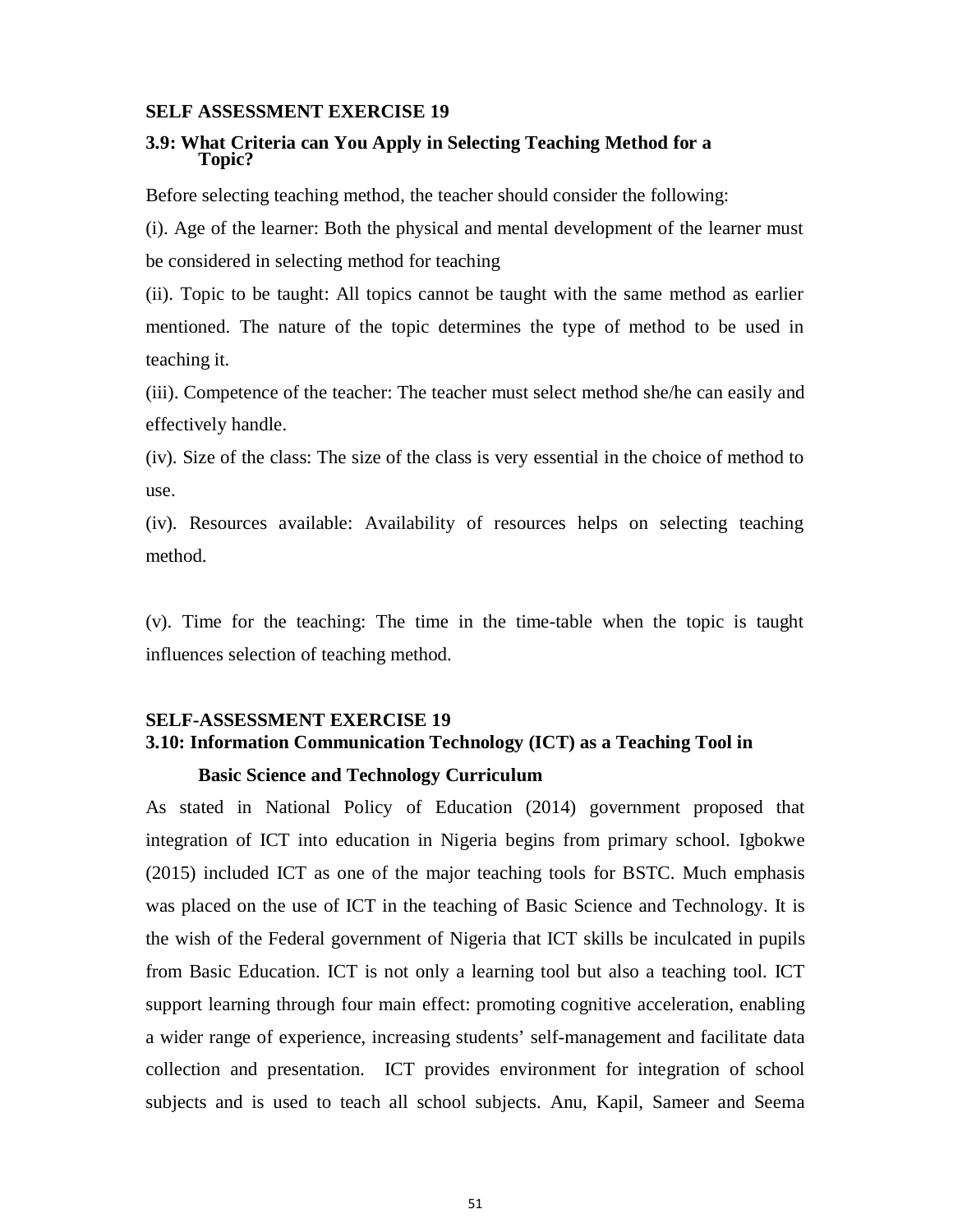(2011) opined that the role of ICT in teaching process helps in solving many educational programmes. It can be used for tutorials, as simulations, drilling. It is very useful in handling large classes. According to Baishakhi and Karmal (2016) the role of ICT in the  $21<sup>st</sup>$  century's teacher education is inevitable for usability of it in the teaching and learning process.

### **3.10: Is ICT Relevant in Teaching BST Topics?**

**ICT** is relevant in teaching BST topics. Its advantages abound. It addresses most of the problems of teaching such as class size, lack of qualified teachers. The zooming packages which is used in conferencing and distant discussion was very useful during COVID-19 for lectures and teaching. Many institution versed in ICT did not lose any academic session because of COVID-19. There are many other relevance of ICT in teaching BST topics.

#### **4.0: CONCLUSION**

No single teaching method is exceptionally the best for teaching Basic Science and Technology. However, child-centred approach as discussed is the best approach for teaching Basic Science and Technology. Suitability of method depends on the age of the learner, the topic and the competence of the teacher. Each method has its merit and demerit. An effective teacher combines two or more methods in the process of teaching and learning to achieve the varied objectives stated.

### **5.0: SUMMARY**

In this unit we discussed the general methods for teaching Basic Science and Technology. The use and importance of ICT as a teaching tool and method of teaching was highlighted.

### **6.0: TUTOR-MARKED ASSIGNMENT**

Take a topic from Basic Science and Technology, list your instructional objectives and select teaching strategies that can effectively help you to achieve the stated objectives, justify your selection.

# **7.0: REFERENCES/FURTHER READING Federal Government** of Nigeria (2014). **National Policy on Education:**

# **Roadmap for Nigeria Education Sector. NERDC, Lagos**

Knoll, M. (2014). Project based learning in Philip, D. C. (ed) **Encyclopedia of**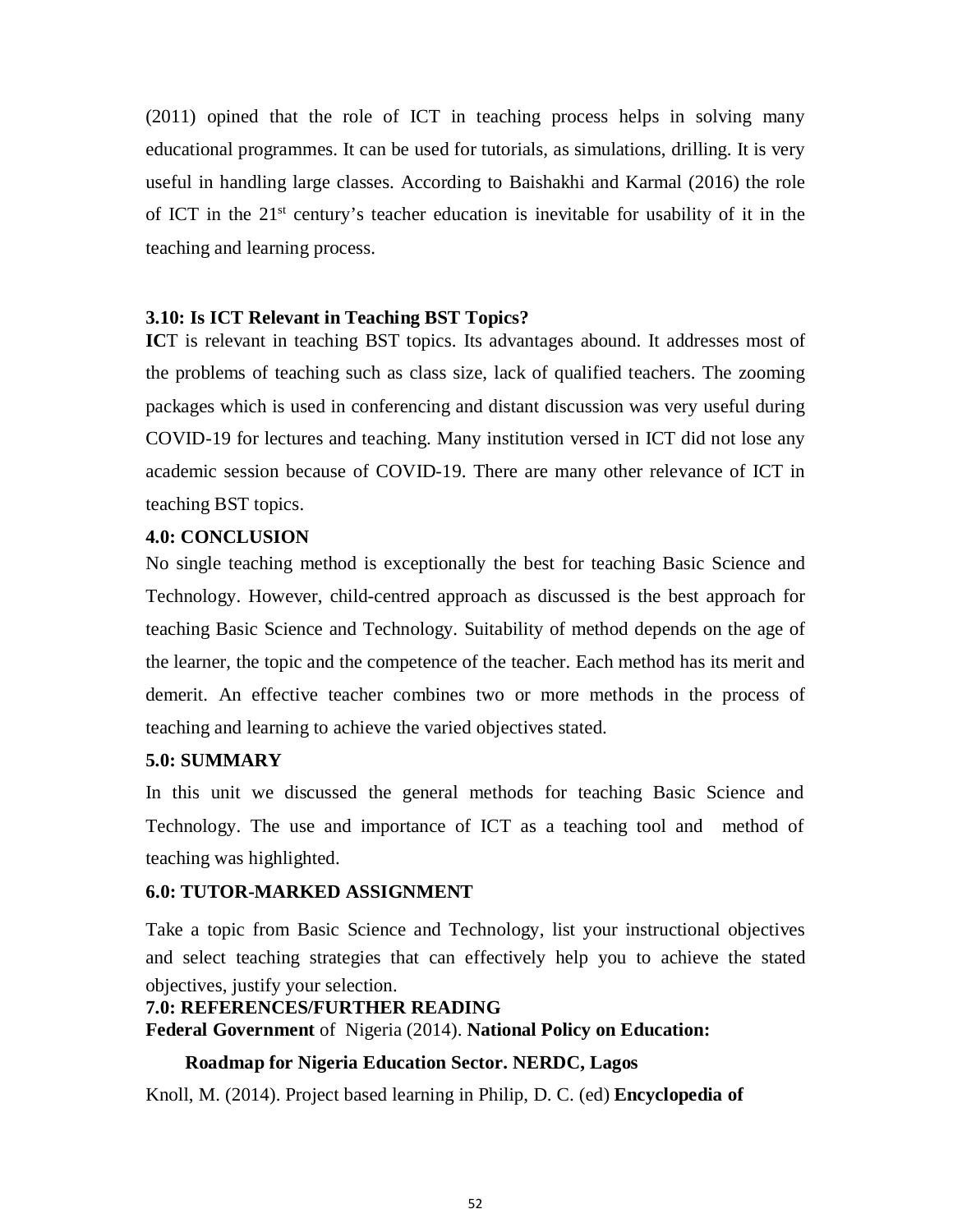#### **Educational Theory and Philosophy. Vol. 12, 665-669**

Markham, T. (2011). Project based learning. **Teacher Librarian, 39(2) 38-42.** 

- **Offorma, G. C. (1994). Curriculum implementation and instruction.**  Uniworld Educational Pub. (Nig) Ltd
- Okoronta, U.A. (2004). Model based instructional strategies as determinants of students' learning outcome in secondary school physics in Lagos State. **Unpublished Ph.D. Thesis University of Ibadan.**
- Webb, M. E. (2005) Affordances of ICT in science learning: Implications for integrated pedagogy. **International Journal of Science Education. 27(6) 705- 735.**
- Anu, S; Kapil,G. Sameer, S and Seema, S (2011) Role of ICT in the process of teaching and learning. **Journal of Education Vol.2 (5)**
- Baishakhi, B.j. and Kamal, D. (2016). Role of ICT in the  $21<sup>st</sup>$  century's teacher education. **International Journal of Education and Information Studies. Vol.6 (1) 1-6**

Igbokwe, C. O. (2015). **Recent Curriculum Reforms at the Basic Education** 

**Level in Nigeria Aimed at Catching Them Young to Create Change.**  Cambridge University Press

# **UNIT.4: RESOURCES FOR TEACHING BASIC SCIENCE AND TECHNOLOGY CURRICULUM**

### **1.0: INTRODUCTION**

In the previous unit you studied the different methods for teaching BST. In this unit you examine the resources materials for teaching BSTC. Resources materials are medium of instruction between the teacher and the learner. They are concrete materials the teacher uses to communicate ideas to the learner.

 The emphasis on environmental resources is clearly illustrated in one of the objectives of Basic Science and Technology which is to teach pupils how to tackle some of the questions that arise from observation of their own environment as it affects their daily life (Federal Ministry of Science and Technology, 1985). The National Curriculum for Basic Science and Technology Education (2012) in accordance with FGN (1985) suggests the use local materials for teaching BSTC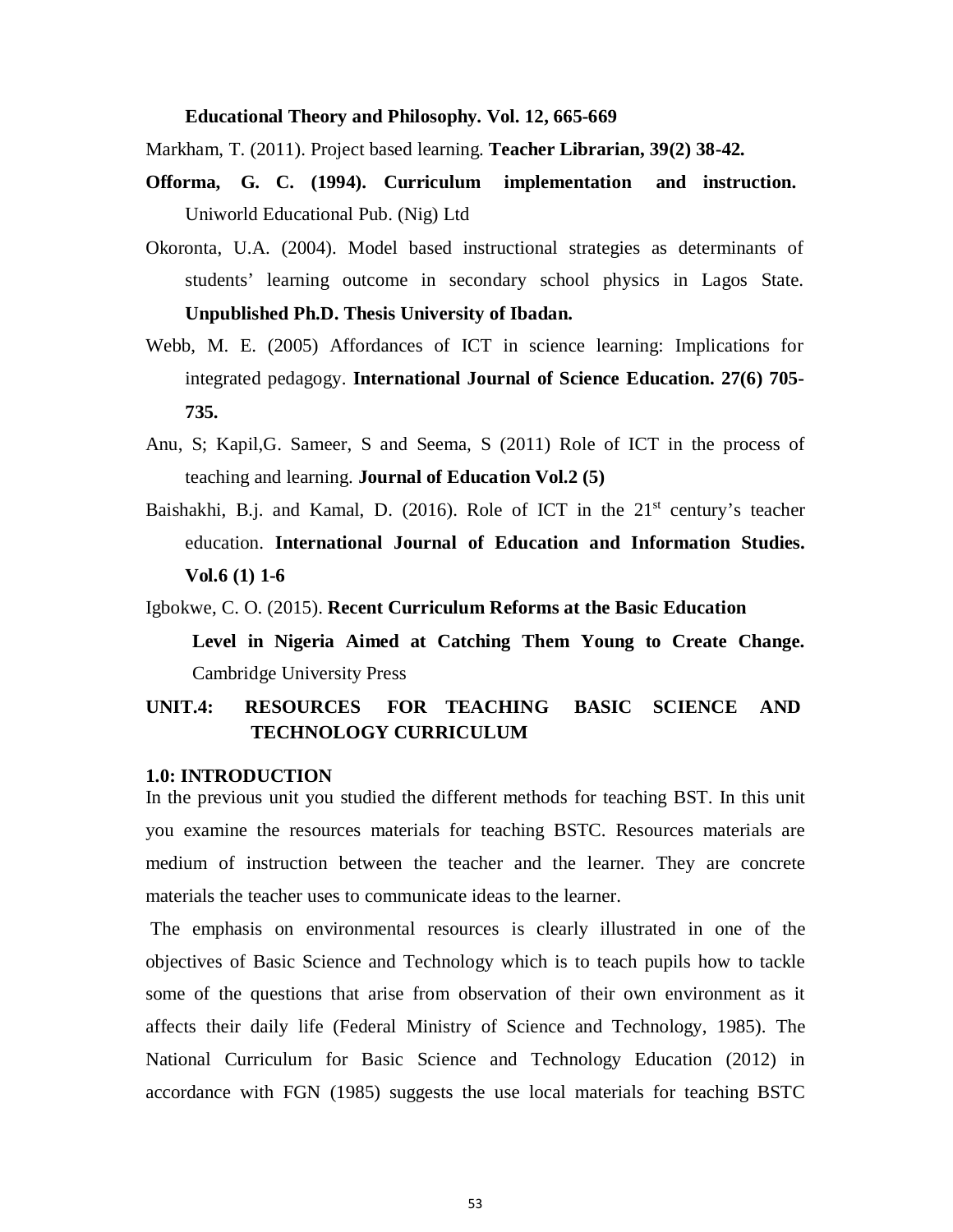which reflects the importance of getting children well equipped with resources in their environment which according to Abdullahi ( 1983) provides a greater human and instructional laboratory. In this unit you will be exposed to the process of improvisation for teaching and producing resource materials for Basic Science and Technology.

### **2.0: OBJECTIVES**

After studying this unit, you should be able to:

- Discuss the different types of resource material for teaching Basic Science and Technology.
- Provide resource materials for teaching BSTC.

### **3.0: MAIN CONTENT**

#### **3.1: RESOURCE MATERIALS**

Resource materials are those materials human and non-human that facilitate learner's learning process. They are the medium through which the teacher concretizes ideas to the learner. There are three categories of resource materials necessary for delivery of quality teaching and learning process of Basic Science and Technology Curriculum. They are human resources, materials resources and financial resources.

## **SELF-ASSESSMENT EXERCISE 20 3.2: What are human resources?**

Human resources are persons including the class teacher who has helped students to understand the concept, ideas and knowledge presented to them. Human resources include the teacher, the pupils, experts from scientific establishment, personnel from factories, health workers, parents, scientists, local craftsman who may be brought to give the learner first-hand information and experiences in certain scientific skills and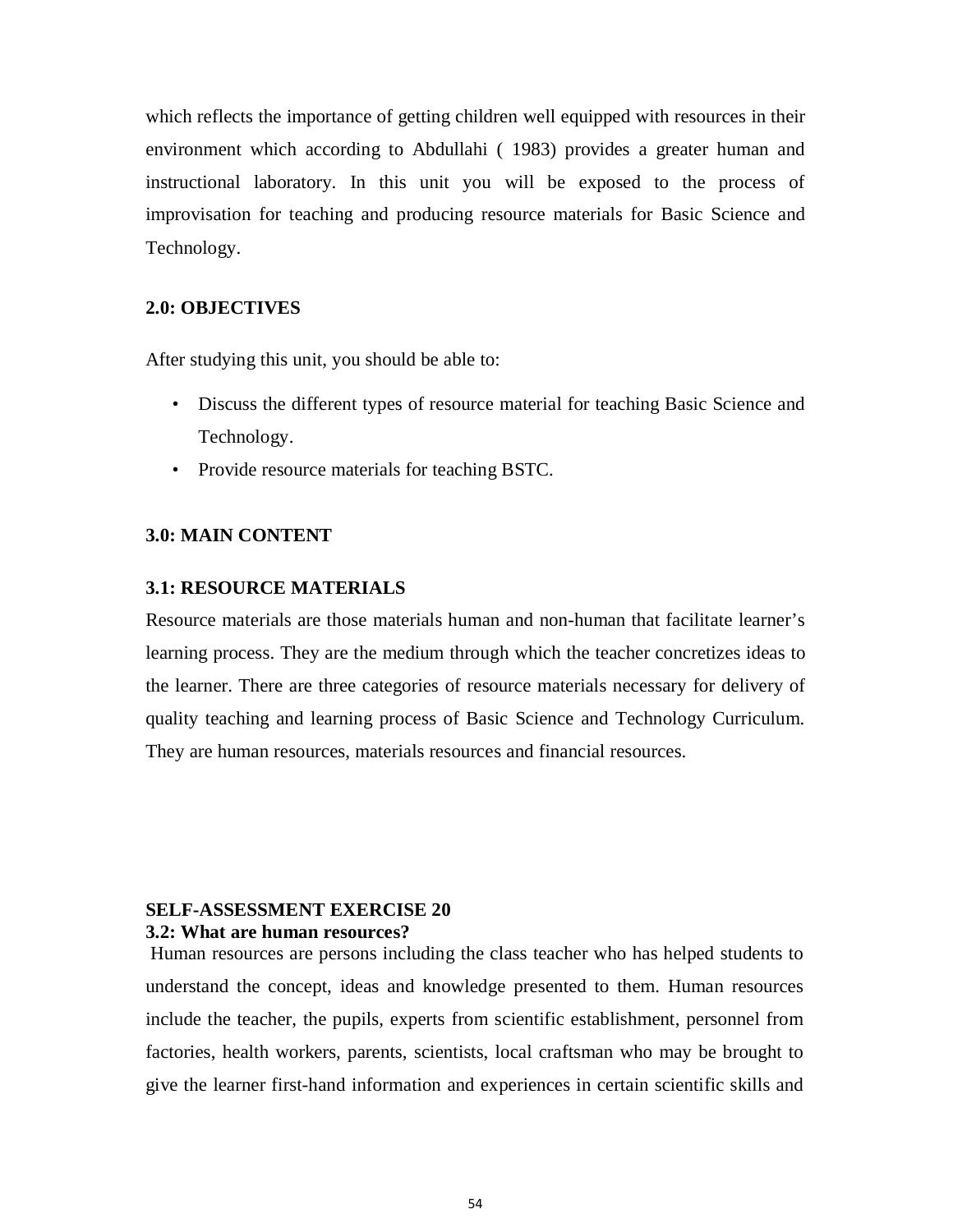knowledge. A content analyst of the Basic Science and Technology curriculum recommended a range of human resources for teaching it.

# **SELF-ASSESSMENT EXERCISE 21**

# **3.3: What are material resources for teaching BSTC?**

Material resources are materials found in nature that can be used for practical. Materials resources abound such as wood, glass, rocks, chemicals, living things and non-living things. The material resources are those local materials within the school surroundings such as the school garden, school laboratory, science room or nature corner, ponds, streams, town or village market, stones, working spaces, hospitals, industries, museums, zoo and natural habitats. NERDC (1988) recommended materials resources for integrated science to include resources within school laboratory and compound, visit to building sites, the zoo, the airport and big farms These are things that can help the learner to concretize the concepts exposed to them in the classroom and relate them to their life and used to solve the problems related to them in the society.

### **SELF ASSESSMENT EXERCISE 22**

### **3.4: What the Financial Resources?**

These are materials that are bought either from factory, market or imported. They are not improvised materials. They are conventional materials, standardised and can withstand all environmental conditions

# **3.5: IMPROVISATION**

National Policy on Education for basic education emphasized much on improvisation of materials for teaching of Basic Science and Technology. It is an art of the teacher to provide alternative learning materials to facilitate teaching when the original materials are not enough or not available. The process of improvisation involves the use of local materials to provide materials that can help students understand the concepts taught in class or elsewhere. It is generally initiated by the teacher but the learner can participate in the process of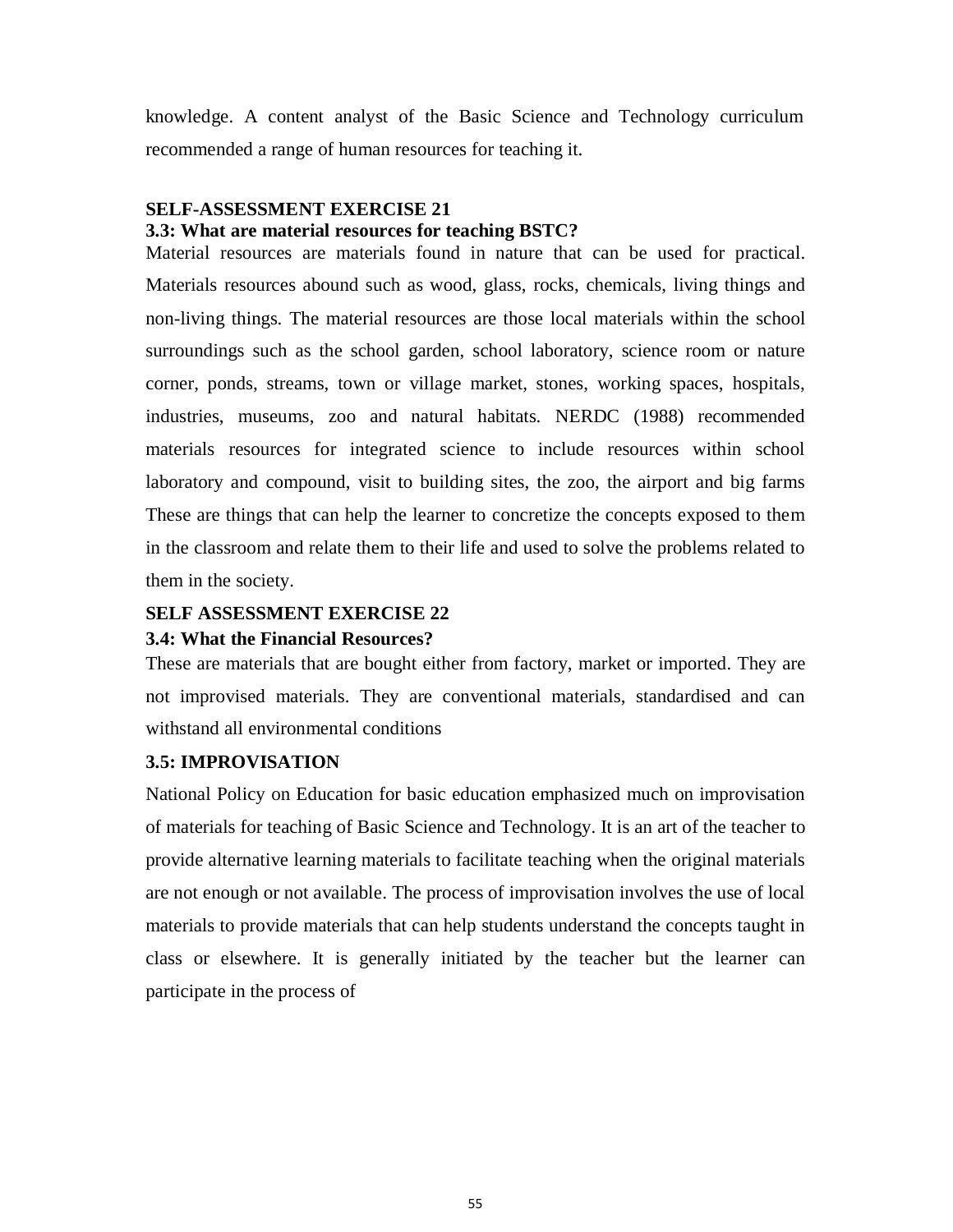improvisation by collecting materials for the improvisation. It is a teaching tool because in the process of improvisation the students are learning. It is also an instructional tool. It is a construction process because it is used to develop useful materials that can be relevance in solving problems in the society. It is a studentcentred instructional process because students are involved in improvisation. One characteristics of improvisation is that it uses local materials from the environment of the learner to produce the material needed for teaching. This introduced local milieu in the learning process. Improvisation though very important in teaching and learning is time consuming and costly. But it develops in student skills of invention, removes the abstract nature of science and bring in cultural milieu of the learner in science. Holdhus, Hoisaeter and Mallard (2016) explained improvisation as basic tool for learning science.

### **SELF ASSESSMENT EXERCISE 23**

### **3.6: Outline the Process You Will Use in Improvising Material for Teaching**

The teacher will outline the materials needed for the selected topics. Instruct the students to come to school the following day with the materials of different type collected from their environment. The teacher uses the materials from the students to build a nature corner. As the teaching is going on the teacher collects the materials for teaching from the nature corner. At the end of the lesson give them assignment to come to school for science with other sets of materials. This will enrich the nature corner and learning as well.

#### **4.0: CONCLUSION**

It is at the heart of Basic Science and Technology curriculum that it be taught using varied types of resource materials from the students' environment. Local materials and human resources draw the learner to close observation of their environment. Improvisation in integrated science has a double role as instructional technique and a learning tool for beginners in science. It helps the learner develop manipulative skill using materials from their environment to solve day to day problem.

#### **5.0: SUMMARY**

In this unit we have discussed the major resources used in the teaching and learning processes of Basic Science ad Technology programme. The role of improvisation was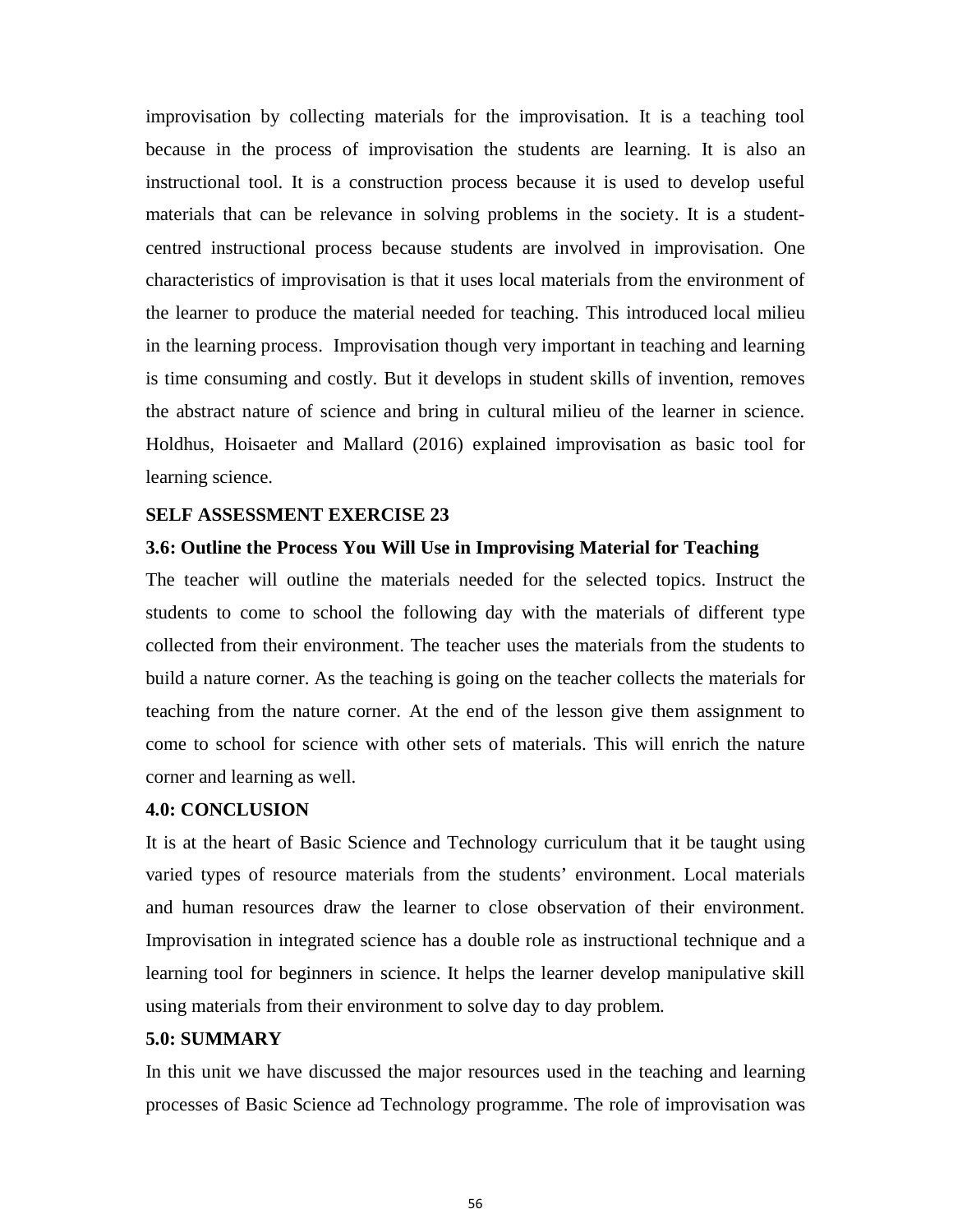made very clear and human resources are vital to the implementation of integrated science programmes.

## **6.0: TUTOR-MARKED ASSIGNMENT**

From your community invite expert in any desired area of basic science and technology programme to talk to your students on scientific issues of the time such as HIV/AIDS, drug abuse.

#### **7.0: REFERENCES/FURTHER READING**

Green, R. D.(1993). Levels of use of recommended resources for teaching

Integrated Science in Port Harcourt. Studies in Education Evaluation. 19, 431- 438

Abdullahi, A. (1983). Science teaching in Nigeria. Atoto Press, Ilorin

- Ezeliora, B. (1995) Effects of learning material types on students' achievement, Interest and retention in secondary school chemistry. Unpublished Ph. D. Thesis, University of Nigeria, Nsukka.
- Adu, F.O. and Adu, E.I. (2014). Improvisation as a tool for improving the teachers knowledge in basic technology. Journal of Research and Method in Education. Vol.4 (1) 14-18.
- Holdhus, K.; Hoisaeter, S; and Mallad, K (2016). Improvisation in teaching and education-roots and applications. Taylor and Fans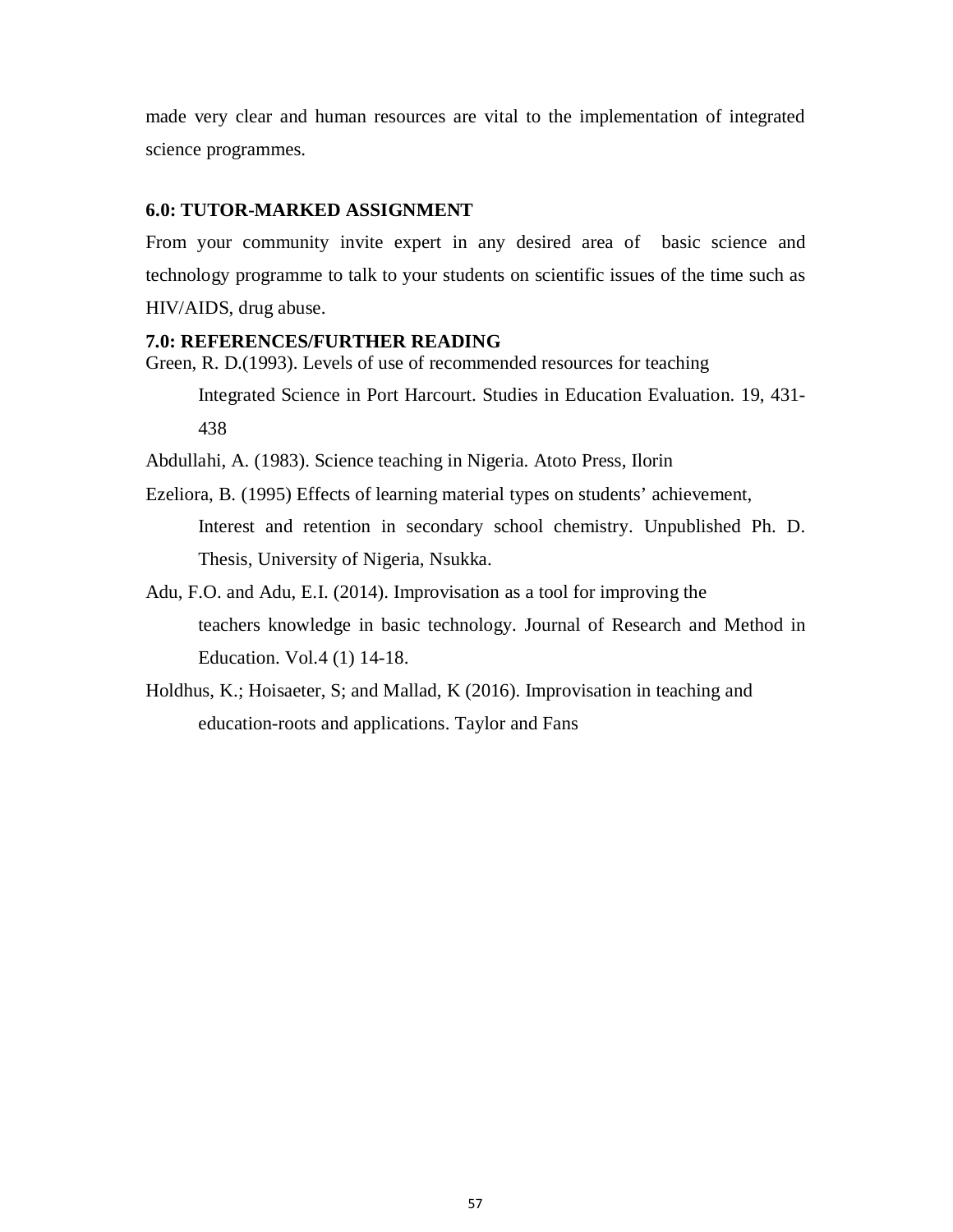# **MODULE 3: TECHNIQUES FOR TEACHING INTEGRATED SCIENCE**

- Unit 1: Planning for BST Teaching
- Unit 2: Integrated Science Laboratory, design, Safety and Management
- Unit 3: Evaluation Procedures for Outcomes of BST Programme

# **INTRODUCTION**

The concern of this module is to expose you to the techniques for teaching BST topics. The philosophy and objectives BSTC are already treated. This helps you to know the stated objectives. The modular arrangement will help you to develop the scheme of work from the curriculum, build the lesson plans and lesson notes. This module will expose you on how to manage and the safety precautions in the use of integrated science laboratory, its organization and safety. The module will also expose you to different evaluations methods for the learning outcomes. The module is divided into three units:

Unit 1: Planning for integrated science teaching

Unit 2: Integrated Science Laboratory, design safety and management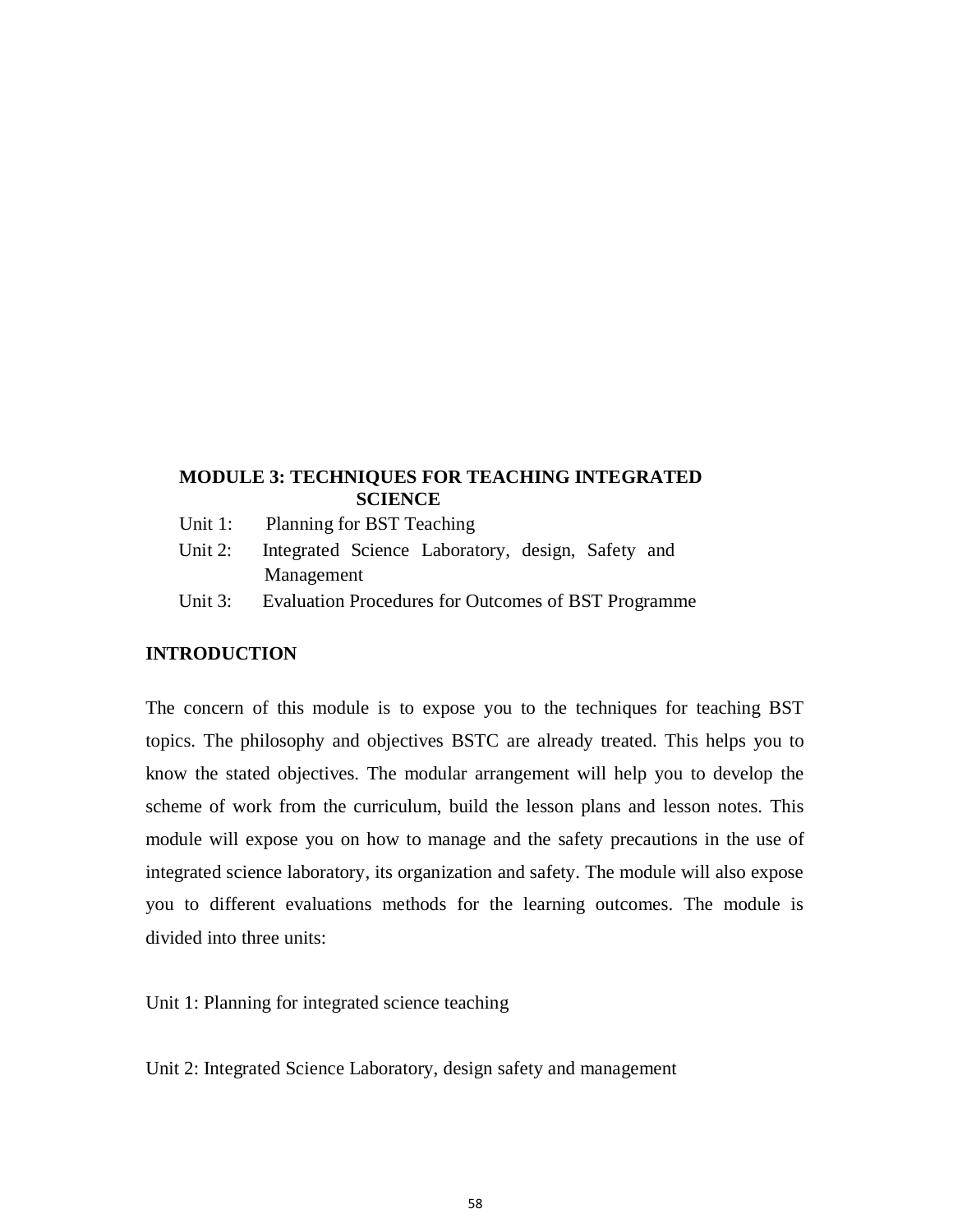Unit 3: Evaluation Procedures of Learning outcomes in integrated science

# **UNIT 1: PLANNING FOR INTEGRATED SCIENCE TEACHING CONTENTS**

# **1.0: INTRODUCTION**

This unit provides information on pre-requisite documents the teacher will develop from the curriculum in preparation for BST teaching namely the syllabus, scheme of work and lesson plan.

# **2.0: OBJECTIVES**

After studying this unit, you should be able to:

- Develop the syllabus for BST
- Develop BST scheme of work from the curriculum document
- Prepare lesson plan for BST topic

# **3.0: MAIN CONTENTS**

# **3.1: Syllabus**

The first consideration by a teacher is to look at the BST curriculum, read the philosophy and objectives of the curriculum as well as the activities outlined for each topic. It is from the curriculum that the teacher will develop class syllabus, scheme of work and lesson plan.

# **SELF ASSESSMENT EXERCISE 24**

# **3.2: Plan a Syllabus of JSS 1 for first Term Syllabus**

 The syllabus is a condensed outline of the main topics of the school system. Syllabus is developed based on level of the learner. It is an outline of the work to be done in each class at each school level in BSTC. It is arranged in a logical, spirally sequence for the period of 9-years of basic science and technology education. The syllabus takes into account:

- The depth of coverage of the topic at each level
- Sequence treatment of topics by moving from known to unknown indicating the topics that require more time.
- Guidelines for method of teaching
- Reference and materials needed for each topic.

In doing this the teacher considers the following

- Looks at the topics for the term
- Considers the number of weeks in a term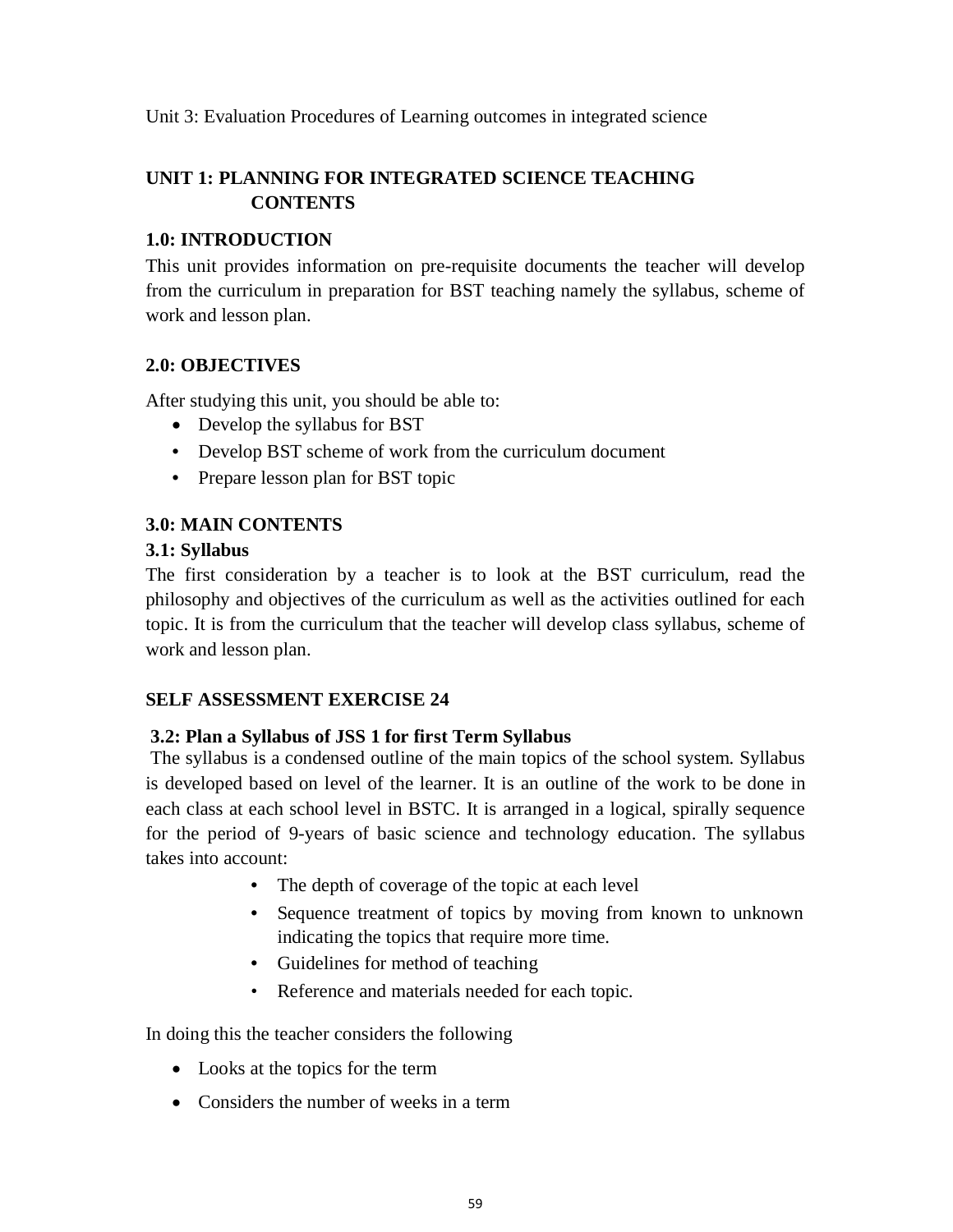- Checks the number of time the topics come in the school time table.
- Considers the resource materials to be used
- Considers the methods suitable for teaching the topics

With these at the teacher's disposal he/she will arrange the topics in sequence from known to unknown till the whole topics are fixed up showing number of times each is taught, materials to use and method to be used so that any teacher picking the syllabus can easily continue from where the last teacher stopped.

# **SELF-ASSESSMENT EXERCISE 25**

### **3.4: Map out the scheme of work for the second week of first term**

Scheme of work is a weekly arrangement of topics from the syllabus to be covered during the academic year. It is generally done by the class teacher. This is achieved by dividing the syllabus into 3 parts corresponding to 3 terms in an academic year. The topic in each term schedule are broken up to several weeks in a term, by doing so, the teacher has succeeded in drawing the scheme of work for BST showing day to day learning experience, the topics to be studied each day. The scheme of work is thus a written plan showing what BST topic are to be covered weekly taking into consideration the following factors as stated by Abdullahi (1982):

- Logical sequence
- The age, ability and previous knowledge of the students.
- The amount of time required for each topic
- Number of effective teaching weeks in a term
- Number of teachings per a week
- Resource materials for teaching each topic.

### **SELF -ASSESMENT EXERCISE 26**

# **3.5: Write a format for a lesson plan for second day in the first week of the first term.**

Lesson plan is a daily guide to the teacher. It is a guide to the teacher in presenting a good and effective BST lesson class. Lesson plan is said to be a guide to effective BTS teaching as it directs the science teacher in the same manner a compass gives a navigator his or her bearing. It is a daily outline of learning activity for BST students usually drawn up after the preceding BST lesson. Lesson plans are not prepared for a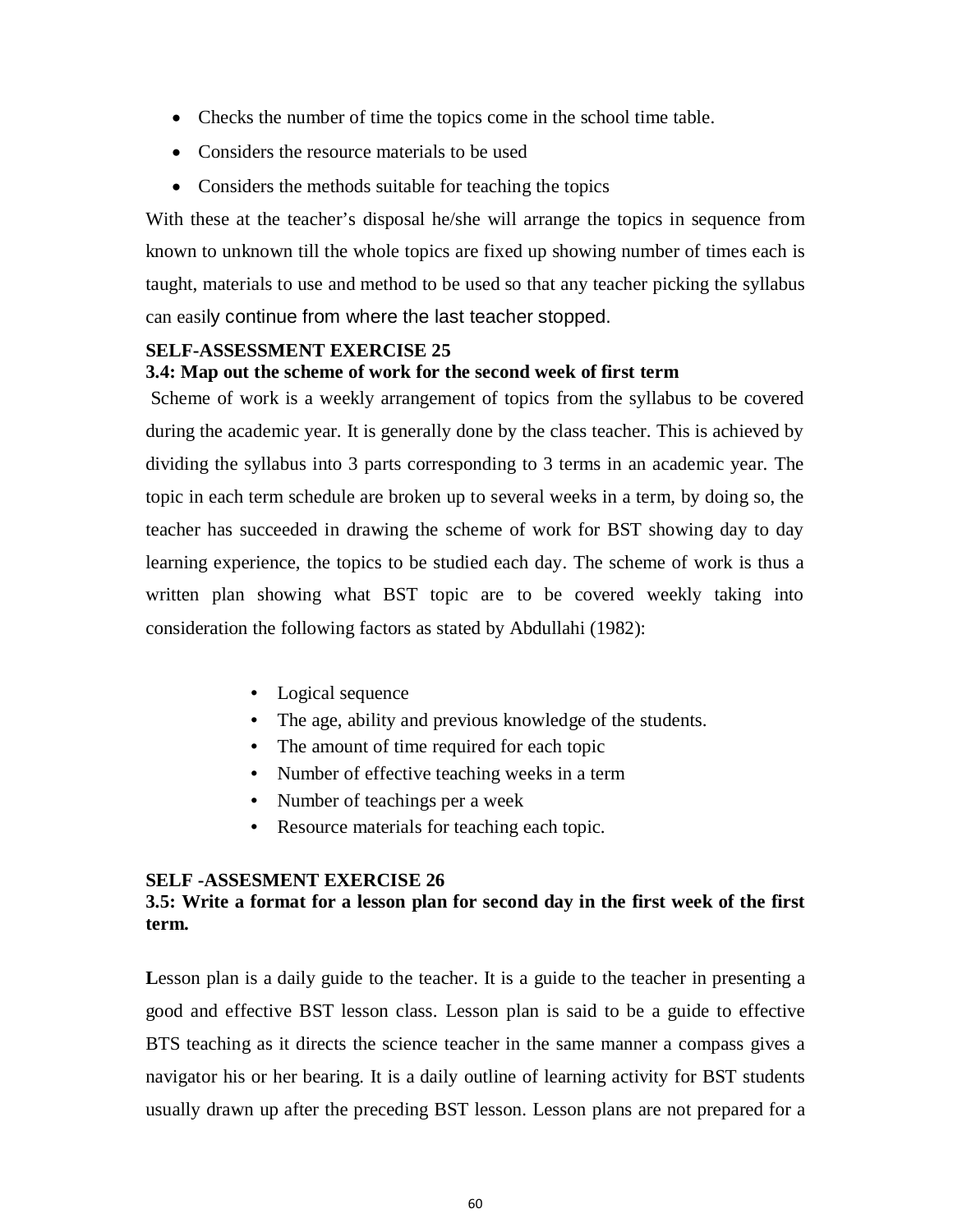long time due to new innovative approaches which the integrated science can use. Format for a suggested daily Basic Science and Technology Lesson Plan Subject-

Basic Science and Technology

Class- JSS1

Date- 17/9/91

Unit- Living Things in the Environment

Topic- Plants and Animals

Average age- 9 years

Time of learning- 9.05am to 9:45am

Instructional objectives: These are objectives stated in terms of what the student should acquire/gain during the lesson. It focuses attention on the learner's understanding of the concepts taught and usually stated using active verbs such as differentiate, decide, draw, classify, demonstrate.

At the end of the lesson the students will be able to:

- Name three different with their proper biological names
- Name three animals with their proper names
- Differentiate between the plants and animals
- Explain the different characteristics of animals and plants.

Resources: This explains the type of materials the teacher thinks are suitable for

the topic and age of the learner. The teacher may ask the students to come to school with different types of plants while the teacher brings into the class some animals or drawings of them

Introduction: This is the set induction or manner the teacher finds suitable to use in introducing the topic.

Learning Activities: This shows step by step presentation of the topic to

Students. What the teacher will do and what the students will do. The styles of interacting of the teacher with the students.

Evaluation: In a form of assessment the teacher uses varied methods to determine the extent

the students learned what was taught

Summary: These are salient points the teacher put down on the chalkboard for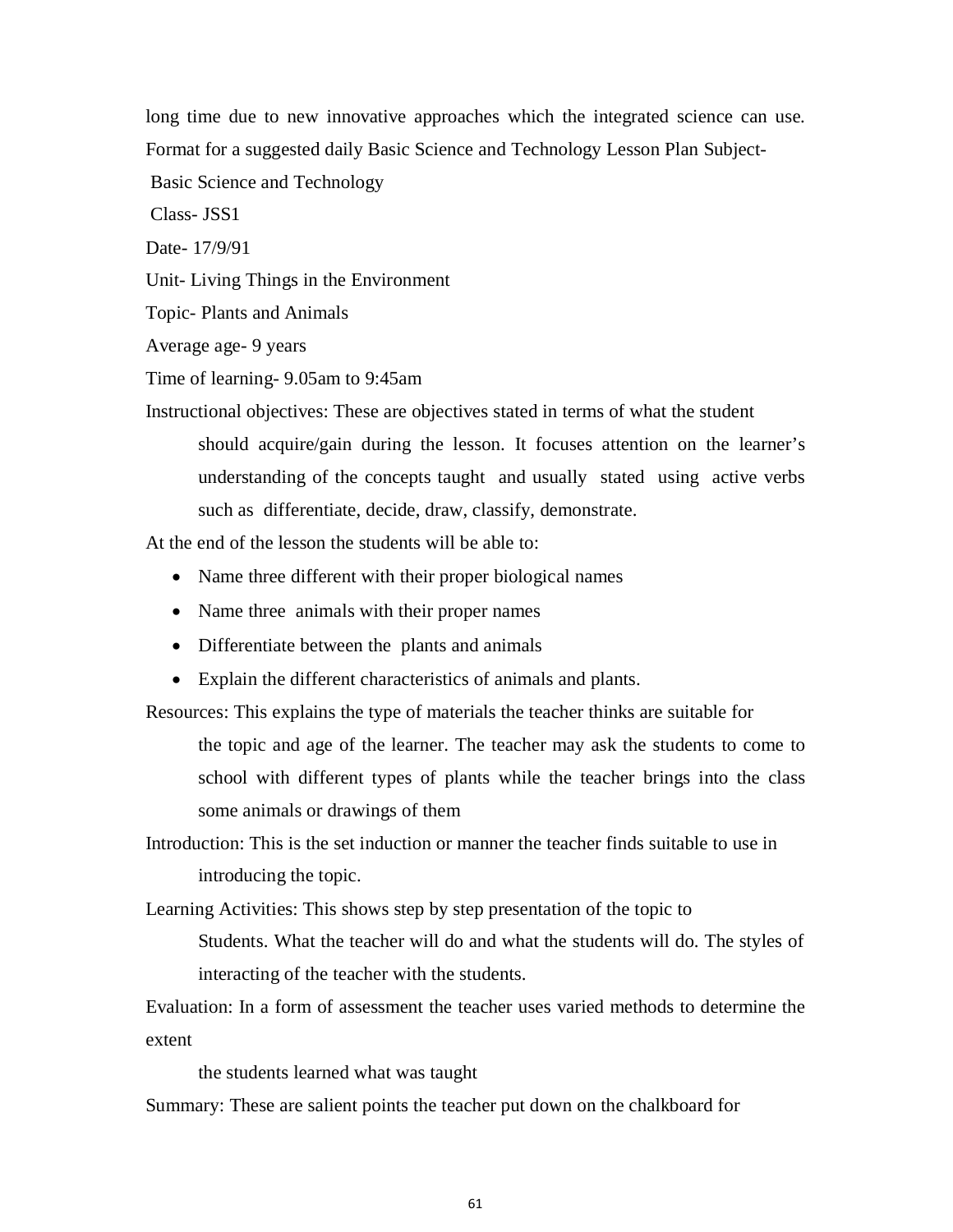students to copy as a reminder of the important points to record.

### **4.0: CONCLUSION**

In this unit, you learnt how to prepare the syllabus, scheme of work and lesson plan and be able to differentiate one from the other.

### **5.0: SUMMARY**

In this unit, you are exposed on how to build the syllabus from the curriculum, develop the scheme of work from the syllabus and write lesson plan for the daily teaching topics.

• The differences between lesson plan and lesson note

#### **6.0: TUTOR-MARKED ASSIGNMENT**

Develop a lesson note you will use to teach States of Matter in Basic Science and Technology

#### **7.0: REFERENCES/FURTHER READINGS**

- Urevbu, A. (1990). Studies in science education: Methodology of science education. Juland Educational Pub.
- Collet, H.; Holmes, P.; Koch, A.; Ritchie, E.; Thomas, C (2016). Excellence in basic science and technology .Junior Secondary Teachers' Guide3. Cambridge University Press, London.

### **UNIT 2: INTEGRATED SCIENCE LABORATORY, DESIGN, SAFETY**

### **AND MANAGEMENT**

#### **1.0: INTRODUCTION**

Laboratory is an integral part of science education. Integrated Science has its laboratory as stipulated by NUC Benchmark for the teaching of integrated science.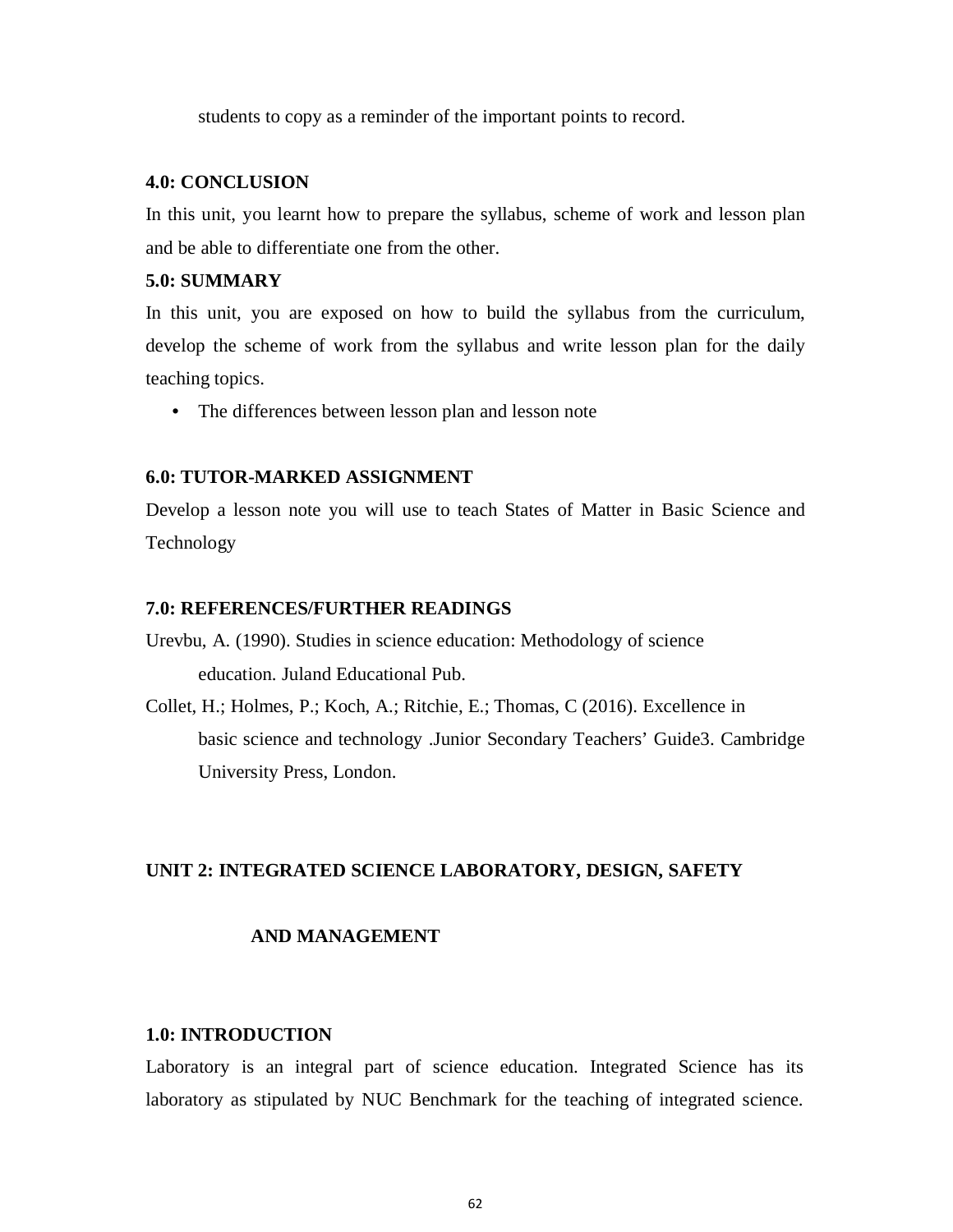Just as there is biology, chemistry and physics laboratory, there is the integrated science laboratory designed for the teaching and learning of integrated activities of Basic Science and Technology education. In an integrated science class there is a small space designated as Nature corner where materials for teaching in the classroom for week are kept. This changed according topics. It is not permanent in the sense that the materials will be kept there for months.

#### **2.0: OBJECTIVES**

After studying this unit, you would be able to:

- Set up an integrated science laboratory
- Describe and set up a nature corner
- Explain the design of an integrated science laboratory
- Discuss the safety standard for integrated science laboratory.
- Manage an integrated science laboratory

#### **3.0: MAIN CONTENT**

#### **3.1: Integrated Science Laboratory**

Integrated science laboratory is an instructional facility used by the integrated science teacher to help students learn about science and how scientists investigate and acquire knowledge about the world around them and use the knowledge to invent, create and innovate to better the conditions of the society in which they live. It is a school building set aside for scientific activities. Integrated science laboratory is very important for the teaching of Basic Science and Technology because the curriculum emphasized students' full involvement in science practical works. The emphasis on laboratory work is to enable the students in the early stage of learning science develop scientific skills and attitudes. Nagaraj (2013) perceived integrated science laboratory as tool for holistic and constructive learning.

#### **SELF-ASSESSMENT EXERCISE 27**

#### **3.2: What is Nature Corner?**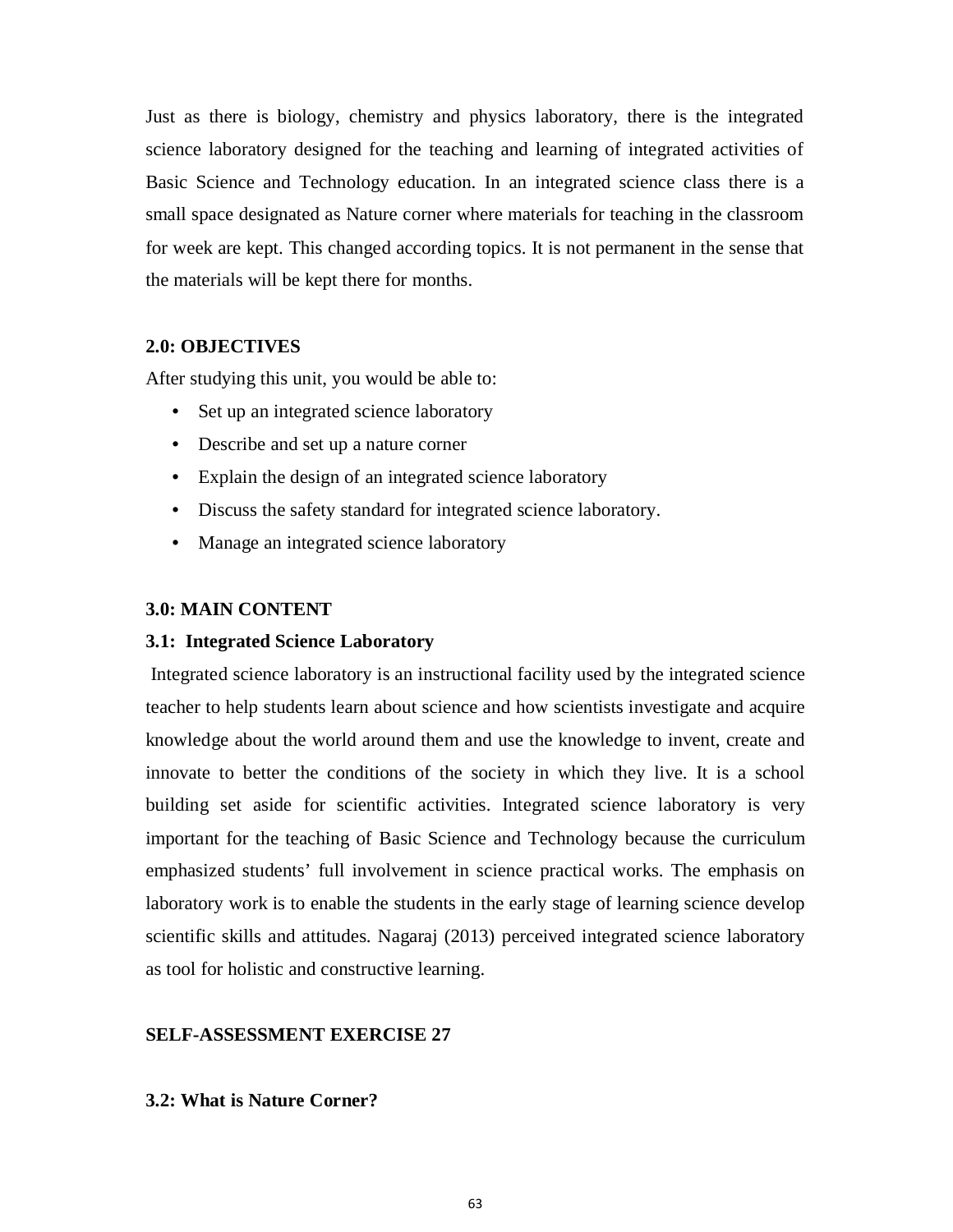Nature corner is a space created at a corner in the classroom where materials used for teaching basic science and technology are kept for at least a week before they are taking back to the laboratory. Also materials brought by students from their environment for teaching are also used to build the Nature Corner. The materials of the nature are set up based on the topic to be taught. It is removed when they are not relevant to the next topic. Dangerous materials are not to be kept in the nature corner such as wild animal or sharp objects. These are removed as soon as the teacher finished using them. The benefits of Nature Corner abound:

- It reminds the students of the science topic taught that week
- It draws the attention of the students to the relationship between science in the classroom and their environment.
- It makes the materials easily accessible for teaching in the classroom
- It helps the students remember what they were taught for the week in Basic science and Technology
- It is child-centred because the students are involved in the building of the Nature Corner.

#### **SELF-ASSESMENT EXERCISE 28**

#### **3.3: What will be the design of an integrated science laboratory?**

As earlier said, integrated science must have laboratory. It consists of a lager hall well ventilated and lighted equipped with laboratory benches fixed with Bunsen burner, wash hand basin. In the large hall equipment is arranged according to what they are used to teach. For instance, physics-based materials are kept together to ease selection and use so also other integrated science programmes. Everything needed in science laboratory is in the Integrated science laboratory but are displayed in the lager hall in partitions. Integrated science laboratory has storage room where materials not in use are kept. It has technologist room where the technologist managing the laboratory stays. There is also a display room where students' projects or products are kept. In integrated science laboratory Mathematics has its own partition in the laboratory with rulers of different kinds, measuring equipment and other related materials are kept.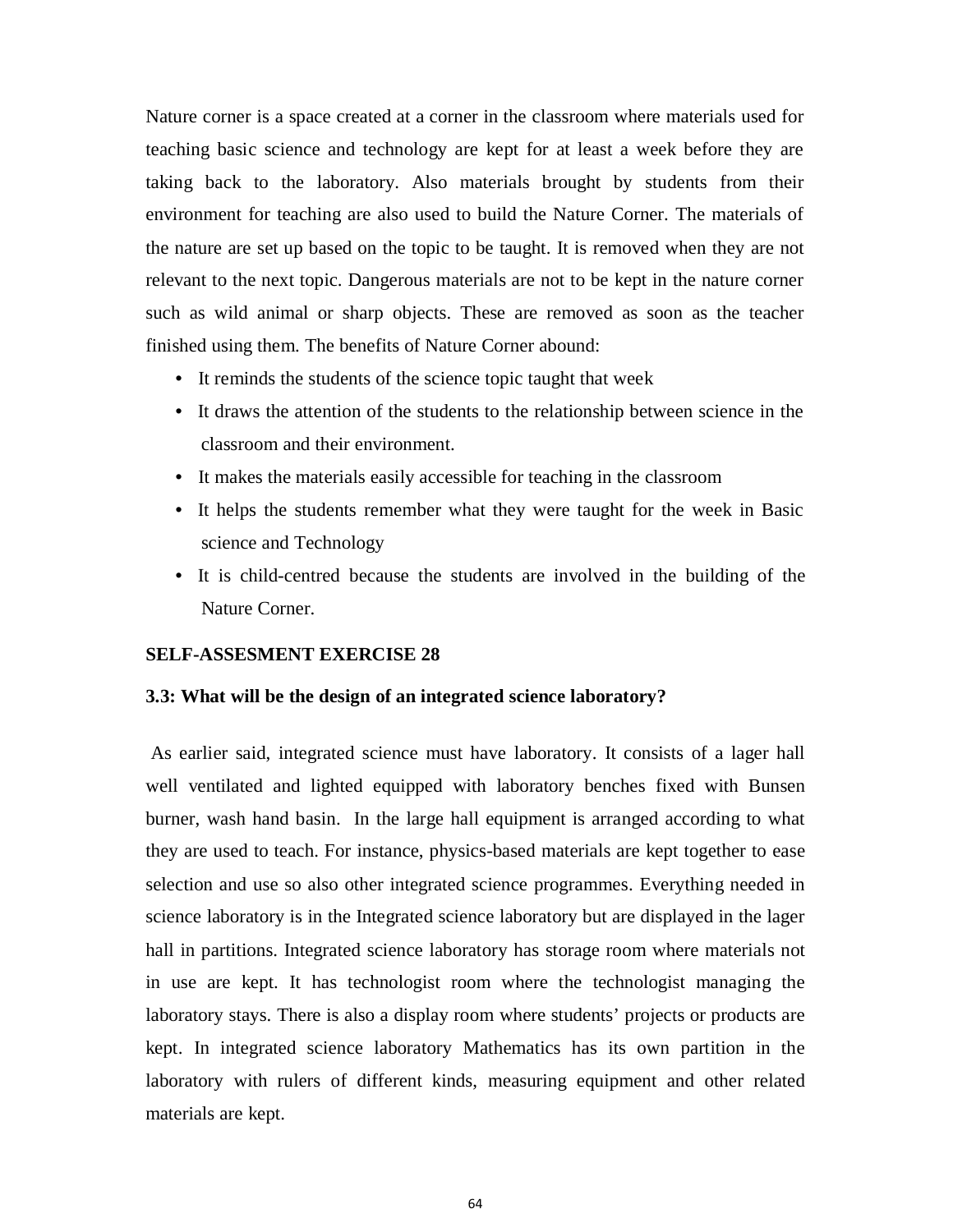### **SELF-ASSESSMENT EXERCISE 29**

# **3.4: Who takes care of the management and safety in the Integrated Science laboratory?**

With the description and contents of integrated science laboratory as discussed above, there is need to ensure proper management and safety of both the materials and those using the laboratory. Integrated science laboratory must have a technologist to keep the laboratory clean, organize and arrange the activities in the laboratory. The technologist records and keeps the inventory of all that are in the laboratory including unused and used ones. The technologist gets materials ready for the integrated science teacher and helps the teacher to teach technology topics that unites other sciences. Like every other laboratory, integrated science laboratory is prone to accident. To ensure the safety of the materials and those using them the technologist will ensure that laboratory rules and regulations are observed when practical is going on and that equipment are arranged and stored properly. The following safety rules should be enforced in an integrated science laboratory:

- Do wait outside the laboratory until you are asked to come in
- Do only the experiment authorized by your teacher
- Do heat liquids slowly and rotate the tubes to avoid over heat
- Do wet the end of the glass tube before inserting it into rubber-tube
- Do report any gas leakage
- Do not run or play or rush in the laboratory
- Do not eat in the laboratory

### **SELF-ASESSMENT EXERCISE 30**

#### **3.5: What type of accidents can occur in the integrated science laboratory?**

It is a common thing that even when all necessary precautions and measures are taking and safety regulations are enforced, integrated science laboratory like other laboratories is prone to accidents or accidents occur. The common injuries in integrated science laboratory are:

- Bleeding due to cut glasses, broken glassware, sharp objects
- Burn from naked fire and chemicals
- Shock from electricity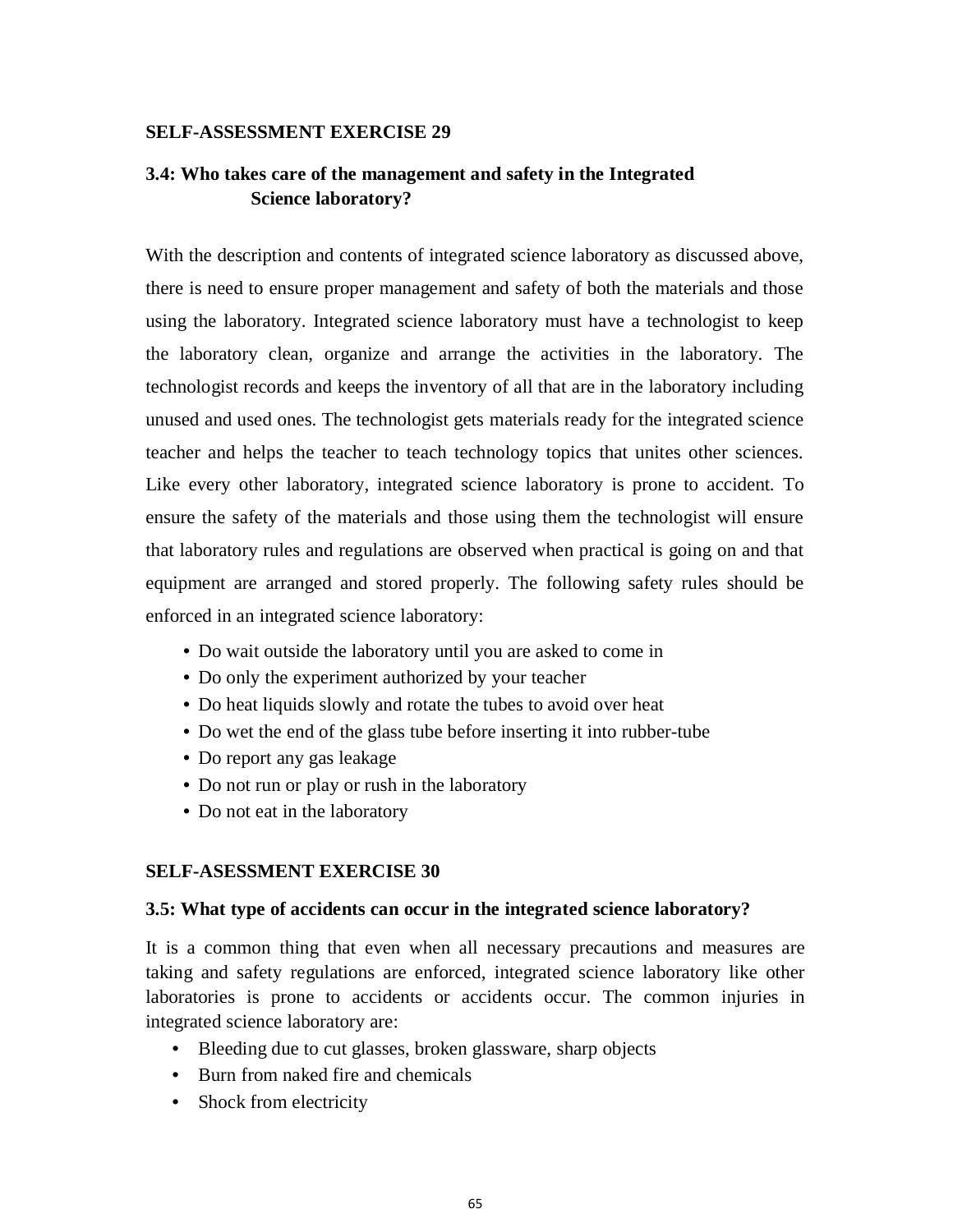- Suffocation from inhaling injurious vapour
- Eye injury from particles

It is the duty of the integrated science teacher/ technologist to educate the students on safety rules and regulations. It is also their responsibility to offer appropriate first aid remediation in case of any accidents in the laboratory.

# **4.0: CONCLUSION**

In this unit, you learnt about integrated science laboratory, its design and safety. The organization and management of integrated science laboratory and the role of the teacher and technologists were also discussed.

# **5.0: SUMMARY**

In this unit you learnt that:

- Integrated science has its own laboratory different from other science laboratories to suit the nature of activities that take place in it.
- It has all the facilities of a laboratory such as storage room, preparatory room, well ventilated with lighted, has source of water and heating instrument
- Safety in integrated science laboratory is paramount
- There must be a technologist to manage and organizes the activities in the laboratory
- It is a NUC requirement for accreditation of Integrated Science degree program.

# **6.0: TUTOR-MARKED ASSIGNMENT**

Discuss the relevance of integrated science laboratory in achieving the objectives of Basic Science and Technology curriculum

# **7.0: REFERENCES/FURTHER READINGS**

Abdullahi, A. (1982). Science teaching in Nigeria. Atoto. Ilorin.

Bajah, S. T. ( 1983). Teaching integrated science creatively. Ibadan University Press, Ibadan

Urevbu, A. (1990). Studies in science education methodology of science teaching. Juland Educational Pub. Benin city.

Ezeliora, B (1980). Status of safety standard in secondary school science laboratory in Anambra State. Unpublished M.Sc. Ed Thesis, University of Nigeria, Nsukka

Nagaraj, G. (2013). Integrated science laboratory for holistic and constructive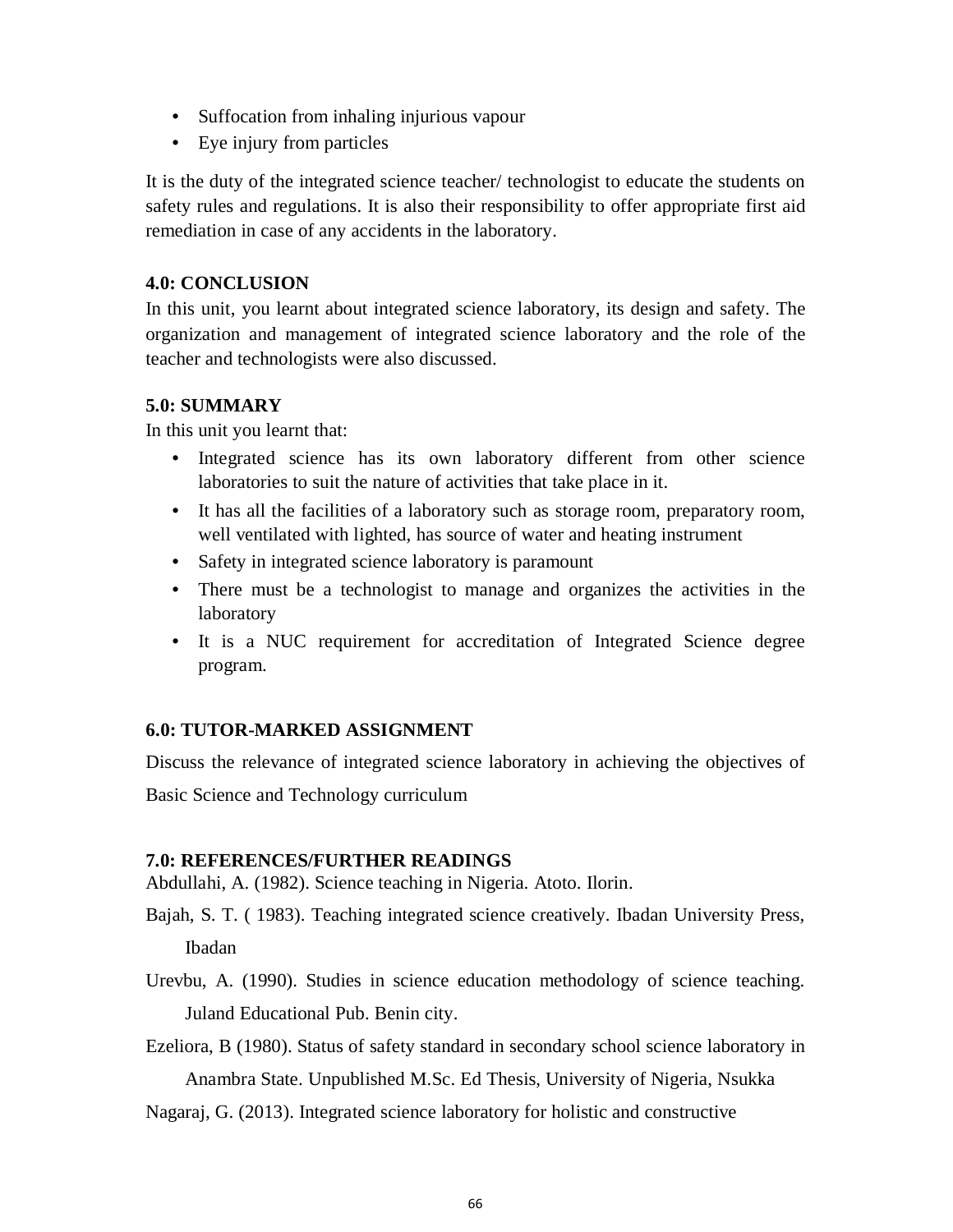learning. Mysore, Karnatakar, India.

# **Unit 3: Evaluation Procedures of Teaching and Learning Outcome of Integrated Science Programme**

### **1.0: INTRODUCTION**

One of the main duties as an integrated science teacher is to promote the learning of the fundamental tasks and principles of Basic Science and Technology curriculum and develop in the students the abilities and skills needed to engage in scientific processes. However, as the acquisition of scientific knowledge is the ultimate criteria, it is imperative to regularly evaluate students' progress in their learning of Basic Science and Technology. Your role as a teacher in evaluation of students is very important and crucial. Thus, you should be well equipped for the performance of the task. In this unit you will be exposed to one of the commonly used methods of evaluation which is teacher's test.

# **2.0: OBJECTIVES**

After studying this unit, you should be able to:

- Discuss the principles of test construction
- Construct marking scheme
- Understand the importance of Project-based assessment BSTC

### **3.0: MAIN CONTENTS**

# **3.1: TEST AND ASSESSMENT**

Teaching and learning processes are incomplete without determining students' learning outcome ( Obi, 1977 and Folagbde, 1988). From the expert's view, test is the most reliable method available to practicing teachers of education of early learners for assessing their learning outcome. Obe (1977) defined test as a series of activities purposely designed to measure learner's abilities to recall fact. According to Findley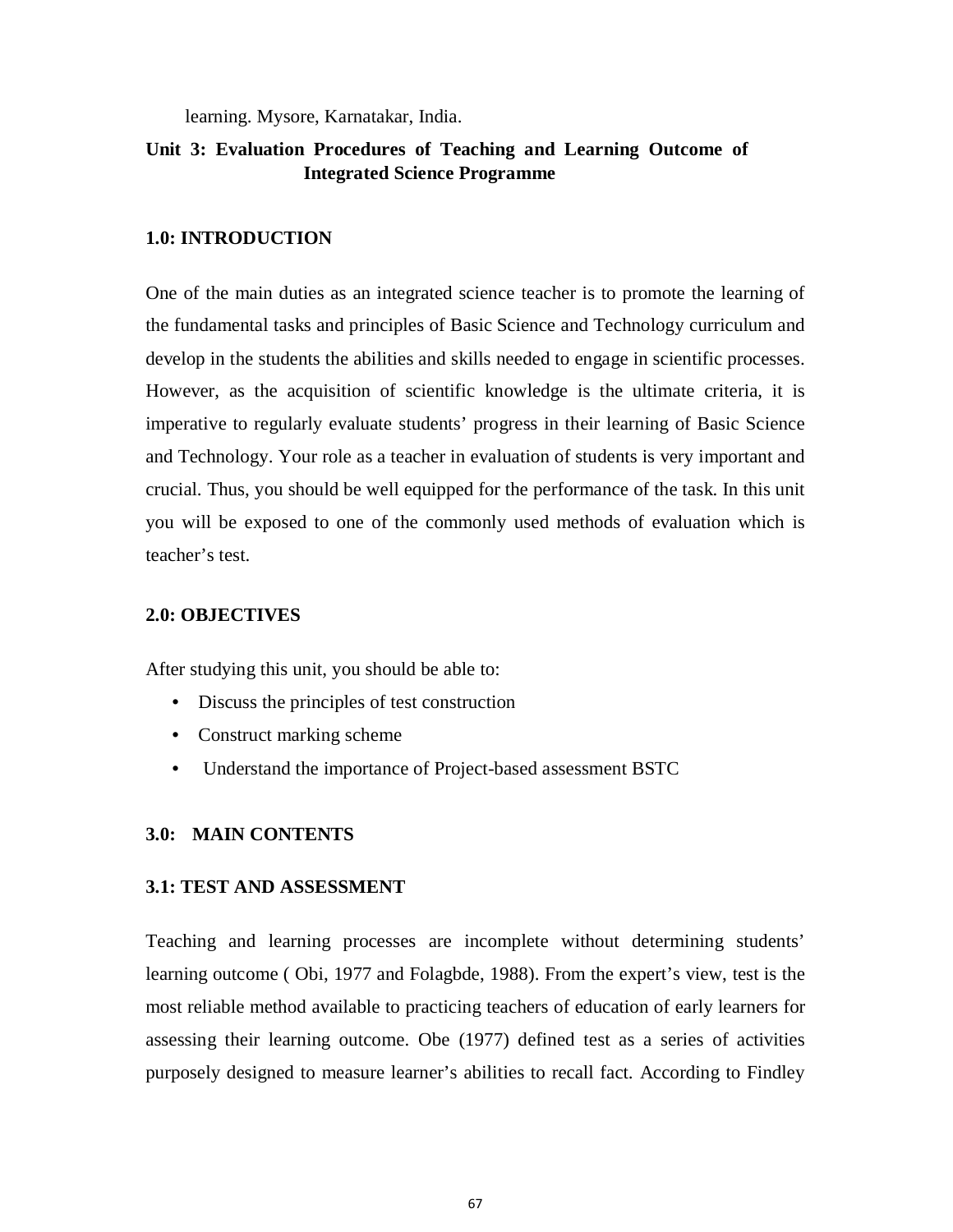(1963) functions of test are categorized into instructional, guidance and administrative.

Instructional function—testing of students' progress in the science class provides the teacher with the information on the students' rate of learning. Guidance function— Reports of test are counselling tools for the teacher, guidance counsellors, parents, administrators in matters of career choice

Administrative function. It is a quality assurance for schools. It assists in grouping or placement of students. There are four different forms of test.

#### **SELF-ASSESSMENT EXERCISE 31**

#### **3.2: Explain the Different Forms of Tests**

Test is an assessment model for determining students' learning outcome in a subject at mid-term or at the end of a session or after a topic is taught. A test most be valid and reliable. There are four forms of test namely:

- (i) Essay type of test- This is used to evaluate the qualitative aspects of verbal instruction which requires the student to compose a response.
- (ii) Objective test—An objective test is one in which there is only one answer to each question
- (iii) Multiple choice test—In multiple test each test item has a number of alternative answers from which one is correct.
- (iv) Short answer item of completion test

Any of these forms of test can be used by the teacher but the choice of which form to use lies on the teacher.

#### **SELF-ASSESSMENT EXERCISE 3 2**

### **3.3: Outline the Principles of Test Construction in Integrated Science.**

In constructing a test, the following points are considered:

• Identification of major concepts to be teste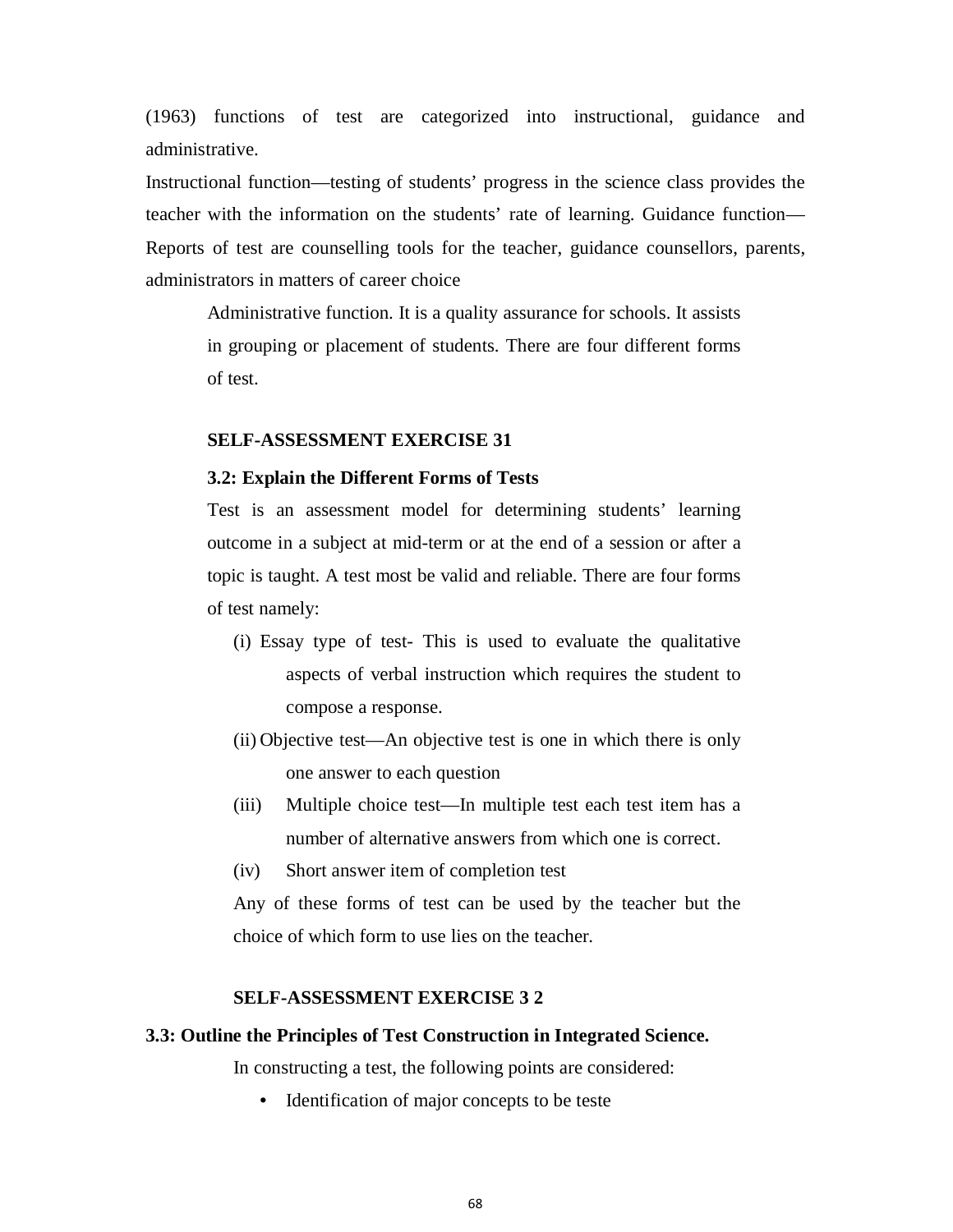- Identification of cognitive levels to be tested
- Decision on the number of test items to be included in the test
- Preparation of table of specification to guide the teacher on the number of test items from each concept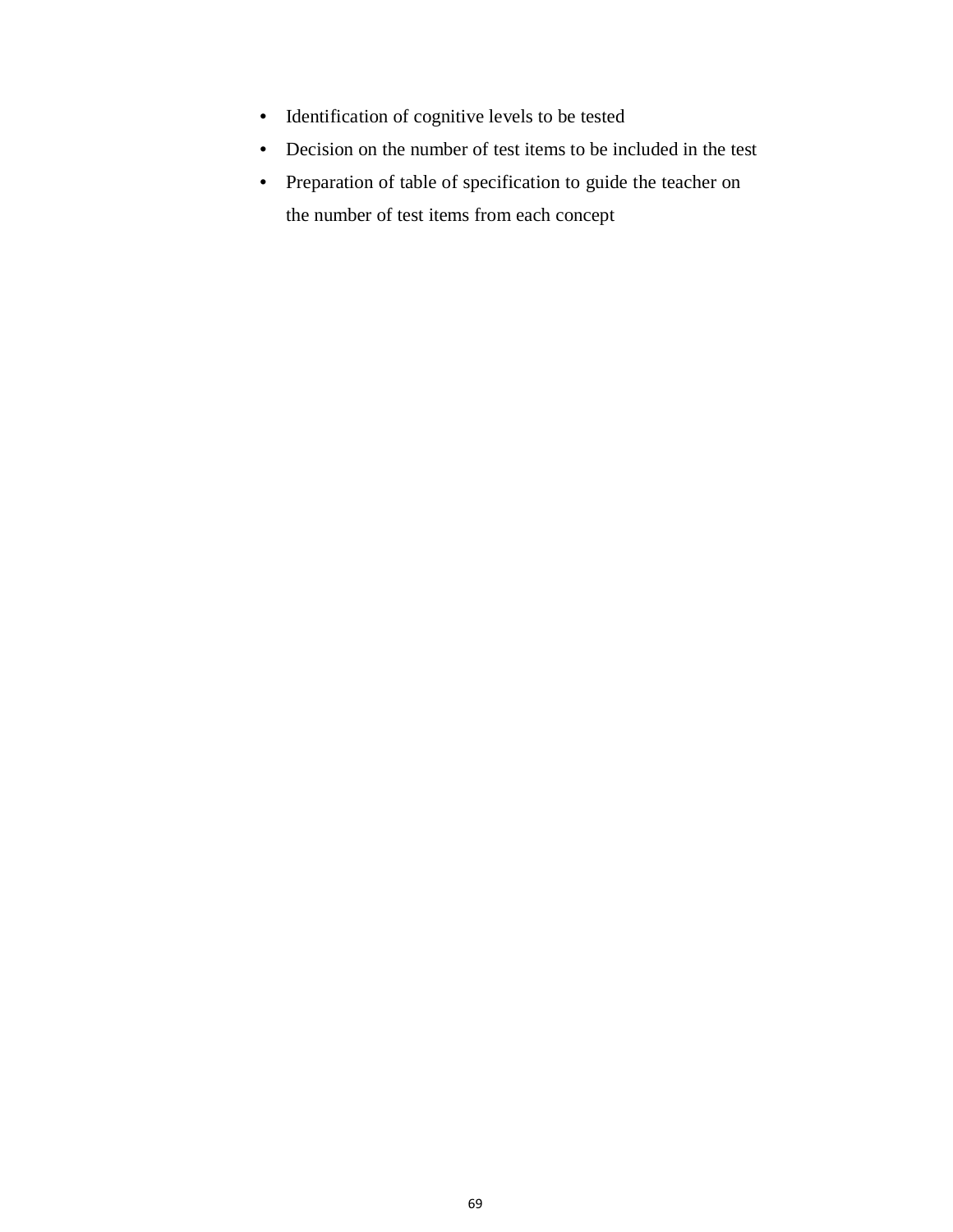| Specification Knowled |    |        | Compreh Applicatio Analysis Synthesis Evaluation |    |   |   | Total          |
|-----------------------|----|--------|--------------------------------------------------|----|---|---|----------------|
| for Theme             | Ge | ensive | $\mathbf n$                                      |    |   |   |                |
| Family                |    |        |                                                  |    | ⋂ |   | 4              |
| <b>Traits</b>         |    |        |                                                  |    |   |   |                |
| Environmen 6          |    | 5      | າ                                                |    | ∩ |   | 13             |
| tal hazard            |    |        |                                                  |    |   |   |                |
| Drug Abuse 2          |    |        |                                                  |    | 0 |   | 4              |
|                       |    |        |                                                  |    |   |   |                |
| Resources             | 3  |        |                                                  |    |   |   |                |
| from Living           |    |        |                                                  |    |   |   |                |
| <b>Things</b>         |    |        |                                                  |    |   |   |                |
| Resources             |    |        |                                                  |    |   | 0 | $\overline{A}$ |
| from non-             |    |        |                                                  |    |   |   |                |
| living                |    |        |                                                  |    |   |   |                |
| <b>Things</b>         |    |        |                                                  |    |   |   |                |
| Total                 | 15 | Q      | 6                                                | É. |   | 0 | 30             |

Table 1: Table of specification for an integrated science multiple choice test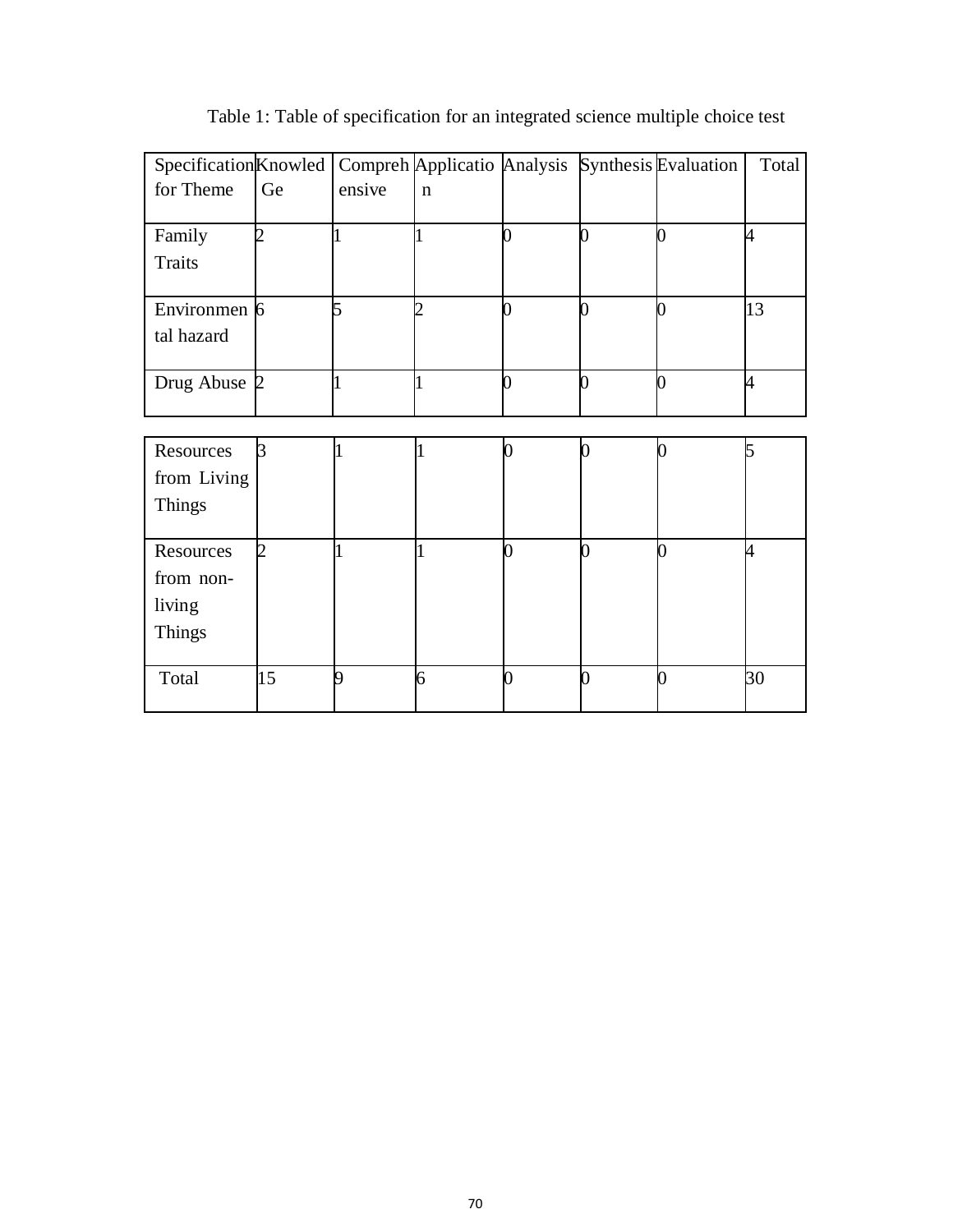Table 1: Illustrates the specification required in terms of Basic Science for Theme 1 and the cognitive levels. The table shows that 5 Basic Science concepts are to be tested across the 6 cognitive levels as stated by Bloom (1956). The number of items to be selected from each concept is indicated and the number of items per a concept is spread across the cognitive levels.

#### **SELF-ASSESSMENT EXERCISE 33**

#### **3.4: What is a marking scheme?**

A marking scheme is a model solution prepared by the examiner with marks distributed across the different questions in the test. In objective test, the marking scheme requires correct responses and all correct responses carry equal marks despite the varying degree of difficulty associated with the different test items. Marking scheme contains the answer to the question prepared by the person who set the question. Apart from objective test that have equal mark, marks are assigned to questions depending on the level of cognition tested. Low level cognition like knowledge carries low mark while high level cognition like application carries carry high mark.

#### **SELF-ASSESSMENT EXERCISE 34**

#### **3.5: Discuss Project-Based Assessment.**

The use of project-based assessment techniques has continued to grow within education curriculum as resources and concepts beyond traditional testing applications are involved. There can be extensive value to the student's overall learning process with the addition of project-based learning to supplement standard curriculum materials. Assessment that compile into project-based assessment are also a technique option for educators looking to review the ability of students to be creative, diverse and authentic with their course work and experience gained throughout the time frame of the class. Project-based assessment is an opportunity to utilize and measure the higher order thinking skills of students. This can be a singular project at the end of a grading period or it can be done at designed intervals throughout the marking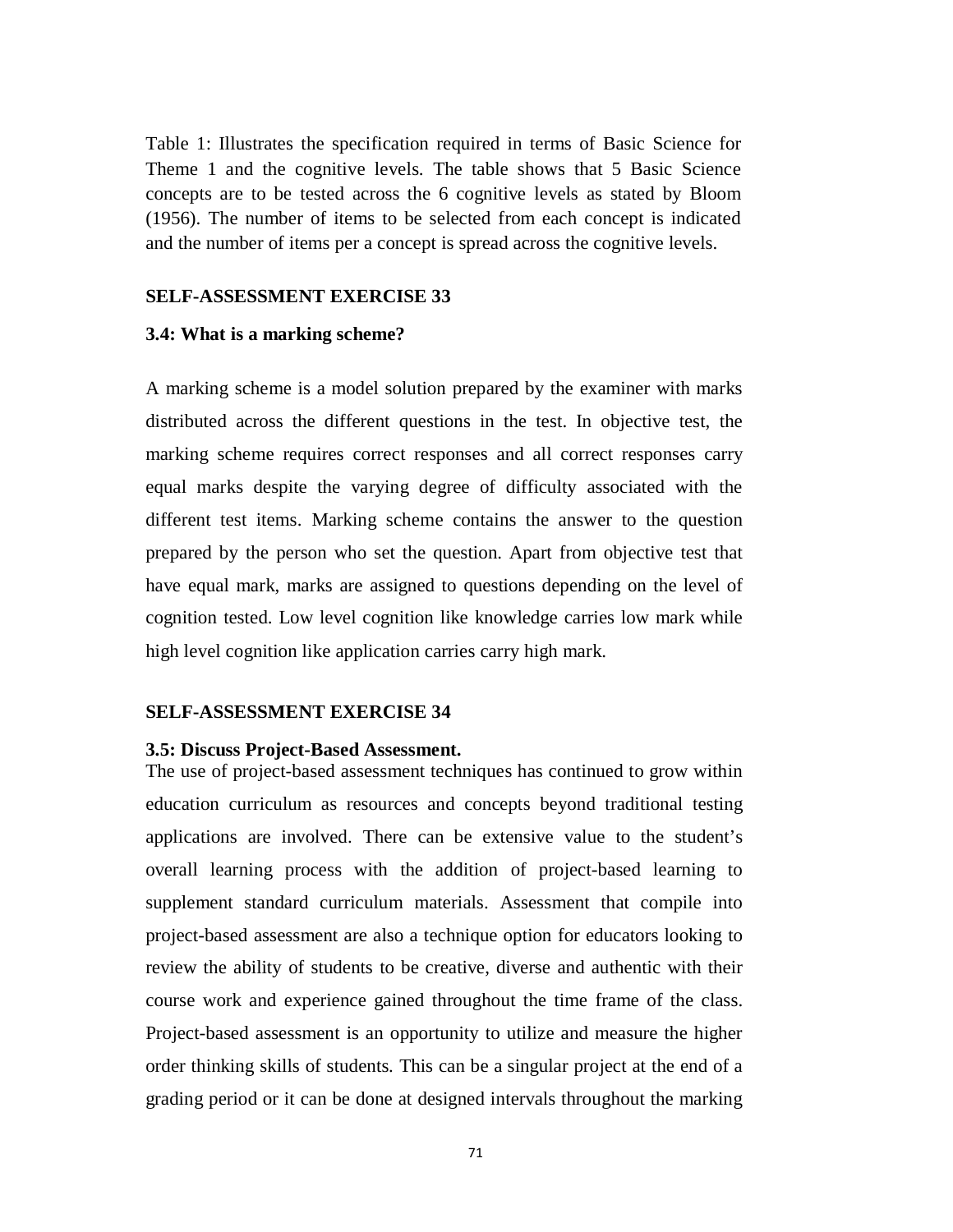period. The important thing is to design the project-based to encompass the lesson plans, teacher worksheets and any additional teacher resources which will provide a physical example of what has been learned and what can be applied by the students. The criteria for project-based assessment can be as specific or as generic as a teacher designates. Developing rubrics to define the class structure and curriculum design can be an effective means of applying project-based learning skills. Worksheet can help guide both the teacher and students in assessing project. In project assessment the teacher look out for the application of science skills, the extent the student used them accurately to reach the end product. The key word in Project assessment is accuracy.

### **4.0: CONCLUSIONS**

In this unit you noticed that evaluation of teaching /learning processes is a continuous process and an integral part of curriculum development and classroom instruction. As a teacher, you need to understand the necessity of assessment of students learning outcomes and its importance in planning the life of the learners.

#### **5.0: SUMMARY**

In this unit, you have learnt that:

- Test is the most reliable method for assessing early learners' outcome
- Test is designed to measure the student' level of cognition.
- Marking scheme guides the teacher in scoring of students' test.
- Bloom Specification should be used to ensure the evaluation of all cognitive level.
- Students' projects are evaluated.
- Test construction has a guiding principle

#### **6.0: TUTOR-MARKED ASSIGNMENT**

- 6.1: Differentiate between low and high cognitive live in Bloom Specification
- 6.2: Provide a project for your students for JET Competition.

#### **7.0: REFERENCES/FURTHR READINGS**